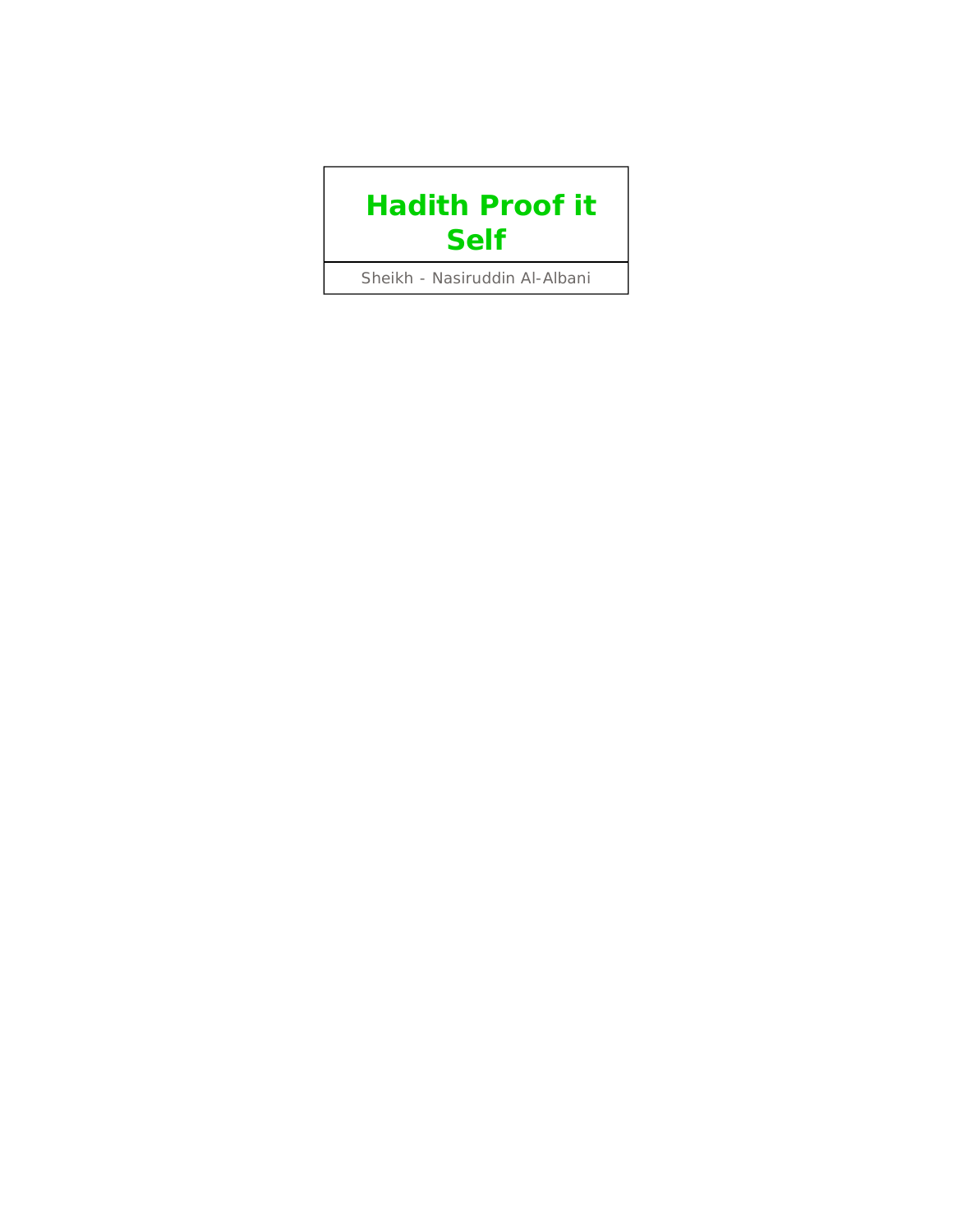# INDEX

#### l **Chapter 1**

- **I** The Necessity of Adhering to the Sunnah and Forbidding Defying it
- **I** The Quran Orders Muslims to Revert to the Sunnah
- **I** The Meaning of the Above Evidences
- l The Sunnah has Become a Stranger to Al-Khalaf
- l Rules of Al-Khalaf That They Substituted for the Sunnah

#### l **Chapter 2**

- l Correct Hadiths Cannot be abandoned for Qiyas
- l Why is Qiyas Preferred by Some Over the Hadith?

# l **Chapter 3**

- l Ahad Hadiths Must he Accepted in Matters of 'Aqeedah
- l Two Examples of How Hadiths are Treated

#### l **Chapter 4**

- l Taking Taqleed As the Accepted Religion Warning About Taqleed and its Danger
- l The Imams Refuted Taqleed
- l Followers of Taqleed are in Defiance of their Own Imams
- **I** Divisions Among Followers of Taqleed are Numerous
- l The Danger of Taqleed and its Evil Effects on Muslims
- **I** The Obligation Upon Muslim Youth Today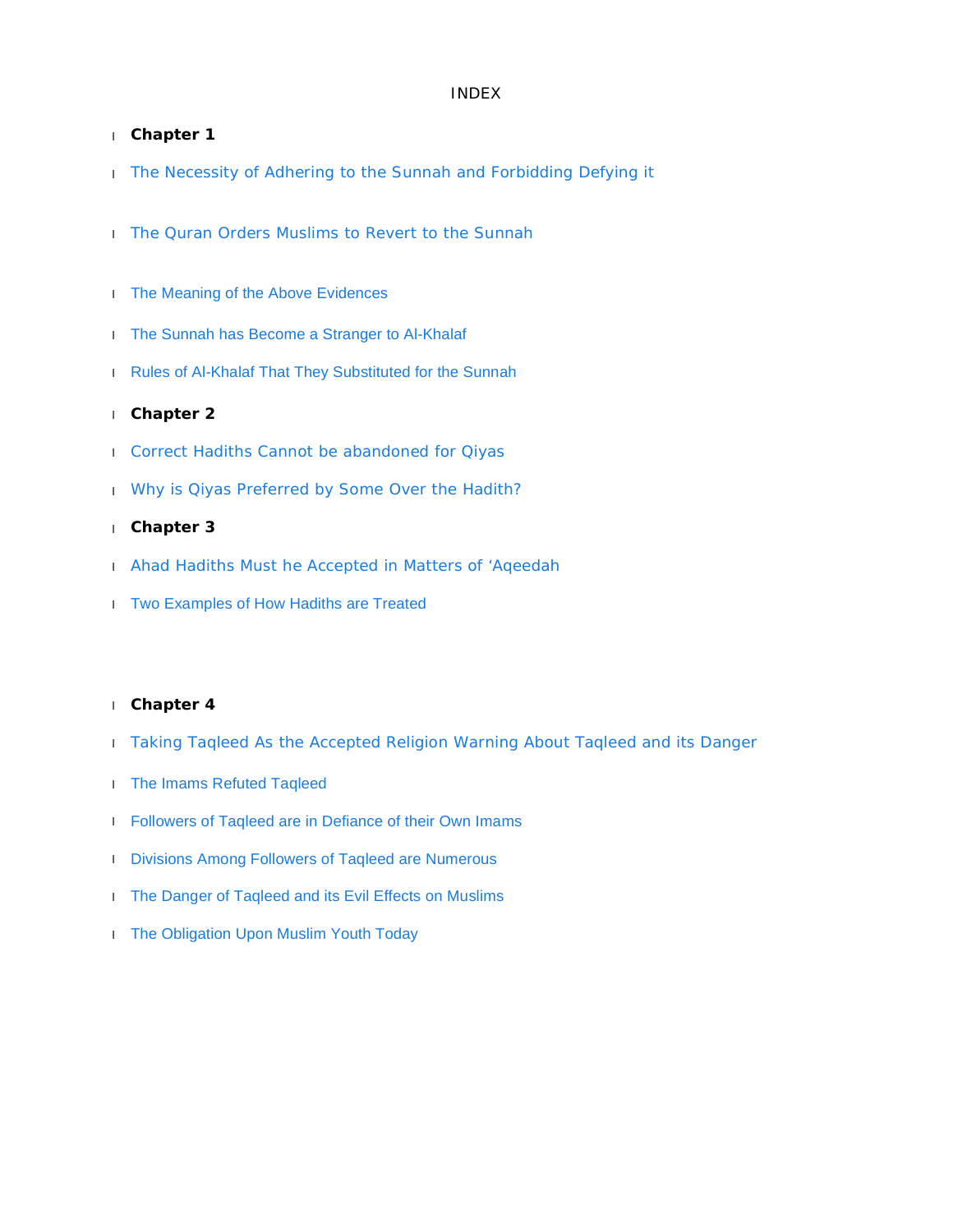# **Chapter 1**

# **The Necessity of Adhering to the Sunnah and Forbidding Defying it**

Early generations of Muslims are unanimous in that the Sunnah of the Prophet is the

second and last source for Islamic Jurisprudence in all matters of life, belief, the unseen, Laws and Commandments, politics and education. They also unanimously prohibit shunning the Sunnah in any of the matters mentioned above, or preferring opinions, Ijtihad (trying one's best to reach a Fatwa concerning a matter that has no clear rule in religion) or Qiyas (to establish a rule concerning a new matter by comparing it to a similar matter that has a rule in religion) to the Sunnah. Imam Ash-Shafi'i said in his book Ar-Risalah: "Qiyas is not permitted when a Khabar (Hadith) exists." Similar to this saying is what some scholars say: "If Athar (Hadith) exists, Qiyas is abandoned," and, "There is no Ijtihad where the Nass (text of the Quran or Hadith) exists." Their proof to these sayings are found in the Quran and the Sunnah.

# **The Quran Orders Muslims to Revert to the Sunnah**

The Quran provides many Ayat that order Muslims to refer to the Sunnah for judgment, some of them are mentioned here as a reminder, And remind (by preaching revelation, O Mohammad) for verily, the reminding profits the believers. [51:55].

1 -- It is not for a believer, man or woman, when Allah and His Messenger have decreed a matter that they should have an option in their decision. And whoever disobeys Allah and His Messenger, he has indeed strayed in a plain error. [33:36].

2 -- O you who believe! Do not forward (& speech or objection) in the presence of 'Allah and His Messenger (the Quran & Sunnah), and fear Allah. Verily, Allah is All-Hearing, All-Knowing. [49:1].

3-- Say (O Mohammad): "Obey Allah and the Messenger (Mohammad)." But if they turn away, then Allah does not like the disbelievers. [3:32].

4-- And We have sent you (O Mohammad) as a Messenger to mankind, and Allah is sufficient as a Witness. He who obeys the Messenger, has indeed obeyed Allah, but he who turns away, then We have not sent you (O Mohammad) as a watcher over them. [4:79-80].

5 — O you who believe! Obey Allah and obey the Messenger (Mohammad), and those of you (Muslims) who are in authority. (And) if you differ in anything amongst yourselves, refer it to Allah and His Messenger, if you believe in Allah and the Last Day. This is better and more suitable for final determination [4:59].

6 -- And obey Allah and His Messenger, and do not dispute (with one another) lest you lose courage and your strength depart, and [8:46]. be patient. Surely, Allah is with those who are patient And obey Allah and the Messenger, and beware (of sins) 7 — and be afraid of Allah. Then if you turn away, you should know that it is Our Messenger's duty to convey (the Message) in the clearest way. [5:92].

Make not the calling of the Messenger among you as your calling of one another. Allah knows of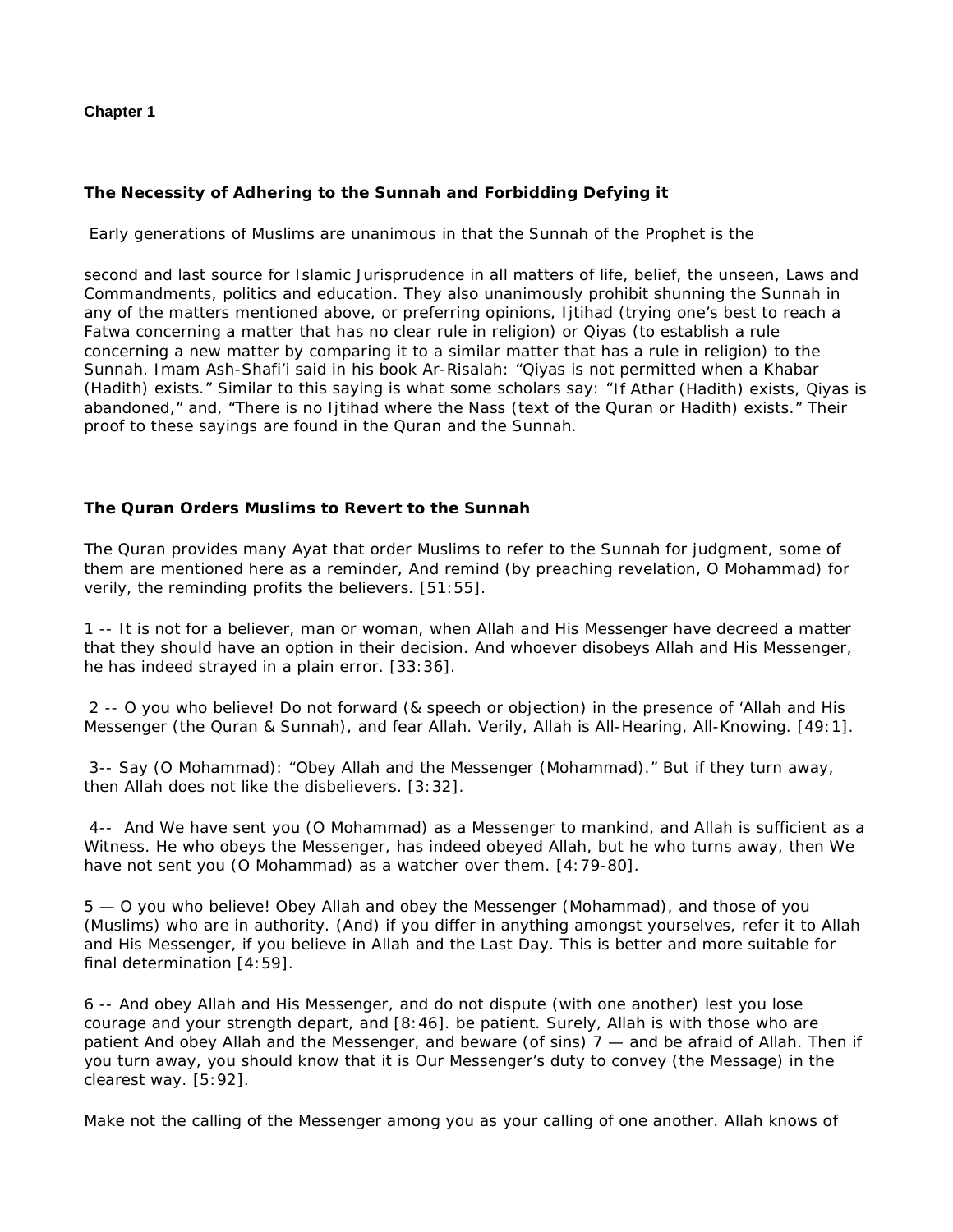you who slip away under shelter (of some excuse without taking permission to leave, from the Messenger). And let those who oppose the Messenger's commandment (Sunnah, orders, statements, etc.) beware, lest some Fitnah (trials, calamities, disbelief, etc.) befall them or a painful torment be inflicted on them.

[24:63]. 9 -- O you who believe! Answer Allah (by obeying Him) and (His) Messenger when he calls you to that which will give you life, and know that Allah comes in between a person and his heart (i.e. He prevents an evil person to decide anything). And verily to Him you shall (all) be gathered. [8:24]. 10 -- And whosoever obeys Allah and His Messenger will be admitted to Gardens under which rivers flow (in Paradise), to abide therein, and that will be the great success. And whosoever disobeys Allah and His Messenger, and transgress His Limits, He will cast him into the Fire, to abide therein; and he shall have a disgraceful torment. [4:13-14]. 11 -- Have you not seen those (hypocrites) who claim that they believe in that which has been sent down to you, and that which was sent down before you, and they wish to go for judgment (in their disputes) to the Taghut (false hopes in (the Meeting with) Allah and the Last Day and remembers Allah much. [33:21] [53:1-4].

By the Star when it goes down (or vanishes). Your companion

(Mohammad) has neither gone astray nor erred. Nor does he speak of (his own) desire. It is only an Inspiration that is inspired.

And We have also sent down unto you the Reminder and the Advice, that you may explain clearly to men what is sent down to them, and that they may give thought [16:44].

Hadiths that Call upon Muslims to Obey theProphet in All Matters As for the Sunnah, it contains numerous evidences, that clearly attest the obligation of following the Messenger in all matters of religion. The following are some of them:

1 — Abu Hurairah narrated that the Messenger of Allah said, what translated means: "All of my Ummah (nation) will enter Paradise, except whoever refuses (to enter Paradise)." They said: "And who will refuse?" He said: "Whoever obeys me will enter Paradise, and whoever disobeys me will have refused." [Al-Bukhari].

2 — Jabir ibn Abdillah said: "Angles came to the Prophet while he was sleeping. Some of them said: lHe is asleep.' Others said: 'The eye is asleep, but the heart is awake.' They said: 'There is an example to this friend of yours, therefore say your example.' Some ofthem said:'He is asleep.' And others said:' The eye is asleep, but the heart is awake.' They said:

'His example is like the example of a man who built a house, threw a feast and sent a caller (inviting to the feast). Whoever accepts the invitation, will enter the house and will eat from the feast Whoever does not accept the invitation, will not enter the house and will not eat from the feast' They said: 'Clarify it (this example) so that he understands it' Some of them said: 'He is asleep.' And others said: ' The eye is asleep, but the heart is awake.' They said: 'The house is Paradise and the caller is Mohammad, Whoever obeys Mohammad, obeys Allah. Whoever disobeys Mohammad, disobeys Allah. Mohammad divides between people (between those who believe and obey him and those who disbelieve and disobey him)."' [Al-Bukhari].

3 -- Abu Moosa narrated that the Prophet said, what translated means: "The example of me and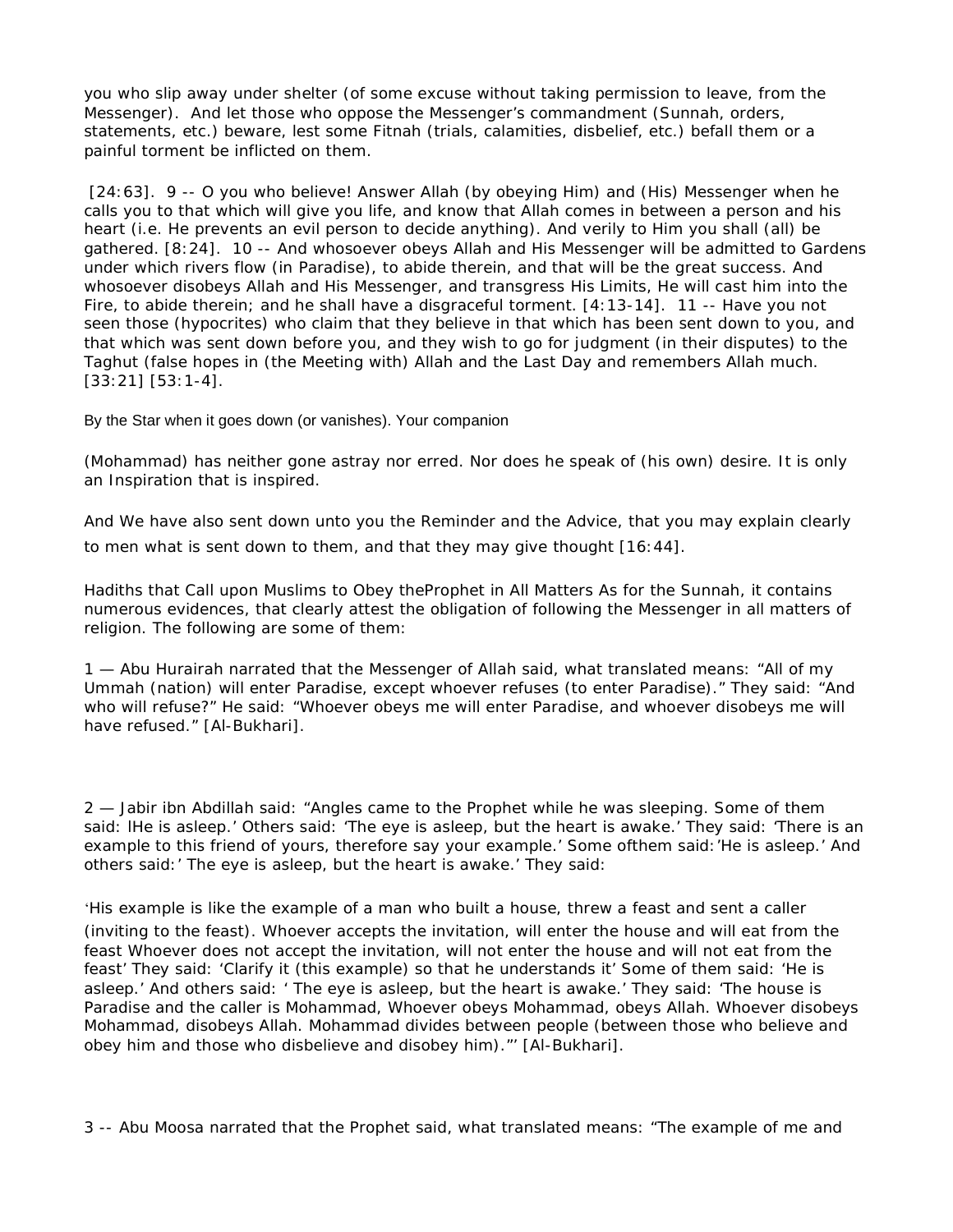what Allah has sent me with, is like the example of a man who came to a people, saying: 'O my people! I saw the army (of the enemy) with my own eyes. I am the naked warner (the habit of Arabs before Islam was that when one wants to warn his people of an invading army, he does so while naked to be more dramatic). Therefore, escape escape.' Some of his people obeyed him and left at night, traveling at ease, and they were safe. Others disbelieved and in the morning they were still in their places. The army attacked them in the morning, destroyed and overwhelmed them. This is the example of whoever obeys me and follows what I was sent with, and the example of whoever disobeys me and disbelieves in what I was sent with of truth" [Al-Bukhari & Muslim].

4 -- Abu Rafi' said that the Messenger of Allah said, what translated means: "Let me not find any of you, and while resting on his couch, that if an order of mine is mentioned in front of him, either a command of mine or a prohibition, he says: 'I do not know! Whatever we find in the Book of Allah (the Quran) we follow (otherwise we do not!)."' [Ahmad, Abu Dawood, At-Tirmithi, ibn Majah, At-Tahawi & others].

5 -- Al-Miqdam narrated that the Messenger of Allah said, what translated means:

"Verily! I was given the Quran and its equal with it (the Sunnah). There may be a man, his stomach is full and he is (laying) on his couch, and saying:

'Hold fast to this Quran. Whatever you find of 'permissible matters, take it as permissible, and whatever you find in it of prohibitions, consider it prohibited,' However, whatever the Messenger of Allah renders impermissible is equal to what Allah renders impermissible. Verily, (the meat of) domestic donkeys is impermissible, also all carnivores which have fangs, also all what one finds that belongs to a Mu 'aahid (people of the Scripture who live under Muslim rule) unless its owner gives it away. And whoever stays with a people (as a guest), then they must be generous to him, if they do not, then he can take from them what he needs (of sustenance)." [Abu Dawood, At-Tirmithi, Al-Hakim & Ahmad].

Abu Hurairah narrated that the Messenger of Allah said, what translated means: "I have left with you two things, that (if you hold fast to them) you will never be misled after them (as long as you hold fast to them): The Book of Allah and my Sunnah. They will not separate from each other till they meet me on the Hawdh (the pool of Paradise river water that flows outside the gates of Paradise on the Hereafter)." [Malik & Al-Hakim].

### **The Meaning of the Above Evidences**

The above Ayat and Hadiths have benefits of very crucial importance, mentioned as follows:

1 -- There is no difference between Allah's Decrees and the decrees of the Messenger. Believers are not given any choice to disobey them. Disobedience of the Prophet is the same as disobeying Allah, both are utter misguidance.

2 -- No one has the right to introduce his preference between the hands of the Prophet (after his Sunnah has been decreed or mentioned), exactly as no one has any preference between Allah's Hands (after His order has been decreed). It is impermissible to defy the Sunnah of the Messenger. IbnAl- Qayyim sa id in his book Flam Al-Muwaqqi'in: "This means the following: Do not say until he (the Messenger) says, do not order until he orders, do not issue a Fatwa (legislative opinion) until he says his Fatwa, and do not decide in any matter until he issues his decision concerning it and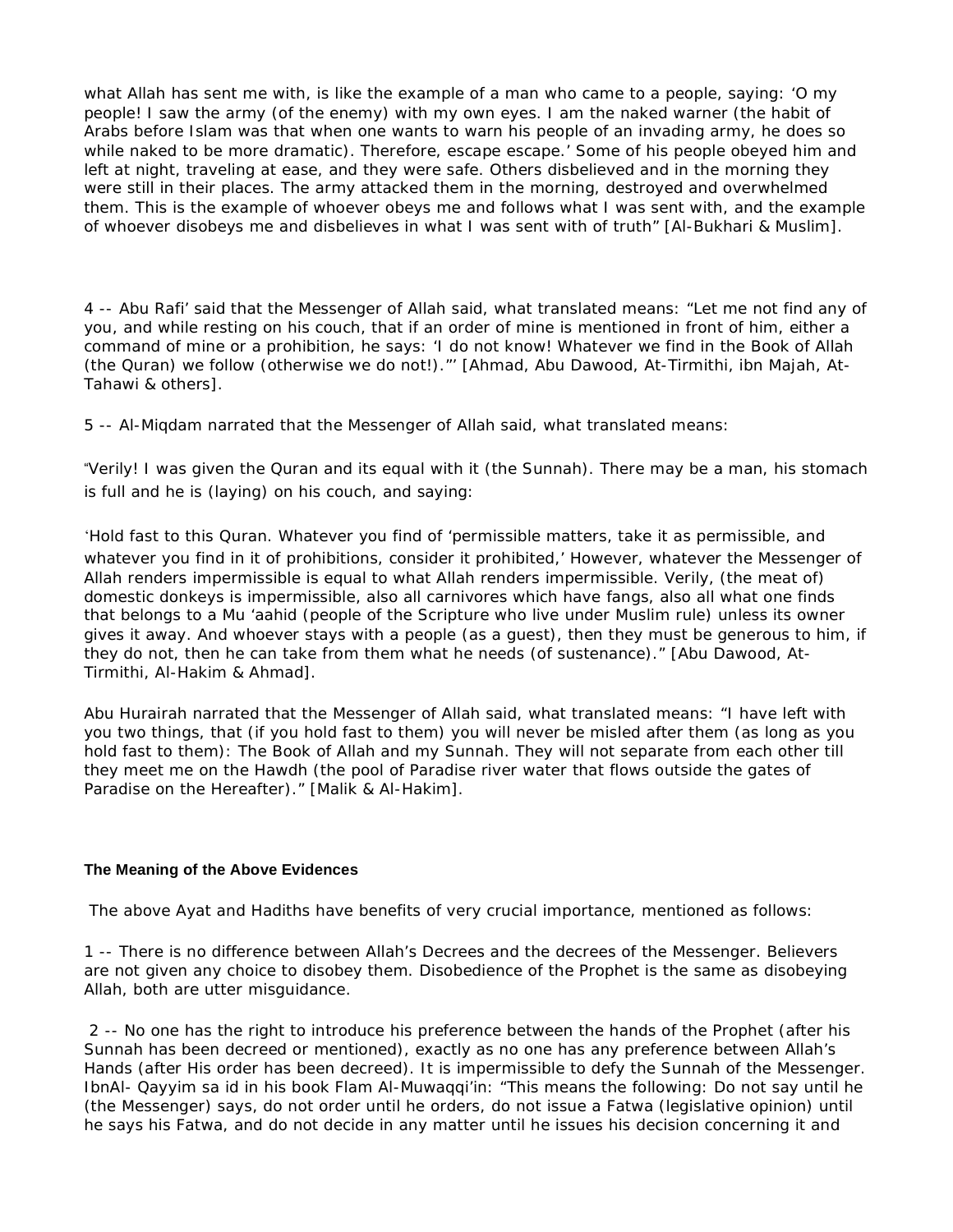until his order is established." 3 -- Whoever obeys the Messenger obeys Allah, the Praised One.

4 -- To shun the obedience of the Messenger is a Kufr.

5 -- The necessity of referring to Allah and His Messenger when divisions and differences arise in matters of religion. Ibn Al-Qayyim said: "The Praised One decreed that He and His Messenger must be obeyed. He repeated the order (saying [4:59]: 'And obey the Messenger') informing us that his (the Messenger's) obedience must be established without comparing his order with the Quran. If he decrees a matter, then his decree must be adhered to without hesitation, whether his decree can be found in the Quran or not. He was given the Quran "and its equal with it." Allah did not command that one must obey people of authority as an independent authority (saying: "And obey Muslim rulers, scholars"). Rather, He included their obedience in the obedience of the Messenger." [I'lam Al-Muwaqqi'in]. It is well-known to the scholars that referring to Allah means referring to His Book, and that referring to the Messenger means referring to him during his lifetime, and to his Sunnah after his death. They consider this a condition of Iman.

6 -- In the sight of the Shari'ah (Islamic Law), accepting divisions, by not referring to the Sunnah to end this division, is a major cause for the failure of Muslims in all their matters and the cause for their losing their strength and effectiveness.

7 -- Warning against disobeying the Messenger because of what this disobedience leads to of an evil end in this life and in the Hereafter.

8 -- Those who defy the order of the Messenger deserve to fall in calamities in this life, and face the painful torment in the Hereafter.

9 -- The necessity of accepting the Message of the Messenger and his decrees. This acceptance is the cause for the good life and happiness in this life and in the Life After.

10 — Obeying the Prophet leads to entering Paradise and reaching the ultimate success. Disobeying the Prophet and ignoring his commandments is cause for entering Hellfire and facing humiliating torment.

11 -- One of the characteristic of the hypocrites, who show Islam and conceal Kufr, is that if they are called to refer to the Messenger and his Sunnah as a judge, they refuse and hinder from this path.

12 -- Mu'mins (believers) are different from the hypocrites. If they are called to the Messenger to judge between them, they hurry to this path with full acceptance, as if saying: "We hear and we obey." Therefore, they are the successful ones and the ultimate winners of Paradise for following this path.

13 -- Whatever the Prophet has ordered us, must be followed and obeyed, and we must shun all that he has prohibited us from doing.

14 -- The Messenger is our example and leader in all matters of religion, that is if we seek the pleasure of Allah and the best of the Hereafter.

15 -- All the Prophet has uttered, in matters of religion or the unseen, that cannot be comprehended with our limited minds or proved with experimentation, are a revelation from Allah to him. Misguidance can never touch this revelation.

16 -- The Sunnah of the Messenger clarifies whatever is revealed in the Quran.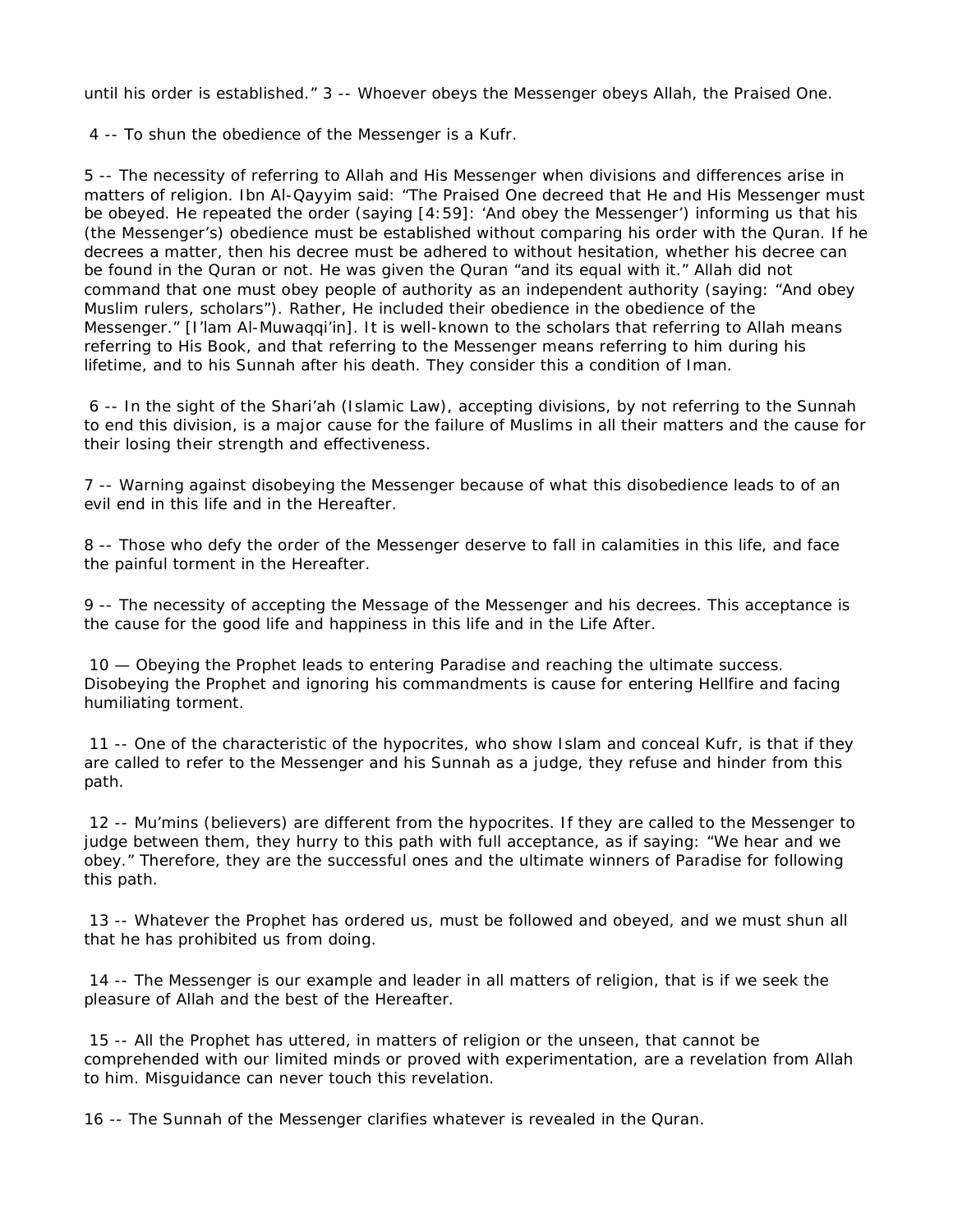17 -- The Quran cannot be a substitute for the Sunnah. On the contrary, the

Sunnah is equal to the Quran in terms of the necessity of adherence and implementation. Whoever substitutes the Quran for the Sunnah defies and disobeys the Messenger, consequently committing disobedience of the Ayat mentioned above.

18 -- Whatever the Prophet has prohibited is equal to whatever Allah has prohibited. All decrees of the Messenger, that cannot be found in the Quran, are considered as if they were in the Quran. The Messenger said, what translated means:

"Verily! I was given the Quran and its equal with it" [Abu Dawood, At- Tirmithi, Al-Hakim & Ahmad].

19 -- Immunity from error and misguidance is only attained through adherence to both the Quran and the Sunnah. This rule is valid till the Day of Judgment. Therefore, it is impermissible to differentiate between the Book of Allah and the Sunnah of His Prophet.

The Necessity of Adhering to the Sunnah in Matters of Belief and Laws The above evidences from the Quran and the Sunnah clearly attest that adhering to the Sunnah, and all what the Prophet has decreed, is absolutely necessary. Whoever refuses

to refer to the Sunnah for judgment and does not accept whatever the Sunnah decrees, is not a believer. I would also like to point out that there are two important matters that these evidences clarify:

First: These evidences provide general guidance to whoever hears about this religion, till the Day of Judgment. This is clearly stated in the Ayah: that 1 may warn therewith you and whosoever it may reach. [6:19] and, And We have not sent you (O Mohammad) except as a giver of glad tidings and a warner to mankind, [34:28].

This was further explained by the Prophet himself in the Hadith: "And Prophets were only sent to their own people. However, I was sent to all mankind." [Al- Bukhari & Muslim], and, "By Whom my soul is in His Hand, no man of this nation hears of me, also no Jew or Christian, and then does not believe in me, but will be of the people of Hell" [Muslim, ibn Mandah & others].

Second: This rule (that the Sunnah must always be obeyed) includes all matters of religion, let it be matters of belief, Laws, etc. Every companion was obligated to believe in all of this (matters of belief and Laws) whenever he heard a decree of the Prophet, or was informed about it by another companion. It was not permissible for any companion to reject the Hadith of the Prophet if it was an Ahad Hadith by another companion, even in matters of 'Aqidah (belief). Likewise, whoever comes after the companions, has no right to reject the Hadith using the same excuse (that it is an Ahad Hadith), as long as whoever is narrating the Hadith is truthful himself. This must be the case till Allah inherits the earth and all that is on it.

This was the case during the time of the Tabi'in (the second generation of Islam) and the Mujtahid Imams (who perform Ijtihad which is trying one's best to reach a decision concerning a matter of religion, depending on the Quran and the Sunnah), as we will narrate of Imam Ash -Shaffi later on in this book. Al-Khalaf (Later Generations) Judged the Sunnah Instead of Judging With the Sunnah After the righteous generations, came generations that ignored the Sunnah of the Prophet and lost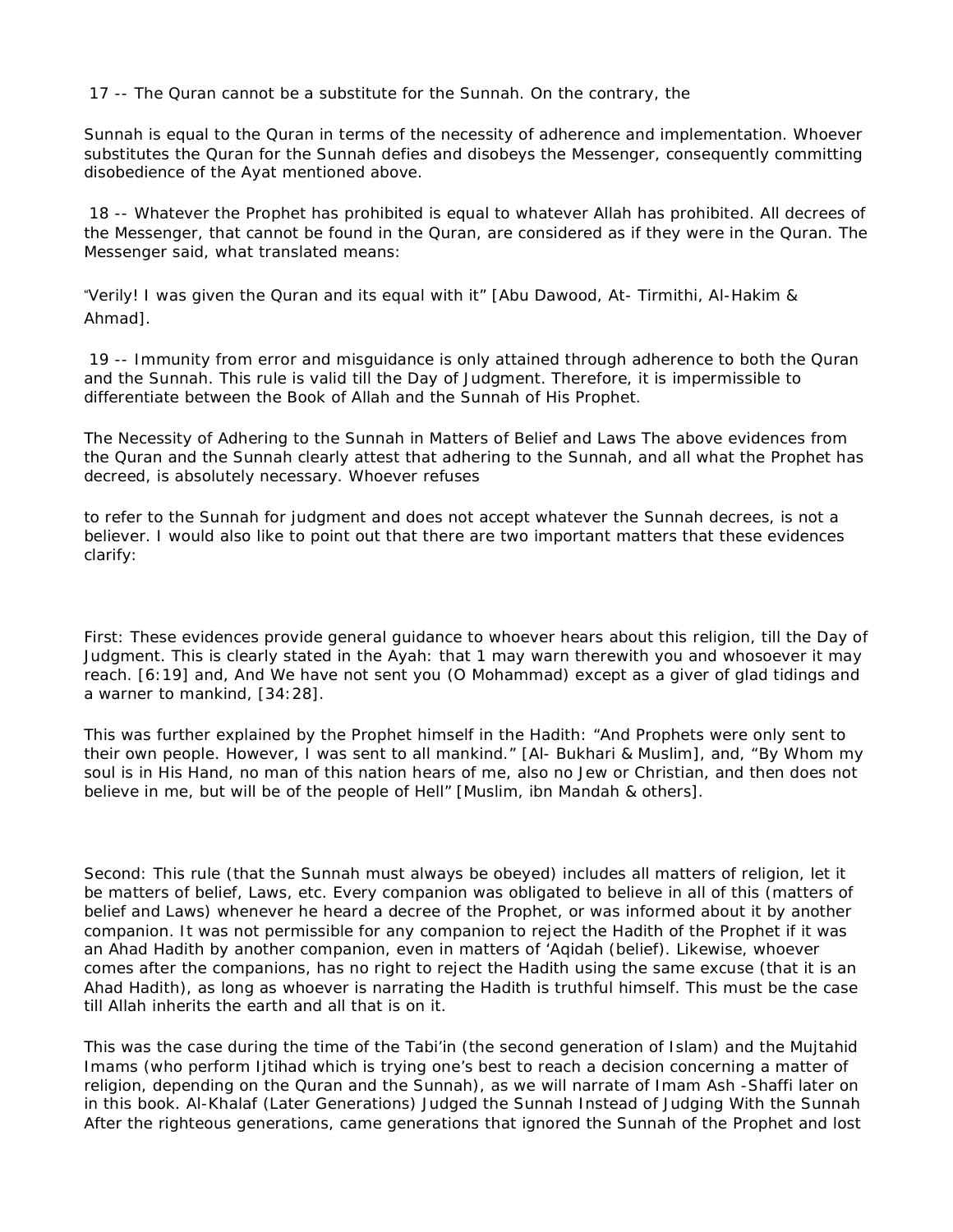their grip on it.

This happened because the later generations adopted rules and basics that some people of Al-Kalam (philosophers), and some scholars of Fiqh and Usul (those who establish general rules comprised of numerous minor rules) adopted. As a result of these adopted rules, the Sunnah, or at least a major part of it, was ignored and doubted. A part of the Sunnah was even rejected because this part was in opposition to the general rules that Al-Khalaf established!!

The Ayah was changed: Instead of referring to the Sunnah for judgment, they did the opposite. They referred the Sunnah to their own rules and regulations for judgment!! Whenever their rules agreed, they accepted the Sunnalv Otherwise, the Sunnah was rejected!! As a result, the strong ties between Muslims, from among Al-Khalaf, and the Sunnah, were severed. Muslims of Al-Khalaf have become ignorant in the Messenger, his belief, Seerah (life story), worship, fast, prayer, Hajj, Laws and his legislative decrees. If these people are asked about any of the above, their answer will be issued based on weaker even fabricated Hadiths!! Or they may answer with a Mathhab (a school of though and a way of understanding the religion according to a certain scholar).

If their answer is in opposition to a correct Hadith, and if they are reminded with this fact, they do not change their decision. Nor do they accept to adhere to the truth because of some doubts that they raise, or because of their rules and regulations. We will mention some of these rules later on in this book, God willing.

This disease, that we explained above, has become widespread in the Muslim world today. It even touched the majority of religious magazines and books.

Very few refer to the Quran and the Sunnah when issuing Fatwas. The majority depend on one of the four Mathaheb (schools of thought of Abu Hanifah, Malik, Ash-Shafi'i & Ahmad). Occasionally, they refer to other than these four Mathaheb for Fatwa, but only for certain interest of the Muslim nation, so they claim. To these people, the Sunnah has become a forgotten matter, unless this certain interest requires referring to the Sunnah!! An example of this is the attitude of some of these people concerning the

Hadith by ibn Abbas that, at the time of the Prophet, if one divorces his wife three times in the same time, that it was considered one divorce only. These people considered this Hadith as a long ignored Mathhab!! Later, they adopted it (because of Masla'ha [certain necessity of the Muslim nation] and not because it was the Sunnah!), but after they were fighting against it and against who calls to it!!

### **The Sunnah has Become a Stranger to Al-Khalaf**

What proves that the Sunnah has become a stranger in this later generation is

the following. One famous Islamic magazine was asked if Allah gathers animals on the Day of Judgment. Their answer was: "Imam Al-Alosi said, in his transliteration of the Quran: 'There is no Nass (text) from the Book or the Sunnah concerning this matter that we can use to confirm that other than mankind and Jinn, of animals and carnivores, will be gathered (on the Day of Judgment).'" This was the answer to the above question! This answer is amazing, and self-evident to how people of knowledge, let alone the ignorant, ignore knowledge of the Sunnah. There are many correct Hadiths concerning this matter. They all attest that animals and carnivores will be gathered and will be judged against each other. One of these Hadiths is. "You (people) will give back each his dutiful right (on the Day of Judgment). Even the sheep that does not have a horn will be able to revenge (harm done to it by) the sheep that has a horn!" [Muslim]. (Then all animals will be made dust). As ibn Amr said, this is when the Kafir says, as mentioned in the Quran: "Woe to me! Would that I were dust [78:40]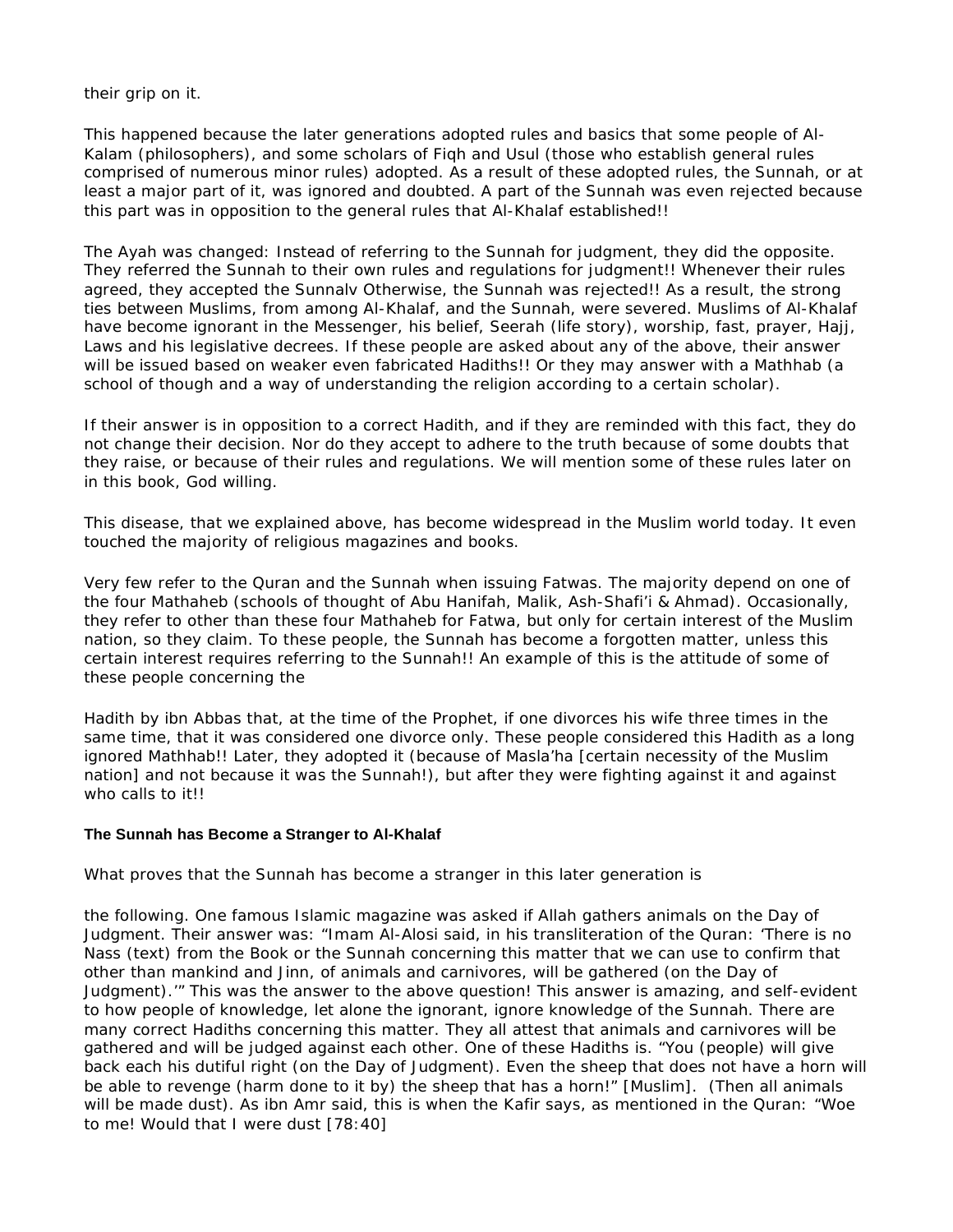# **Rules of Al-Khalaf That They Substituted for the Sunnah**

What are these rules and regulations that Al-Khalaf introduced and substituted for the Sunnah? To answer this question, we say that these rules can be summarized by the following:

First: Some scholars of Al-Kalam said that Hadith Al-Ahad is not valid in matters of'Aqeedah (matters of belief and the unseen)!! As a consequence, some Du'at (those who propagate Islam) of today repeated this rule, saying that matters of 'Aqeedah (belief) cannot, and ev en said that itisHaram (impermissible) to, be taken from Ahad Hadiths!!

Second: There are some Mathaheb that established some rules concerning the above matter (of Hadith Al-Ahad):

a—They preferred Qiyas (to establish a Fatwa concerning a new matter by comparing this matter to a similar one that has a ruling in Islam) to the Ahad Hadith! [Al I'lam & Shar'h Al-Manar].

b—Ahad Hadith is rejected if it is in opposition to (their own) established rules and regulations!! [Al-I'lam & Shar'h Al-Manar].

c—Rejecting the Hadith that introduces a decree that adds to a rule in the Quran. They claim that since the Sunnah does not perform Naskh (replacing or overruling) over the Quran, then this Hadith must not be accepted. If we accept it, they claimed, then this will constitute a Naskh!! [Shar'h Al-Manar & Al-I'hkam].

d—They claimed that when a general rule is opposed by a specific rule, then the specific rule is overruled. Therefore, they claimed that general rules of the Quran cannot be restricted by Ahad Hadiths [Shar'h Al-Manar & Irshad Al-Fu'hul]. e—They accepted the way people of Al-Madinah conducted their religion as dominant over the correct Hadith!!

Third: Taqleed (following a certain Mathhab in all matters of religion) and accepting it as a Mathhab (path) and religion.

# **Chapter 2**

# **Correct Hadiths Cannot be abandoned for Qiyas**

It is not for a believer, man or woman, when Allah and His Messenger Abandoning a correct Hadith for Qiyas or because the Hadith is in opposition to the practice of people of Al-Madinah, is a clear rebuttal to the above mentioned Ayat and Hadiths. These Ayat and Hadiths clearly state that it is a necessity to refer to the Quran and the Sunnah in matters of differences. People of knowledge do not all agree that a Hadith can be rejected for the reasons that Ahlu Al-Kalam (philosophers) introduced. On the contrary, the majority of scholars are in opposition to these rules and regulations. They refer to the Quran and the Sunnah and accept correct Hadiths instead of following these rules. And why shouldn't they? It is an obligation on Muslims to adhere to a Hadith, even if one thinks that scholars oppose or do not implement it. Imam Ash-Shafi'i said, in his book Ar-Risalah:

"The Khabar (Hadith) must be accepted at the time it is proven to be correct, even if previous scholars have not practiced what is contained in it." IbnAl-Qayyim said, in his book I'lam Al-Muwaqqi'in: "Imam Ahmad neither preferred a practice to the correct Hadith, nor an opinion, Qiyas, an opinion of a companion or matters that many call Ijmaa' (unanimity of the Muslim nation on a matter of religion). In reality, it is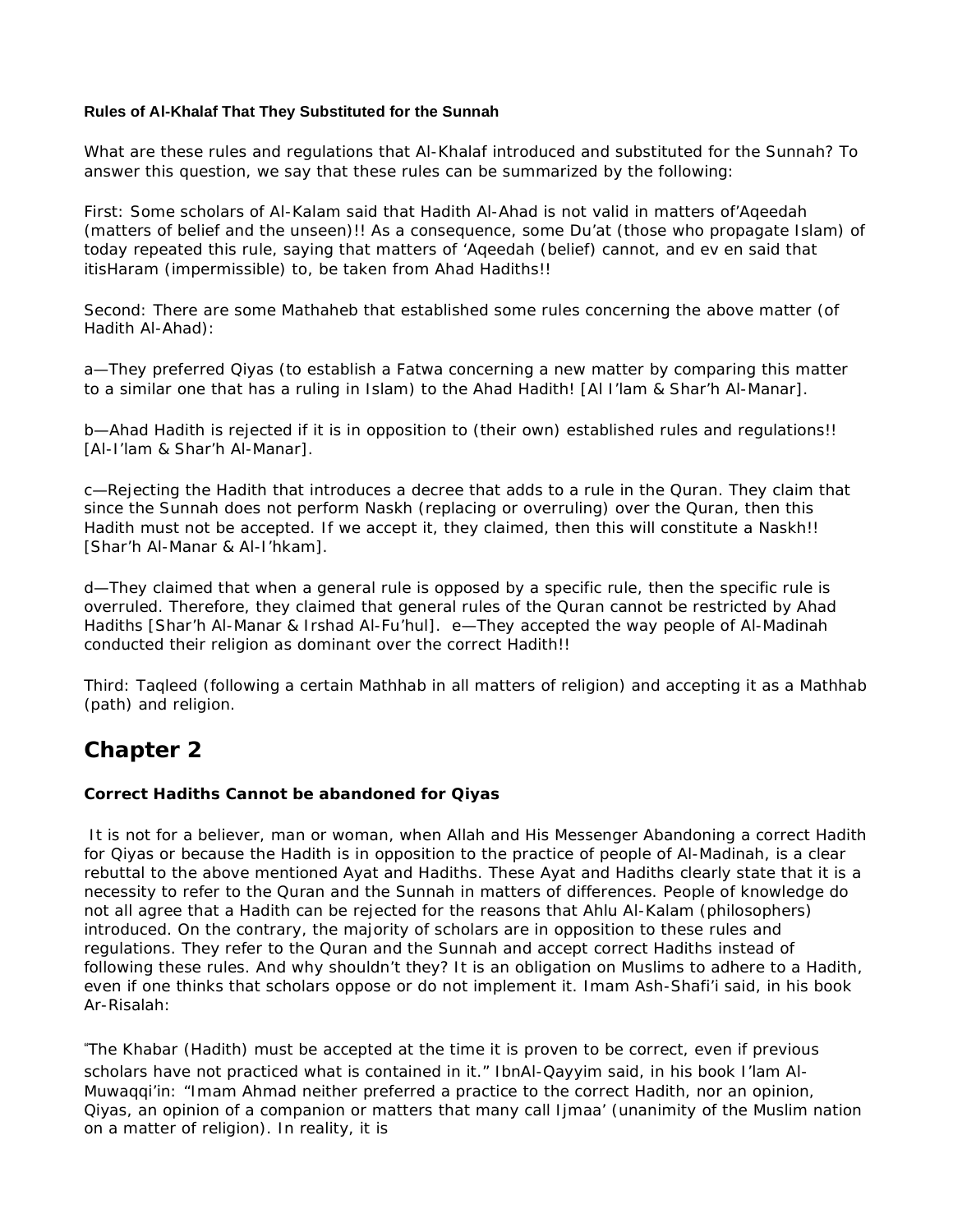not Ijmaa', but rather not knowing if an opposition (to the claimed Ijmaa' on an opinion) exists. Many consider this Ijmaa' more valid than a correct Hadith. Imam Ahmad refuted this kind of Ijmaa' and did not agree to prefer it over a correct Hadith. Also, Ash-Shafi'i said in his new Risalah" that even if one does not know of an opposition to a matter, he still cannot call it Ijmaa'. Texts of the Hadith of the Messenger of Allah are more revered to Imam Ahmad and to the rest of the scholars of Hadith than to prefer a non-existing Ijmaa', which is based on not knowing of an opposition to an opinion. If this method is valid, then texts (of the Hadith) will be annulled, and then it will be possible for whoever did not know of an opposition to a decision on a matter, to claim Ijmaa', thus preferring this non-existing Ijmaa' to the Nass (text form the Sunnah)."

Ibn Al-Qayyim also said: "Our righteous ancestors were furious in their anger

against whoever preferred sayings, Qiyas, Isti'hsan (preferring an opinion concerning a certain matter of religion) or the opinion of any person, whoever he was, to the Hadith of the Messenger of Allah. They used to shun whoever does the above and refute whoever takes preferences in matters where a Nass exists. They only accepted complete submission, adherence, listening with care and obedience for the Messenger. They rejected the idea of not accepting a Hadith till it is proven that the Hadith was implemented, that Qiyas approves of it, or that a saying of someone agrees with it. Rather, they were adhering to: have decreed a matter that they should have an option in their decision. [33:36], and other Ayat.

We now live at a time when if it is said to someone that it was proven that the Prophet said such and such (Hadith), he would say: 'Who agreed with this (Hadith)?', thus rejecting the Hadith in this manner. He considers his ignorance, in not knowing whoever agrees with the Hadith, reason enough for him to reject and shun it. If he gives sincere advice to him self, he will know that this manner is a great misguidance, and that it is impermissible to reject Sunnahs of the Messenger of Allah with this kind of ignorance. What is even worse, is that he uses his ignorance as an excuse. He thinks that Ijmaa' exists against a Sunnah. This is an evil thought to have of the Muslim nation. He thinks that all Muslims agreed to defy the Sunnah of the Messenger of Allah. What is even more wrong is that he claims an Ijmaa' exists, and says that the reason behind this claim is his not knowing in whoever confirmed, and thus implemented, the Hadith.

Therefore, he reverted to his ignorance and preferred it to the Sunnah!! All our dependence is only on Allah." This is the case with whoever defies the Sunnah, thinking that scholars have agreed on this position. However, what can we say about whoever defies the Sunnah, knowing that many scholars have accepted it, and that the only proof for those who defied it is the rules and regulations of Ahlu Al-Kalam, mentioned before, or because of Taqleed (to blindly imitate others in all matters of religion)?

### **Why is Qiyas Preferred by Some Over the Hadith?**

This mistake, of preferring the above mentioned rules and regulations of Ahlu Al- Kalam occurs for the following reasons: First, some consider the Sunnah to be in a lesser grade than what Allah has given it. Second, they are in doubt of the validity of the Sunnah. Otherwise, how can they prefer Qiyas over the Sunnah? Qiyas is based on personal opinions and Ijtihad, which are not immune from error. This is why Qiyas must not be used unless it is absolutely necessary.

The saying of Ash-Shafi'i, mentioned before, stipulates: "Qiyas is impermissible when there is a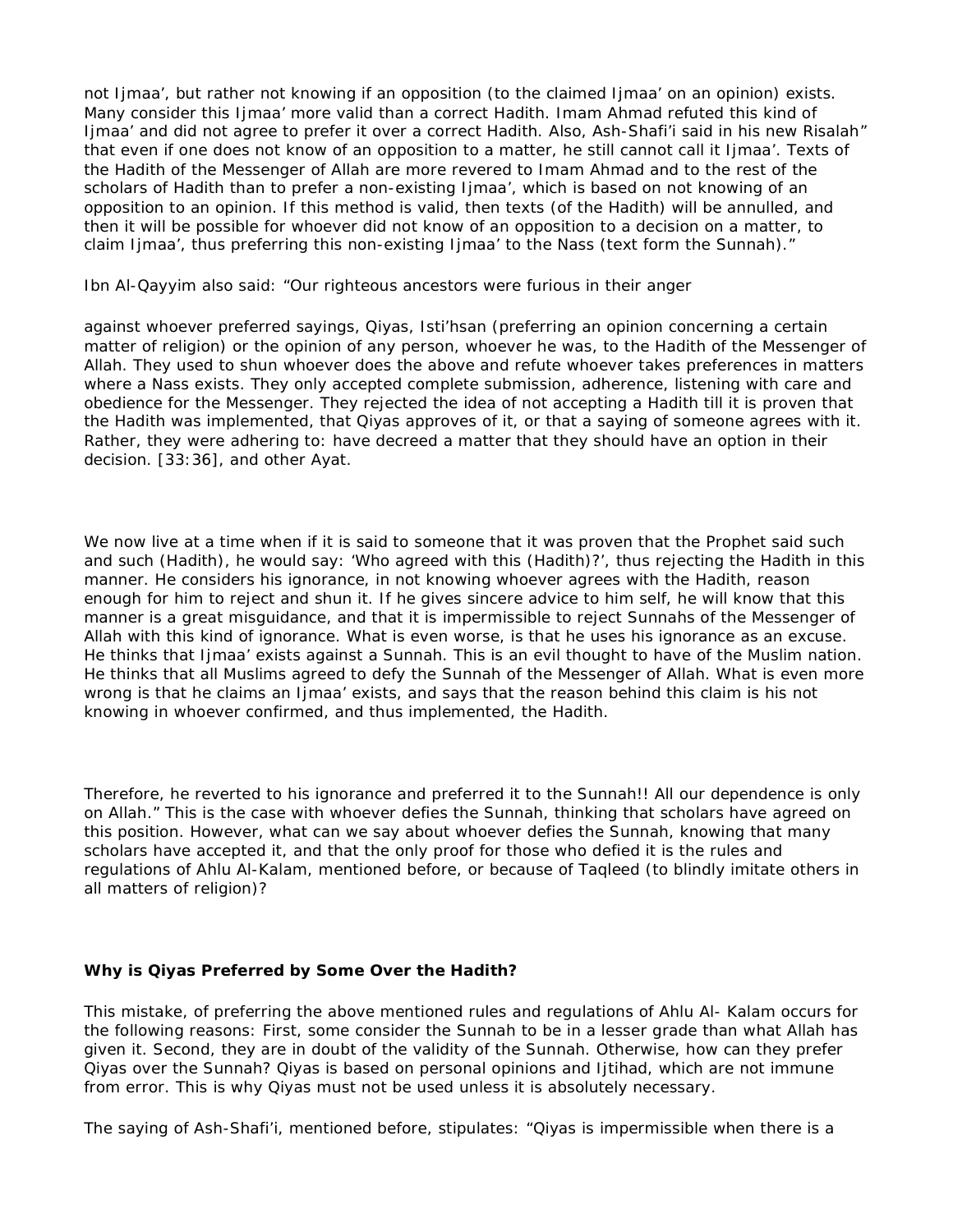Khabar (Hadith)." How can they prefer the practice of some communities (like the people of Al-Madinah) over the Sunnah? They are ordered to refer to the Sunnah in matters of differences as was mentioned before. Imam As-Subki has a beautiful saying concerning this matter. He said, about the one who follows his Mathhab while there is a Hadith that his Mathhab does not refer to, or a Hadith that he does not know who agreed with it: "The best course of action, to me, is to follow the Hadith. Let one imagine himself standing between the hands of the Prophet, and hears him saying the Hadith, can he delay implementing it? No, by Allah. Each is obligated to practice the religion according to his comprehension."

We suspect that this mistake happened because these people doubted the validity and correctness of the Sunnah. What solidifies this suspicion, is knowing that if they knew that the Messenger really said it, they would not have mentioned the rules and regulations of Ahlu Al-Kalam, let alone prefer them over the Sunnah.

They would not have used these rules to defy hundreds of correct Hadiths of the Messenger. Their only basis for doing this is following sayings, Qiyas and practices of other people blin dly. Correct practice is what is in total agreement with the Sunnah. To add or delete from the Sunnah is an addition or deletion from the religion itself.

To explain this matter (of adding or deleting from the Sunnah), ibn Al-Qayyim said, in I'lam Al-Muwaqqi'in: "The first (adding to the religion) is Qiyas. The second (deleting from religion) is unacceptable Takhsis (restricting the meaning of the Hadith). Both are not of the (accepted) religion. Whoever does not seek to agree with a Nass (text from the Sunnah) sometimes adds to it what is not of it, saying that this is Qiyas. Also, he sometimes applies the Hadith in a restrictive manner, therefore, altering the wider meaning of the Hadith, saying that this is Takhsis. He, sometimes, defies all of the Hadith saying that the followed practice does agree with it! Or he says that this Hadith defies Qiyas or the rules that Ahlu Al-Kalam invented!!

We (ibn Al-Qayyim) say that the more one depends on Qiyas, the more he defies

the Sunnah. We only see defiance of the Sunnah and Hadith in those who follow Qiyas and opinions. Allah knows how many correct Sunnahs that were abandoned, and how many Athars (Hadiths) that were annulled because of this (Qiyas and opinions). Sunnah and Athars, to those philosophers who follow Qiyas or their opinions, are meaningless and powerless, and their rules and reign are shunned and defied. To them, Sunnah is only a name, and something else (Qiyas and opinions) is obeyed;

Sunnah has the reputation and people speak in its name, but the obeyed order or prohibition is for something else (Qiyas and opinions). Otherwise, why were the following Hadiths abandoned?

Correct Hadiths Abandoned Because of those Rules of Ahlu Al-Kalam

1 -- The Hadith about the rights of a newlywed virgin. She has exclusive rights to her husband for seven nights. If the newlywed was married before, she has three nights and then he (the husband) divides the time between his wives equally.

2 -- The Hadith about expelling the unmarried adulterer man for one year.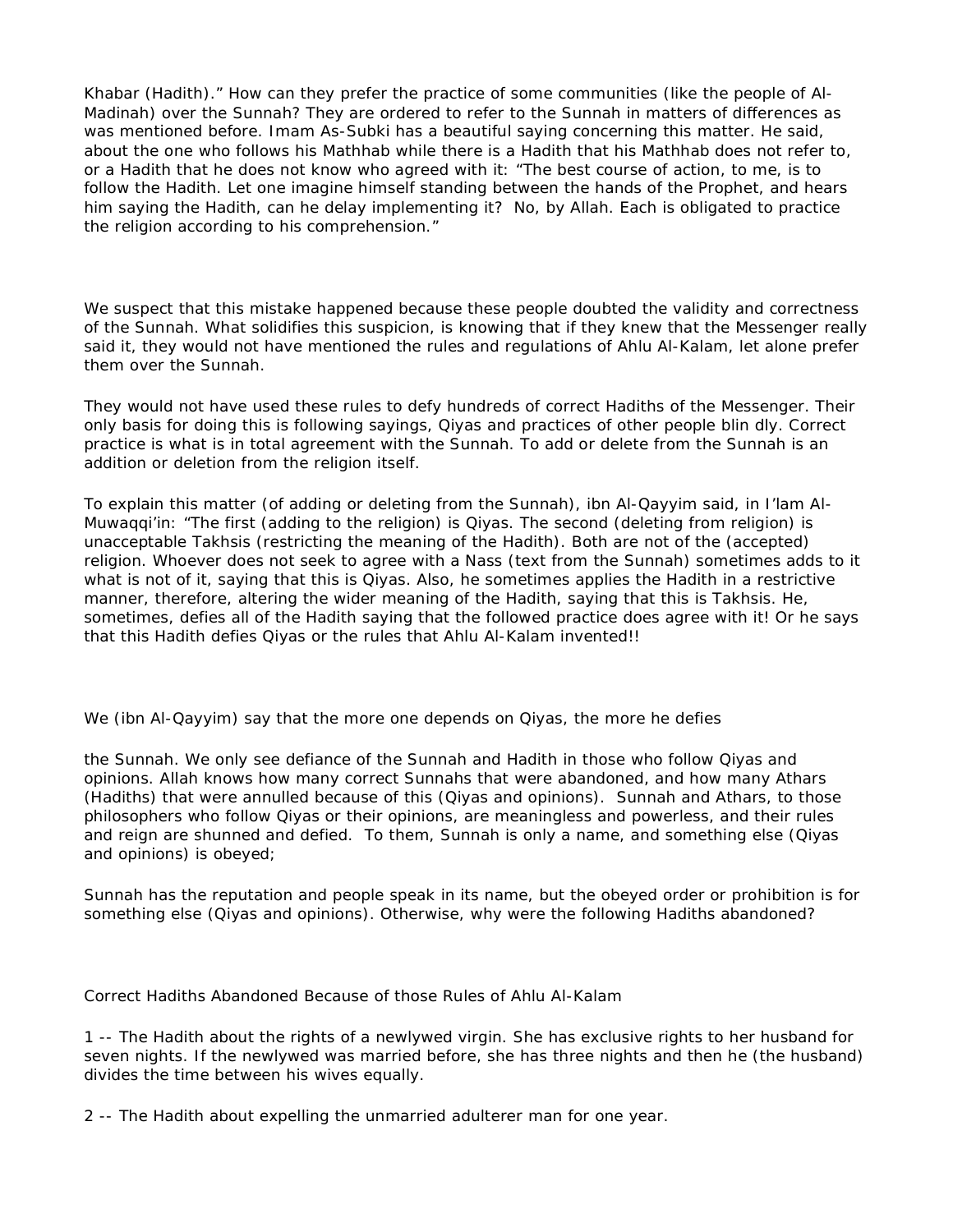3 -- The Hadith about conditions in Hajj (in a situation of Fhsar [not being able to continue performing the obligations of Hajj beyond a certain area due to an emergency], one asks Allah that his Hajj is valid till the area that he reaches but cannot continue beyond it. He does not have to perform this Hajj again, unless it is the first Hajj, which is obligatory). After this, one can end the state of Fhram (which disallows him to wear sown clothes, sleep with his wife, etc.)

4 -- The Hadith about Mas'h (wiping) the socks (if one wears them after performing ablution).

5 -- What Abu Hurairah and Mu'awiyah ibn Al-Hakam narrated that if one is praying and says (whatever is not a part of the prayer) out of ignorance or by mistake, that his prayer is still valid.

6 -- The Hadith about continuing praying Fajr (dawn prayer) if the sun rises while one has only finished one Rak'aah (kneeling prayer).

7 -- If one forgets that he is fasting and eats, that he continues his fast.

8 -- To fast and give the reward to a dead relative.

9 -- To perform Hajj on behalf of the terminally ill.

10 -- The Hadith with regards to (the judge) accepting one witness and that the plaintiff swears (by Allah to his truthfulness).

11-- To cut off the hand of whoever steals at least a quarter of a Dinar, or its equal.

12 -- The Hadith about capital punishment and confiscating of possessions of whoever married his step mother.

13 -- The Hadith about not killing a Mu'min (believer) for a Kafir (that the Mu'min murdered).

14 -- The Hadith about cursing Al-Mu'hallil (if one divorces his wife at three different occasions and, because Islam does not permit him to remarry her, he hires someone [a Mu'hallil] to marry her briefly and then divorce her so he can remarry her for the fourth time) and whoever hires him.

15 -- The Hadith that states that marriage cannot be conducted without a Wali (an agent [a father, brother, son, the judge, etc.] for the woman who wants to be married).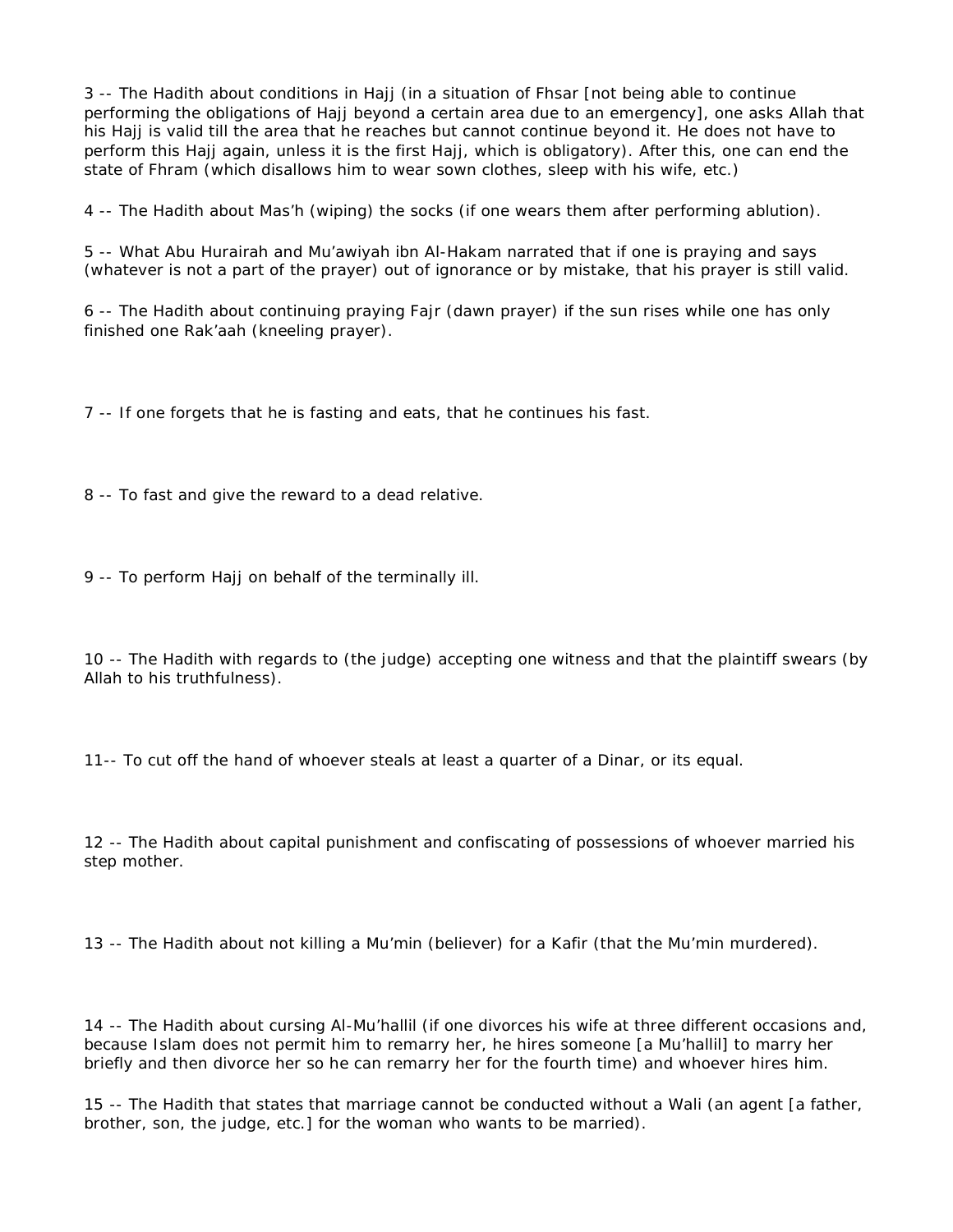-- The Hadith about whoever is divorced at three different occasions, that she has no obligation on her husband to provide her with life expenses or housing.

-- The Hadith: "Give her (a dowry) even if it was an iron ring."

-- The Hadith that permits eating horse meat.

-- The Hadith: "And every intoxicant is Haram (impermissible)."

 -- The Hadith that stipulates that Zakah (obligatory charity) is not required for less than five Awsuqh (around 1,600 pounds of produce).

 -- The Hadith about hiring people to farm or for irrigation (both in return for a part of the produce).

-- The Hadith that the sacrifice offered by a pregnant woman includes her fetus too.

 -- The Hadith: "The pawned (animal) can be ridden and milked (however, the lender must pay for the animal's expenses in order for him to ride or milk it)."

-- The Hadith that prohibited turning liquor into vinegar.

 -- The Hadith about sucking (milk while nursing) once or twice (nursing in this case is done by other than the mother. Sucking milk once or twice) will not make the nursing woman be treated like the infant's mother.

-- The Hadith: "You and your possessions are for your father."

- Performing ablution after eating camel meat.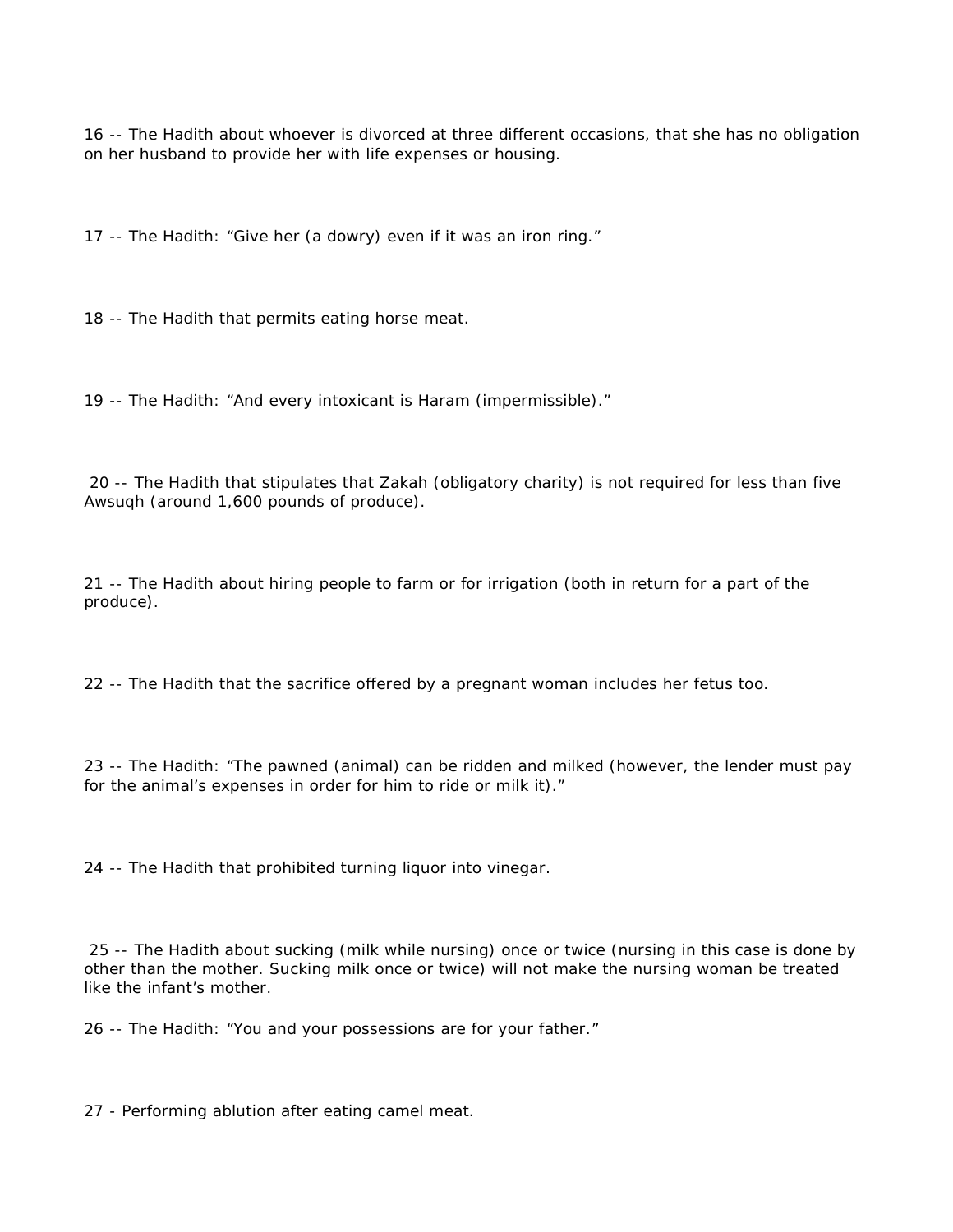28 -- The Hadith about wiping on the 'Imamah (turban) during ablution.

29 -- The Hadith about ordering whoever prayed behind the line (the Jama'ah, group) by himself (without necessity), to repeat the prayer.

30 -- The Hadith that orders whoever enters the Masjid while the Imam is giving

Khutbah (Friday speech) that he must pray two Rak'ahs (kneeling prayers) for Ta'hiyyat Al-Masjid (to hail the Masjid by offering two Rak'ahs) before he sits down.

31 -- The Hadith about Al-Gha'ib prayer (which is a prayer offered on Muslims who die in another area, but only if notone, in their area, prayed Janazah on them).

32 -- The Hadith about saying "Amin" aloud during prayer (and after reciting the first chapter of the Quran [Al- Fati'hah]).

33 -- The Hadith that permits the father to take back from his son what he gave him as a gift. Others cannot do this.

34 -- Going for Eid (feast) prayer the next day, if one knows about Eid in the afternoon.

35 -- The Hadith that permits sprinkling water over the urine of the boy who eats solid food.

36 -- The prohibition of praying on graves.

37 -- The Hadith about Jabir selling a camel on the condition that he can ride it till he reaches Al-Madinah. This happened when the Muslim army was returning to Al-Madinah after the battle of Khaibar.

38 -- The Hadith that prohibits wearing, sitting or riding on skins of carnivores.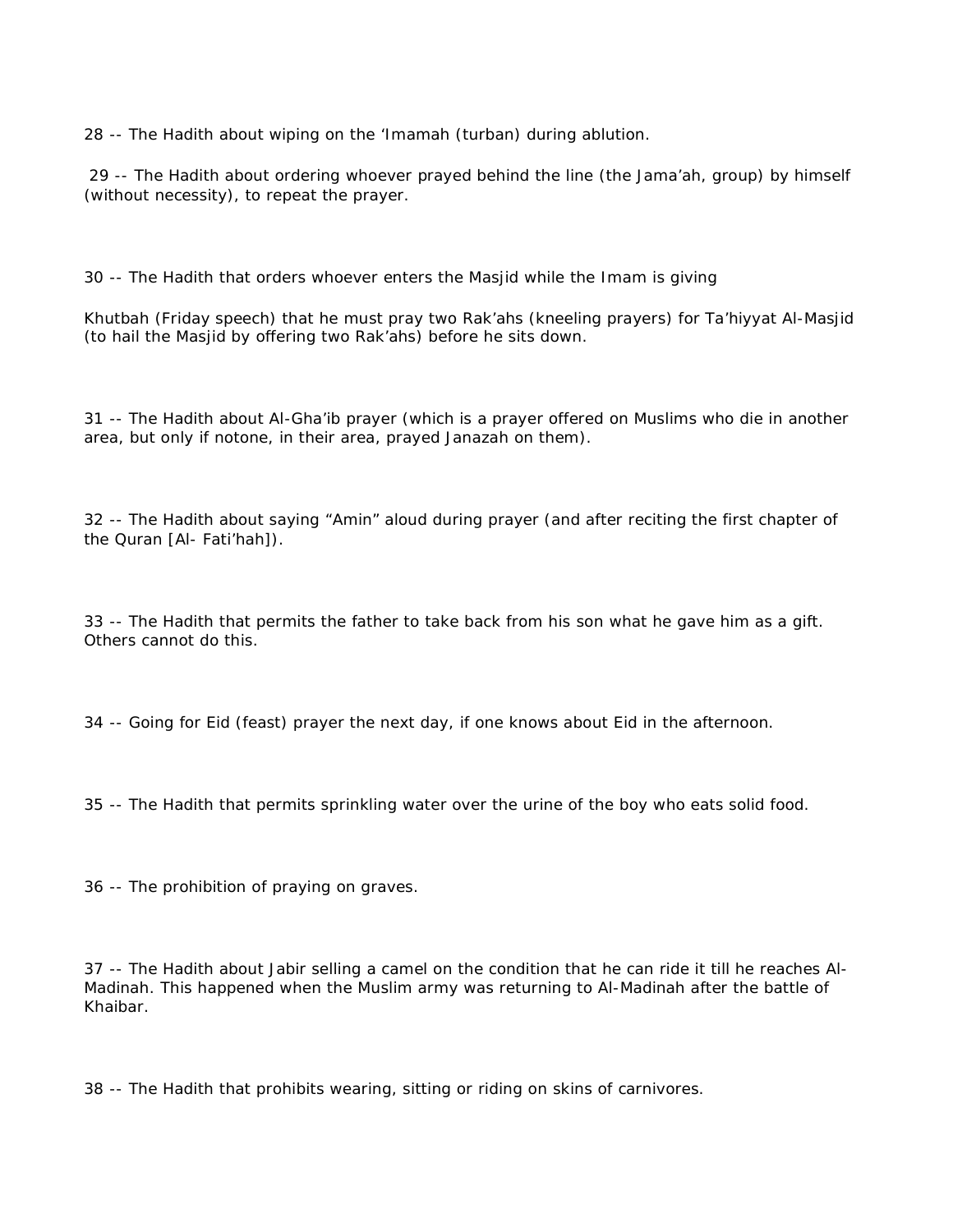39 -- The Hadith: "None of you should prevent his neighbor from sticking apiece of wood in his side of the wall (if the wall is shared by both neighbors)."

40 -- The Hadith about if someone becomes a Muslim while married to two sisters, that he should choose any one of them and divorce the other.

41 -- The Hadith about the permission to offer voluntary Witr prayer while riding (a horse, camel, etc.).

42 -- The Hadith: "All carnivores that have fangs are Haram (impermissible to eat their meat)."

43 -- The Hadith: "Putting the right (hand) on the left (hand) while (standing) in prayer, is from the Sunnah."

44 -- The Hadith: "A man's obligation to pray is not fulfilled unless Sujud (bowing down while praying)." he straightens his back while performing Ruku' (kneeling in prayer) or

45 -- The Hadiths about raising the hands before and after performing Ruku'.

46 -- The Hadiths about supplication after starting the prayer (and before reciting the Fati'ha).

47 -- The Hadith about the prayer: "What makes it Tahrim (by only indulging in acts of prayer while praying) is Takbir (saying 'Allahu Akbar,' Allah is The Greatest), and what makes it Tah'lil (to say and do what one wishes after the prayer is finished, end of prayer) is Salam (saying 'As-Salamu Alaikum Wa Rahmatu Allah' twice, once to the right and once to the left at the end of the prayer)."

48 -- The Hadith about the permission of carrying children while praying.

49 -- Hadiths about Al-'Aqiqah (offering sacrifice when Allah gives one the gift of a son or a daughter).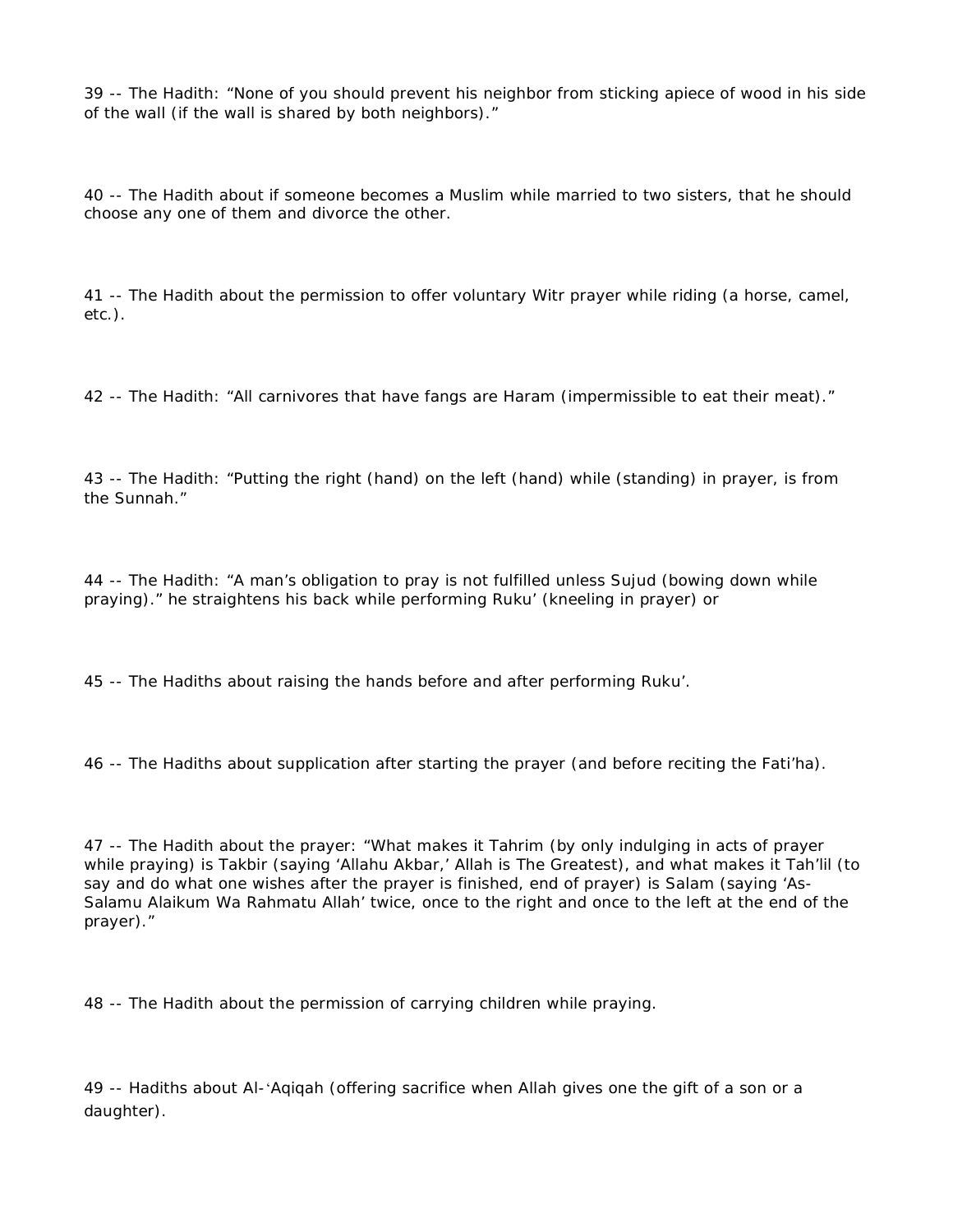50 -- The Hadith about what to do: "If someone peeks in (your house) without your permission."

51 -- The Hadith: "Bilal performs Athan (calls for the prayer) at night.." This Hadith informed Muslims that the Athan of Bilal at night is to remin d them to prepare to eat Su'hur during the nights of Ramadhan, and is not the Athan that prohibits eating or drinking at dawn, that Athan is called for afterwards.

52 -- The Hadith that prohibits fasting on Fridays (except if it falls during the lunar month of Ramadhan, or if one fasts one day either before or after Friday).

53 -- The Hadith about performing the prayer of Al- Kusuf (the eclipse) and Istisqaa' (asking Allah to send rain).

54 -- The Hadith about prohibiting breading the bull (with a cow for money.

However, one can permit this breading as a favor to others).

55 -- That if death touches a Mu'hrim (who is performing I'hram during Hajj), his head should not be covered when buried, nor should he be perfumed." [I'lam Al-Muwaqqi'in]. All the above Hadiths, and many more, are among the Hadiths that were shunned because of Qiyas or the above mentioned rules and regulations of Ahlu Al- Kalam. Some of these Hadiths were shunned because the practice of the people of Al- Madinah was against them, as Imam ibn Hazm said. Following are more Hadiths that were defied by these people (who follow Qiyas and Ahlu Al-Kalam instead of Hadith):

1 -- The Hadith about the Messenger's reciting Surahs (chapters) At-Tur [52], during Maghrib (just after sunset) prayer, and Al-Mursalat [77], during the last period of his life.

2 -- The Messenger's saying "Amin" after reciting Al- Fati'ha.

3 -- His bowing down in Sujud while reciting (Surah, chapter): When the heaven is split asunder [84:1] (and after reading Ayah 21).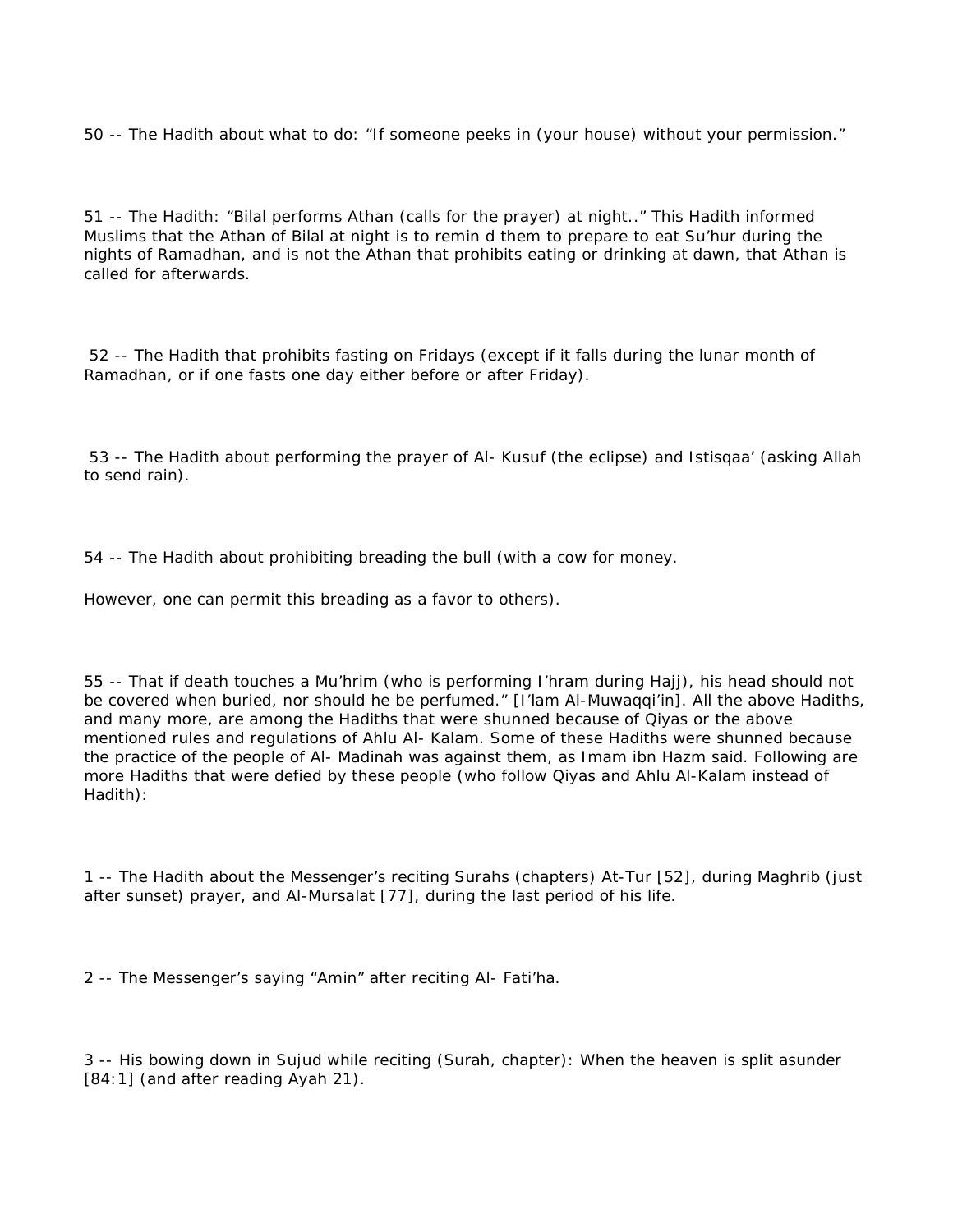4 -- His praying while sitting down (because he was ill) and the companions were also sitting down behind him. They (people of Taqleed & Qiyas) said that this kind of prayer is not valid!!

5 -- The Hadith about Abu Bakr, that he started leading the prayer, when the Prophet was ill, and that the Prophet suddenly entered the line and sat next to Abu Bakr and started leading the prayer. They (people ofTaqleed& Qiyas) said: "This practice is abandoned, and whoever prays like this will have nullified his prayer."

6 -- The Hadith about when the Prophet prayed Thuhr (afternoon) and then Asr

(evening) prayers immediately after Thuhr, in Al-Madinah, without a reason of fear from enemies or traveling (to show his nations that this can be done when needed, as ibn Abbas said).

7 -- The Hadith that the Messenger was holding a male infant, when the infant urinated on the Prophet'sThawb (long shirt). He called for water and followed the trace of urine on his Thawb and sprinkled water on it and did not wash it.

8 -- The Hadith that the Prophet used to recite Surah (chapter) Qaf [50] and:

The Hour has drawn near [54], during Eid (feast) prayer.

9 -- The Hadith that the Messenger prayed (Al- Janazah) on (the body of)

Suhail ibn Baidhaa' in the Masjid.

10 -- The Hadith that the Prophet stoned two Jews who committed adultery.

They (people of Qiyas and Taqleed) said: "Their stoning is prohibited."

11 -- The Hadith that the Prophet used Hijamah (blood letting to suck bad blood out of the body) while in a state of I'hram (during Hajj or Umrah).

12 -- The Hadith that the Prophet wore (permissible) perfume after 'Hill (when the state of I'hram is ended after completing acts and obligations of Hajj or Umrah) and before Tawaf (circling) the Kaa'bah.

13 -- The Hadiths about the two Taslims (saying As- Salamu Alaikum Wa Rahmatu Allah) at the end of the prayer.

There are many other Hadiths that people of Taqleed and Qiyas have rejected what they contained of the Messenger's orders. If one sought to count them, the number will be in the thousands, as Imam ibn Hazm has said. During this chapter, we studied referring to Qiyas and other incorrect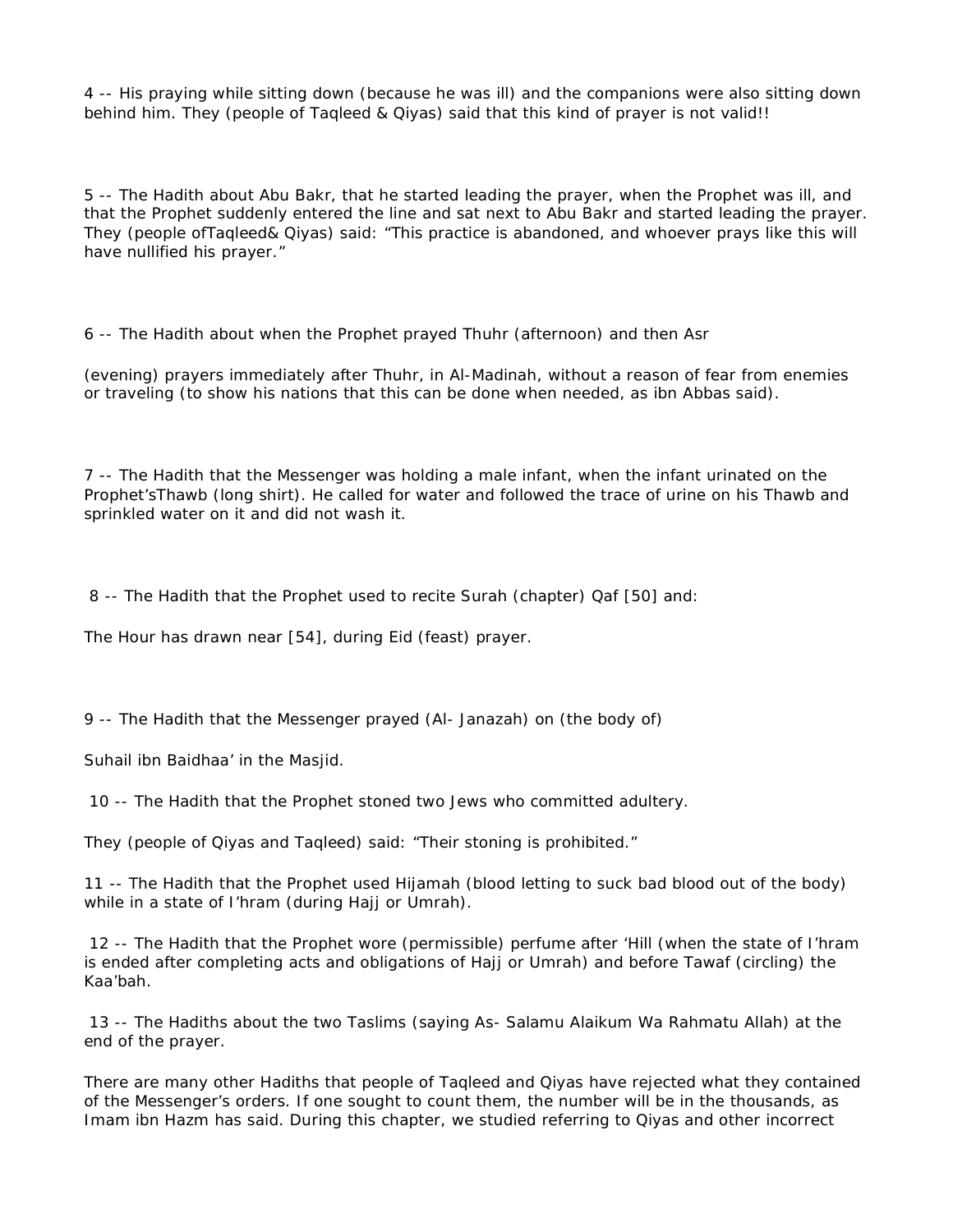methods, instead of the Hadith. The Following chapters are reserved for studying Hadith Al-Ahad and the matter of Taqleed.

# **Chapter 3**

**Ahad Hadiths Must he Accepted in Matters of 'Aqeedah**

There are those who claim that Ahad Hadiths are not accepted in matters of 'Aqeedah. However, at the same time they attest that Ahad Hadiths are accepted in matters of Laws and Commandments. They, therefore, have differentiated between matters of'Aqeedah and Laws. Can anyone find this differentiation in the above evidences from the Quran or the Sunnah? No, indeed. The Ayat and Hadiths, that we mentioned before, contain matters of belief, along with matters of Laws and Shari'ah (Islamic Jurisprudence). These texts obligate on us the obedience of the Messenger. This obedience, no doubt, is contained in the Ayah: It is not for a believer, man or woman, when Allah and His Messenger have decreed a matter that they should have an option in their decision, [33:36]

This is how Allah ordered the believers to obey His Prophet, and warned against [59:7].

disobeying him. Allah praised the believers who say, when they are called to refer to Allah and His Messenger for judgment: "We hear and we obey." All these evidences confirm the obligation of obeying the Messenger and following him in matters of belief and Laws. Also, Allah said, what translated means: And whatsoever the Messenger gives you, take it "Whatsoever," is a word that means and entails everything. If one asks those, who accept Ahad Hadiths in matters of Laws, about the proof to their saying, their proof will be the same Ayat and Hadiths that we mentioned before!! There are still many Ayat that we did not mention. Imam Ash-Shafi'i mentioned all these Ayat, (the ones we mentioned and other Ayat), in his book, Ar-Risalah One must ask: "What made these people exclude ' Aqeedah from these Ayat, when they are contained in the general meaning of these Ayat?" This differentiation, between 'Aqeedah and Laws, has no proof to support it. Not having proof makes it false. And what is false in essence and beginnings can only produce false ends. A Doubt and a Rebuttal These people, who differentiate between 'Aqeedah and Laws, have taken in 'Aqeedah the following doubt:

They claim that Ahad Hadiths lead only to Thann (doubts). They confirm that this Thann is Raji'h (closer to certainty than to falsehood), which must be adhered to in matters of Laws, as agreed by all scholars. However, they claim that this Thann Raji'h must not be accepted in matters of 'Aqeedah, belief and the unseen. If, for the sake of argument, one went along with their saying that Ahad Hadiths are not accepted in matters of belief, then shouldn't we ask them: "What is the proof to your differentiation (between matters of 'Aqeedah and Laws)?" Also, "What is the proof to your claim that Ahad Hadiths are not accepted in matters of'Aqeedah?"

Some people of today use as evidence, to the above explained claim, the following Ayat: They follow but a Thann (guess,) and that which themselves desire. [53.23], and, Certainly, Thann (conjecture) can be of no avail against the Truth [10:36].

They use, as evidence, these and other Ayat in which Allah is criticizing the unbelievers for following conjecture and guessing. These people have ignored the fact that this rejected Thann, in these Ayat, is not the Thann Raji'h of the Ahad Hadiths, which is accepted by scholars. This Thann, mentioned in the above Ayat, is a doubt that is built on guessing and conjecture. Al-Lisan and An-Nihayah. both dictionaries of the Arabic language, offer us the following meaning for this kind of Thann: "Thann: A doubt that arises in you, and then you take it as a certainty and refer to it for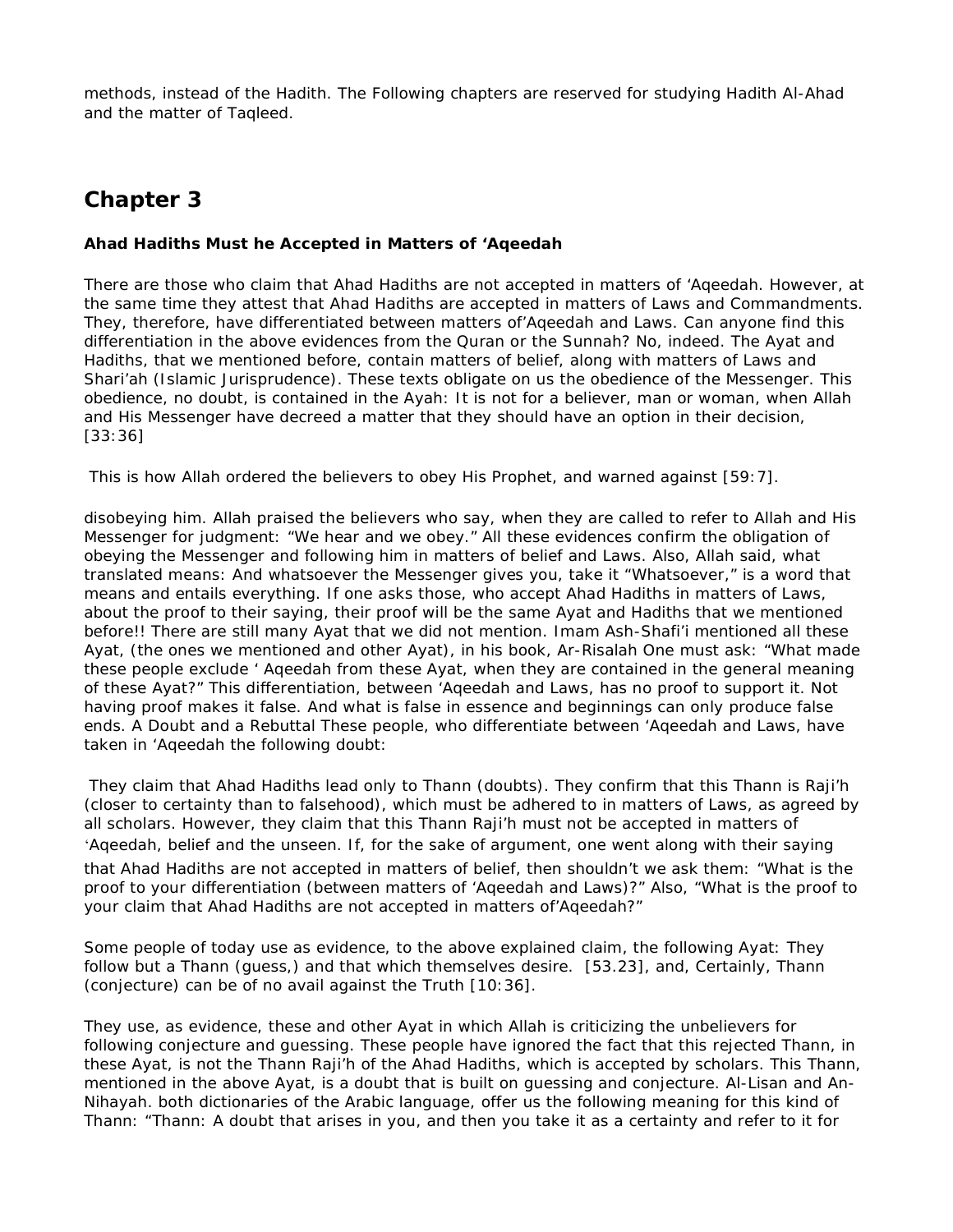judgment." This is the Thann that Allah criticized the disbelievers for believing in. What supports this meaning is the Ayah: They follow nothing but Thann (conjecture), and they do nothing but lie. [6:116]. Allah said that this rejected Thann is built on conjecture and doubts. If the Thann rejected in the above Ayat is the Thann Raji'h, as some claim, then we must not accept this Thann in matters of Laws also for the two following reasons:

First: Allah strongly criticized the unbelievers for depending on Thann in all matters and did not differentiate between ' Aqeedah and Laws.

Second: Allah specifically mentioned, in some Ayat, that the Thann that He criticized the disbelieves for is in matters of Laws, too. Let us read the very plain and clear Words of Allah, which translated mean: Those who took partners (in worship) with Allah will say: "If Allah had willed, we would not have taken partners with Him, nor would our fathers (matters of 'Aqeedah and belief), and we would not have forbidden anything (against His Will, [and these are matters of Law])." Likewise belied those who were before them, (they argued falsely with Allah's Messengers), till they tasted of Our Wrath. Say: "Have you any knowledge (proof) that you can produce before us? Verily, you follow nothing but guess and you do nothing but lie." [6:148].

What further explains this Ayah is: Say (O Mohammad): "(But) the things that My Lord has forbidden are Al-Fawahish (great evil, sins, etc.) whether committed openly or secretly, sins (of all kinds), unrighteous oppression, joining partners (in worship) with Allah for which He has given no authority, and saying things about Allah of which you have no knowledge. [7:33]. These Ayat confirm that the rejected Thann is the Thann that, linguistically, means doubts, guessing, conjecture and sayings that are not based on knowledge. According to the above Ayat, this kind of Thann is rejected in matters of belief and Laws, no difference between them.

If the above is the case, then the following must be accepted: All the above Ayat and Hadiths that obligate us to accept Ahad Hadiths in matters of Laws, also obligate us to accept them in matters of'Aqeedah. Differentiating between matters of'Aqeedah and Laws, with regards to accepting Ahad Hadiths in either subject, is an alien philosophy to Islam. As-Salaf As-Saleh (our righteous ancestors), including the four Imams that many Muslims follow today, did not know, nor did they approve, of such an alien philosophy. "Ahad Hadiths are not Accepted in Matters of

'Aqeedah," is Based on Thann and Doubts What amazes one the most, is the attitude of many Du'aat and writers of today. Whenever their Iman is weak and are faced with a matter of belief of their dislike, even if it was mentioned in a Mutawatir Hadith, like the second coming of Jesus, they reject it, saying: '"Aqeedah cannot be taken from Ahad Hadiths!"

What amazes one even more, is that this saying is an 'Aqeedah in itself, as I once told one of them. Therefore, they must produce their unequivocal and indisputable proof to the validity of their claim, otherwise, they will be contradicting themselves. And they will not produce such evidence. They only built their claim on doubts and guessing, which are rejected in matters of Laws, let alone matters of' Aqeedah. They have fallen victim to what is worse than what they sought to escape from, which is Thann Raji'h, by following Thann Marjo'h (rejected Thann), Then take admonition, O you with eyes (to see). [59:2]. They reached this end because they rejected depending on the light and guidance of the Quran and the Sunnah and followed men's opinions and ideas. The Proofs to the Necessity of Accepting Ahad Hadiths in Matters of'Aqeedah

There are other proofs that specifically obligate accepting Ahad Hadiths in 'Aqeedah. Following we mention some of these proofs and their meanings: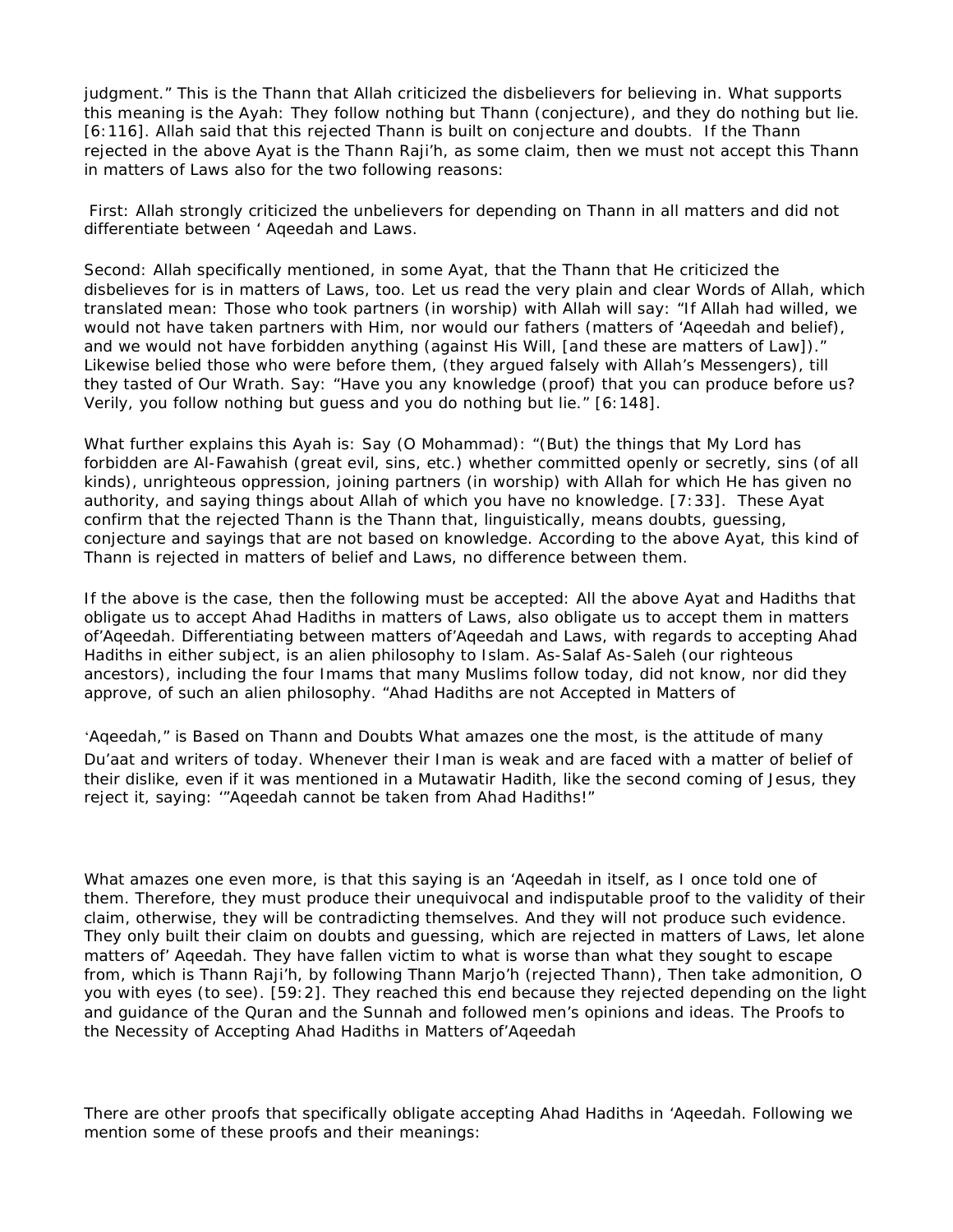First: Allah said, what translated means: And it is not (proper) for the believers to go out to fight (Jihad) all together. Of every troop of them, a Tai'fah (party) only should go forth (and stay with the Prophet), that they (who are left behind with the Prophet) may get instructions in (Islamic) religion, and that they may warn their people when they return to them, so they may beware (of evil). [9:122]. Allah encouraged the believers to have a group from among them to stay with the Prophet to learn their religion from him.

There is no doubt that this rule applies not only to matters of Laws and Commandments, but also applies to other matters of religion. There is no doubt that the teacher and his pupil must start teaching, or learning, the most important parts and then what is less in importance. There is no doubt, again, that matters of 'Aqeedah (belief and the unseen) are more important than matters of Laws and Commandments. This is the reason behind the false claim that matters of 'Aqeedah cannot be taken from Ahad Hadiths. The above Ayah refutes this claim. Allah encouraged this group, from among the believers, to learn the religion, in matters of 'Aqeedah and Laws. Also, He ordered them to warn their people when they return to them, teaching them matters of 'Aqeedah and Laws. A "Tai'fah" in Arabic means one person or more. If matters of 'Aqeedah, along with matters of Laws, cannot be taken from Ahad Hadiths (that are narrated by a few pious persons), then why did Allah encourage such Tai'fah (party of one or more) to warn their people, saying: So they (their people) may beware ? This Ayah is clear in meaning that knowledge can be attained through this warning by the Tai'fah to their people. This is similar to: so they may reflect [7:176], also, that they may comprehend.  $[21:31]$ , and, in order that they may be quided.  $[32:3]$ . Therefore, the above Ayah [9:122] clearly indicates that Ahad Khabars or Hadiths must be accepted in matters of belief and Laws.

Second: Allah said, what translated means: And follow not (O man, i.e. say not, or do not or witness not, etc.) that of which which you have no knowledge. [17:36].

It is well known that Muslims, since the time of the companions, followed and accepted Ahad Hadiths in Laws and matters of 'Aqeedah and the unseen, such as the job of creation, signs of the Last Day and Allah's Attributes. If these Ahad Hadiths are not to be accepted with certainty in matters of belief and the unseen, then the companions, Tabi'in (the second generation of Islam) and all Imams of Islam have all followed that of which they had no knowledge, as Imam ibn Al-Qayyim said. No Muslim can utter such nonsense.

Third: Allah said, what translated means: O you who believe! If a rebellious evil person comes to you with a news, verify it. [49:6]. This Ayah used the word "Tabayyanu," and in another way of reading it Tathabbatu," which both mean "verify it". This Ayah means that if a truthful Muslim brought

forward a Khabar, then the news must be taken with certainty. Tathabbut (verifying) in this case is not obligated on Muslims, rather, it must be accepted at once. This is why ibn Al-Qayyim said: "This (Ayah) means that the Ahad Khabar (narrated by one or few pious persons) is to be accepted without the necessity of verification. If this Khabar does not lead to certainty, then verification would have been ordered until certainty occurs. What proves this meaning, is that the Salaf and Imams of Islam used to always say: 'The Messenger of Allah said, did, ordered or forbade such and such.' This is very well known in their speech. One reads in Sahih Al-Bukhari (the book of Hadith that is the most correct after Allah's Book): 'The Messenger of Allah "said" (with certainty, otherwise he would say: "Was reported to have said")... on numerous occasions.' Many Hadiths by the companions have said the following: 'The Messenger of Allah said...'. He (the companion and narrator of the Hadith) only heard it from another companion (not directly from the Prophet). This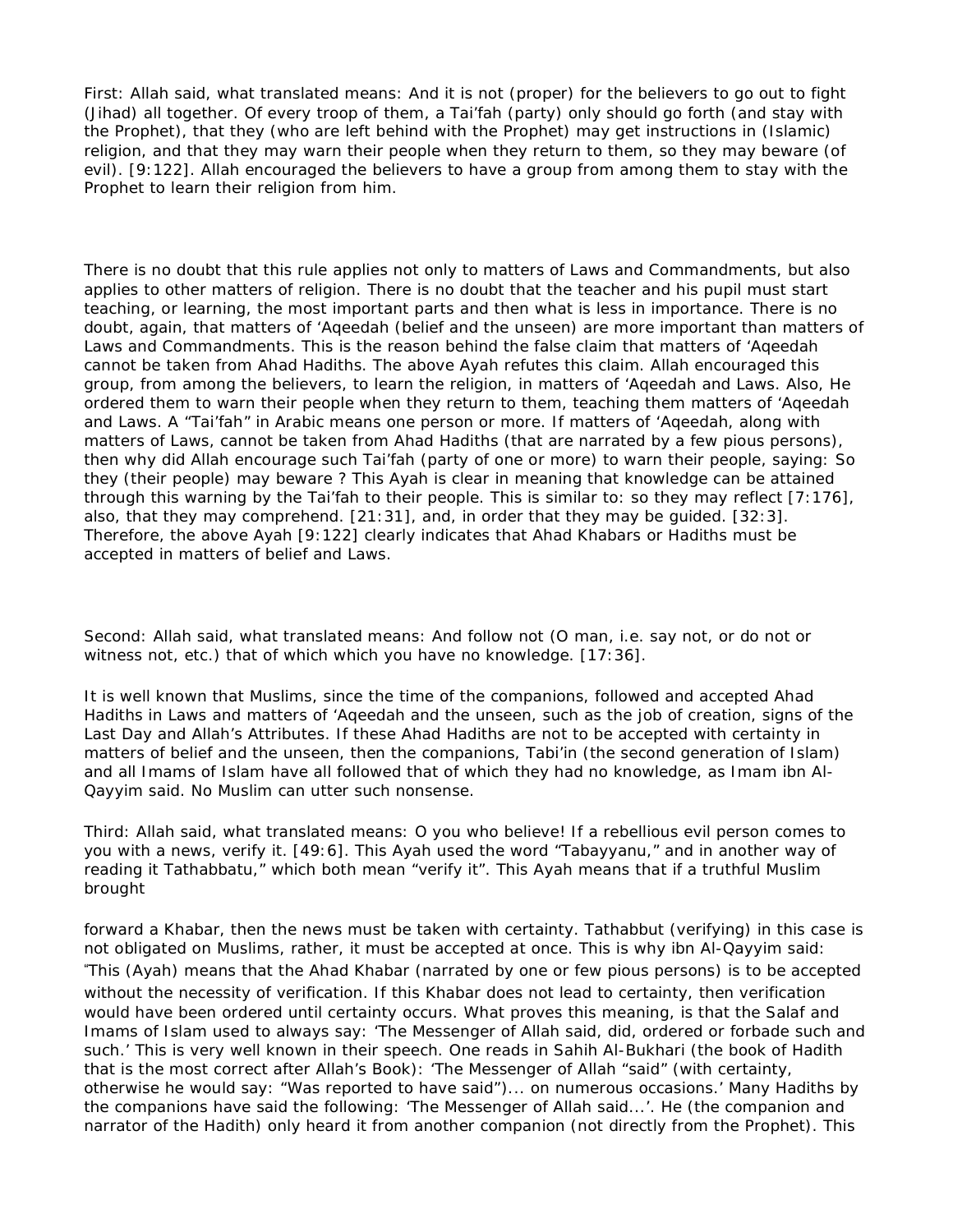saying, ("the Prophet said..."), is a testimony, from the narrator, that he accepts, with certainty, that the Messenger did or said what it (the Ahad Khabar or Hadith) says he did or said. If the Ahad Khabar does not lead to certainty, then he (the companion or the narrator) has followed that which he has no knowledge and used it as proof coming from the Messenger." [I'lam Al- Muwaqqi'in].

Fourth: The Sunnah of the Messenger and his companions confirm that Ahad Khabar is accepted in matters of 'Aqeedah. The Sunnah of the Messenger and his companions, during the Messenger's life and after his death, unequivocally confirms that there is no difference between 'Aqeedah and Laws, if both are narrated by Ahad Hadiths. The Sunnah confirms that Ahad Hadith is proof itself in all these matters (belief and Laws). Following are some correct Hadiths to support the above:

Imam Al-Bukhari said: "Chapter: Accepting the Ahad Khabar by a Truthful (man) in Athan (calling to prayer), Prayer, Fasting, Inheritance and Laws, and Allah's saying:

Of every troop of them, a Tai'fah (party or group) only should go forth, that they (who are left behind) may get instructions in (Islamic) religion, and that they may warn their people when they return to them, so they may beware (of evil). [9:122]

A man can be called a Tai'fah because Allah said, what translated means: And if two Tai'fahs (parties or groups,) among the believers fall to fighting [49:9].

'If two men fought each other, then they are also meant by this Ayah. Also, 0 you who believe! If a rebellious evil person comes to you with a news, verify it The

Prophet sent Amirs (governors of provinces or army leaders) one after the other. If one of them forgot the Sunnah, he will be reminded of it (and will have to accept it without verification)."

Afterwards, Al-Bukhari narrated many Hadiths to support what he mentioned

of accepting Ahad Khabars. He wanted to prove that Ahad Khabars must be adhered to and that they are accepted with certainty, following are some of these Hadiths followed by my explanation:

1 -- Malik ibn Al-Huwairith said: "We, some young men of the same age, came to the Prophet and stayed with him for about twenty days. The Messenger of Allah was merciful and kind. When he thought that we missed our families and felt homesick, he asked us about whoever we left behind (their families), and we told him. He said: 'Go back to your families, stay with them, teach and order them (to do good) and pray as you saw me pray.'" The Messenger ordered each one of these young men to teach his family. Teaching contains matters of belief. The first of what is contained in the meaning of teaching must be about 'Aqeedah. If Ahad Khabar was not accepted, then this order of the Prophet would have been empty of any meaning.

2 -- Anas ibn Malik said that people of Yemen came to the Messenger of Allah,

saying: "Send a man with us to teach us Islam and Sunnah." TheMessenger

held Abu'Ubaidah's hand and said: "This (Abu 'Ubaidah) is the Amin (trusted man) of this Ummah (Muslim nation)." [Narrated by Muslim, and Al-Bukhari narrated a part of it]. If Ahad Khabars are not accepted with certainty, then the Prophet would not have sent Abu'Ubaidah by himself to Yemen. The same can be said about when the Prophet sent other companions, like Ali, Mu'ath and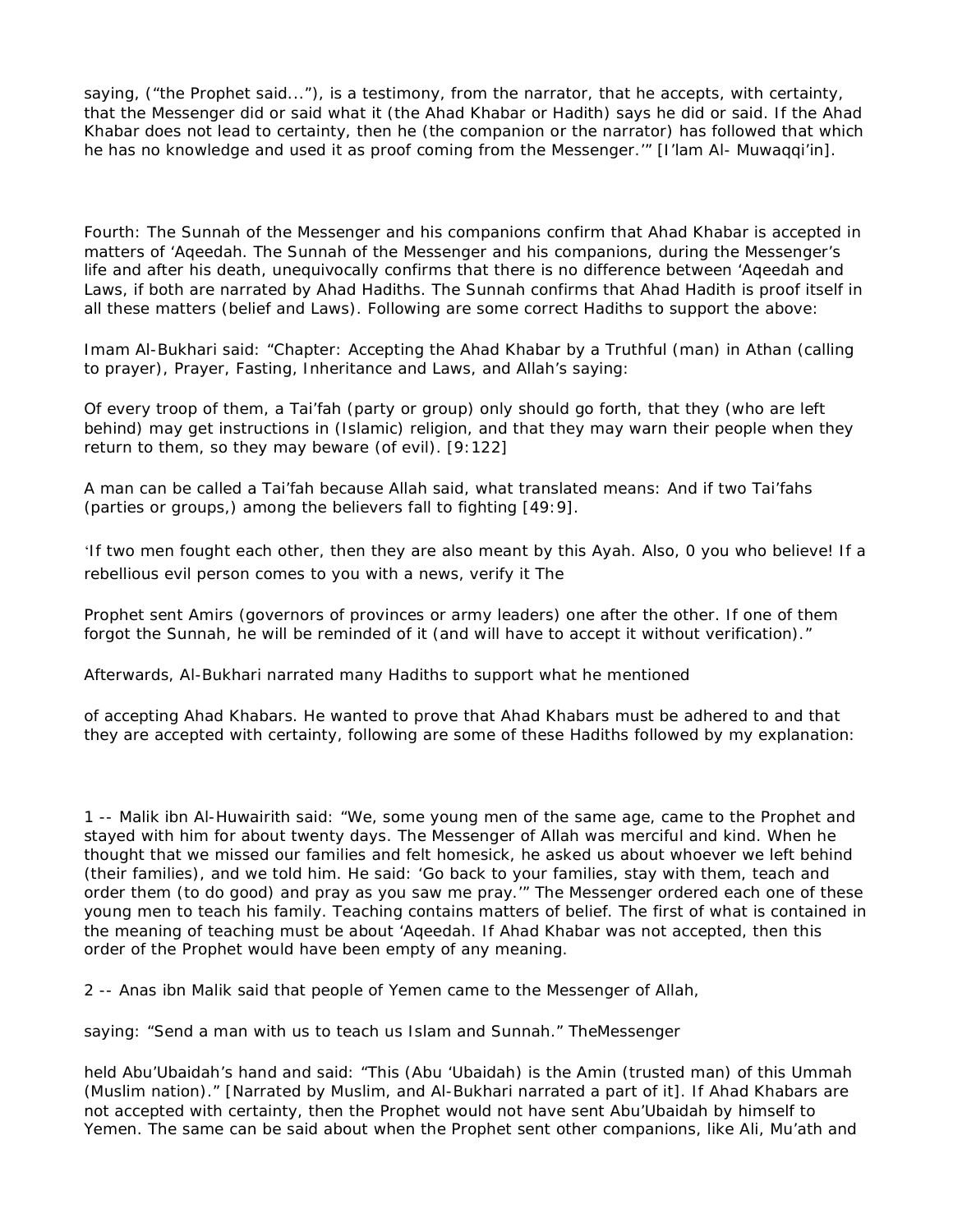AbuMusa Al-Ash'ari, on other occasions, to Yemen and other provinces. There is no doubt that these messengers (emissaries) of the Prophet taught, those who received them, 'Aqeedah, among other matters of religion. If their Khabars were not accepted and were not a proof against those who received these companions, then the Prophet would not have sent them one after another, for this would have been a wasted effort. The Messenger of Allah will neyer fall into this. This is what Imam Ash-Shafi'i meant when he said, in his book, Ar- Risalah: "The Prophet will not send anyone carrying his order, unless the Khabar of the Messenger (sent with one or few of his companions) is a certain proof either for or against those who receive it. He (the Messenger) could have sent for them (to come to him) to directly speak to them. Or he could have sent many companions. Rather, he sent to them one who is known to them to be truthful."

3 -- Abdullah ibnUmar said: "While people of Qibaa' where praying Fajr (dawn prayer), a man came to them. He said: '(Ayat of the) Quran have been revealed to the Messenger tonight, and he was ordered to face the Kaa'bah (in Makkah [during prayer]), therefore face it.' Their faces were towards Ash-Sham (facing Jerusalem), but they turned (their faces) towards Al-Ka'abah." [Al-Bukhari & Muslim].

This Hadith is a Nass (text) that the companions accepted the Ahad Khabar which nullified facing Jerusalem during prayer. They stopped facing Jerusalem in their prayer and faced the Kaa'bah for this Ahad Khabar. If the Ahad Khabar was not accepted with certainty by them, then why would they defy what they knew for sure of their first Qiblah (direction of prayer)? Ibn Al-Qayyim said: "And the Messenger of Allah did not criticize them. On the contrary, they were praised for this action."

4 -- Sai'd ibn Jubair said that he said to ibn Abbas: "Nawf Al-Bakkali claimed that Musa (Moses) the companion of Al-Khidhr is not the Moses of the Children of Israel" Ibn Abbas said: "The enemy of Allah hashed. ObaiibnKaa'b told me that the Messenger of Allah stood in speech..." and he mentioned the Hadith of Musa and Al-Khidhr in a way that proves that Musa (sent to the Children of Israel) is the same Musa who accompanied Al-Khidhr. [Al-Bukhari, Muslim & Ash-Shafi'i].

Ash-Shafi'i said: "Ibn Abbas, as knowledgeable and pious as he is, accepted the

Khabar by Obai ibn Kaa'b from the Messenger of Allah. He even called a Muslim man "a liar." This is because Obai ibn Kaa'b told him of the Prophet what clearly indicates that Moses, who was sent to the Children of Israel, is the same one who accompanied Al- Khidhr." The above saying by Imam Ash-Shafi'i is evidence that he did not differentiate between 'Aqeedah and Laws with regards to Ahad Khabar. To decide if Moses, (of the Children of Israel), is the companion of Al-Khidhr or not, is a matter of the unseen and not a matter of Laws and actions, as is evident. What further proves this conclusion, is that Ash-Shafi'i included an important chapter in his book, Ar-Risalah. under, "Chapter: Evidence to the Necessity of Accepting the Ahad Khabar." In this chapter, he introduced many proofs from the Quran and the Sunnah. These proofs are general in meaning, and confirm that the Ahad Khabar must be accepted in matters of'Aqeedah, too. Also, the Imam's explanation of these proofs is general and contains accepting Ahad Hadiths in matters of'Aqeedah. He ended the chapter with the following: "There are many Hadiths, with regards to accepting the Ahad Khabar. We introduced enough evidence to this fact. This is the way of our Salaf, and the generations that followed, till the generation that we have witnessed. This is the (correct) way. Also, this is what was reported to us about people of knowledge in other countries." These words have a general meaning that includes accepting Ahad Khabar in matters of'Aqeedah. Ash-Shafi'i also said: "If anyone is permitted to say that all Muslims, of old an new, have agreed to accept the Ahad Khabar and adhere by it, saying that there is not a Muslim scholar who did not accept of it (Ahad Khabar), I will be that person. However, I say: 'I do not know of any Muslim scholar who disagreed on the matter of accepting the Ahad Khabar'".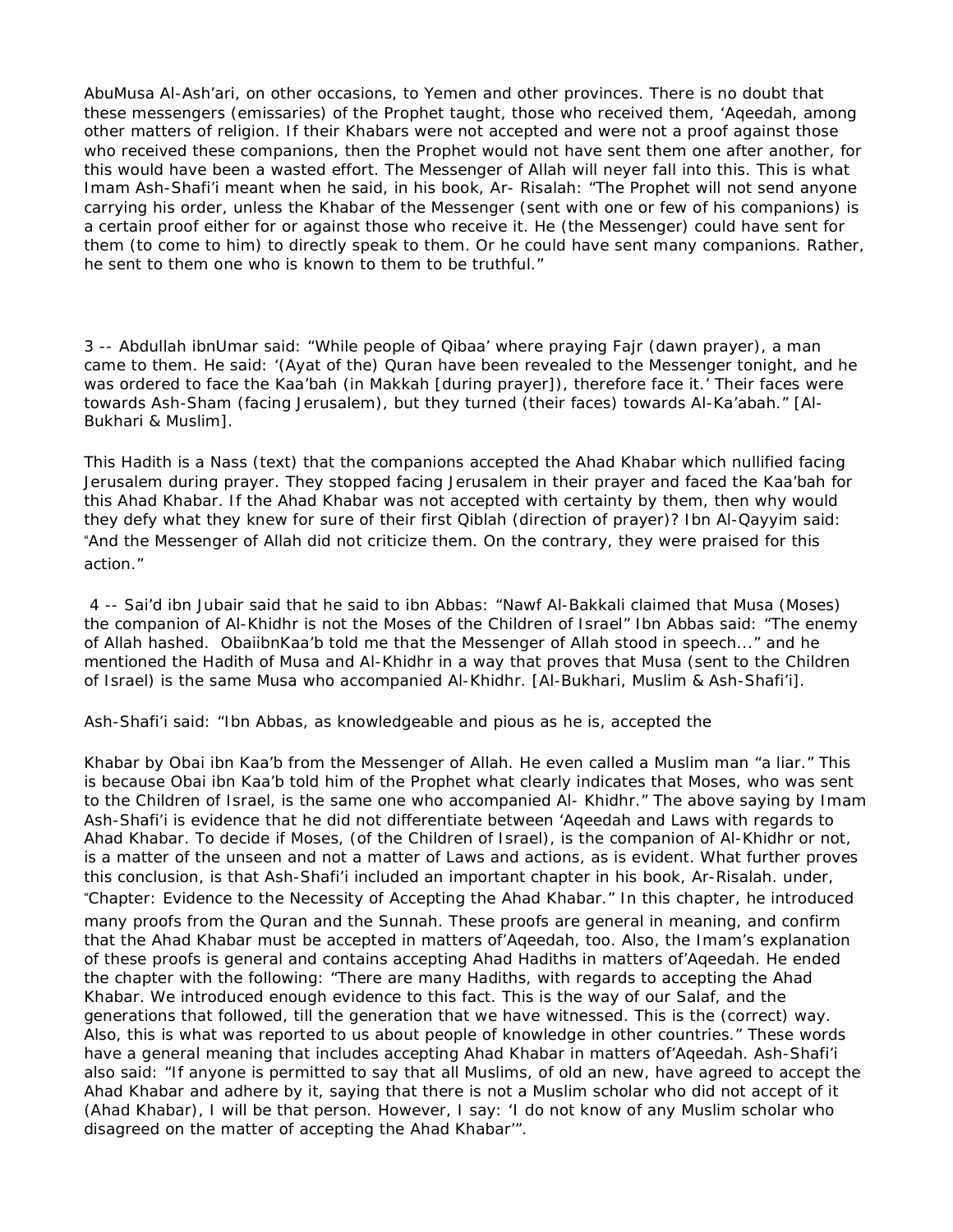Disregarding Ahad Hadiths in Matters of 'Aqeedah is a Bid'ah (Innovation in the Religion) Texts of the Quran and the Sunnah, the way of the companions and the sayings of scholars are all clear evidence to the necessity of accepting Ahad Hadiths in all matters of religion, whether Laws or 'Aqeedah. To differentiate between them is an innovation that the Salaf did not know. This is why ibn Al-Qayyim said: "This differentiation is false, according to the consensus of the Ummah (the Muslim nation). This Ummah used to accept, and still does, these Hadiths in mattress of the knowledge of the unseen (matters of'Aqeedah), the same way it accepts them in matters of Laws and actions. This is because even matters of Laws contain the Khabar about Allah that He commanded such and such, obligated and accepted it as a necessity of the religion. His Law s and Religion are a reflection of His Names and Attributes. The Companions, At-Tabi'in, their followers and followers of Hadith and Sunnah, all accepted these Khabars in matters of the Attributes (of Allah), predestination, the Names (of Allah) and Laws. It has never been reported of any of them, that they accepted them (Ahad Khabars) in matters of Laws and not in matters of Allah, His Names or His Attributes.

Therefore, where are the Salaf of those who differentiate between these two ('Aqeedah and Laws)? Yes, indeed. Their Salaf are some of Ahlu Al-Kalam of later generations. These are the ones who did not have interest in what Allah, His Messenger and the companions have said. They hinder the hearts from following guidance in such matters, found in the Quran, the Sunnah and the sayings of the companions. They refer to the sayings of Ahlu Al-Kalam and the rules of those who seek to complicate matters. They are the only ones who are known to differentiate between these two matters ('Aqeedah and Laws). They have claimed Ijmaa' (unanimity of scholars) on this rule. However, what they claimed to be Ijmaa' was not recorded of any Muslim Imam. Nor was it recorded of the companions or the Tabi'in. We demand from them a valid differentiation, with proof, between what can or cannot be accepted of Ahad Khabars in matters of religion. However, they will never find what validates their differentiating between 'Aqeedah and Laws. They will only find false claims. Some of them say: 'The major matters are matters of the unseen ('Aqeedah), and the minor matters are matters of Laws.' This is a false claim, indeed. Two basics are required in matters of Laws:

Knowledge (that Allah revealed and obligated the Law) and adherence. The same basics, knowledge and adherence, are required for matters of the unseen. Adherence (in matters of the unseen) can be attained by the love, or hatred, felt by the heart. The heart must feel love for the truth that these (Khabars of the unseen) contain, and hatred for the misguidance that defies what they contain. Actions are not only required of the limbs. On the contrary, action taken by the limbs follow actions taken by the heart. They (actions of the heart) are the basis of the actions taken by the limbs. All matters of the unseen require belief, acceptance and love felt in the heart (for them). These are actions (that are taken by the heart). This is the basis of all actions. This is the basis that so many of Ahlu Al-Kalam ignored, concerning matters of belief. They consider the belief to contain matters of acceptance but not matters of actions!

the above error is a major mistake. Many disbelievers believed that the Prophet was truthful and they did not doubt this fact. This belief, however, was not coupled with actions that must be taken by the heart: Loving what he (the Messenger) was sent with, accepting, approving and giving loyalty for it, and disloyalty against those who defy it. Do not ignore this subject because it is very important and, by knowing it, you will understand the essence of Iman (belief). All matters of belief contain actions, and all matters of actions contain belief. The Legislator (Allah) did not require only the performing of actions, without belief. Nor did He require only the belief in matters of the unseen, without actions." What we can understand from what ibn Al-Qayyim has explained above, is that the stated differentiating between 'Aqeedah and Laws is false according to Ijmaa'. This is because it opposes the way of the Salaf and the meanings of the evidences we introduced before.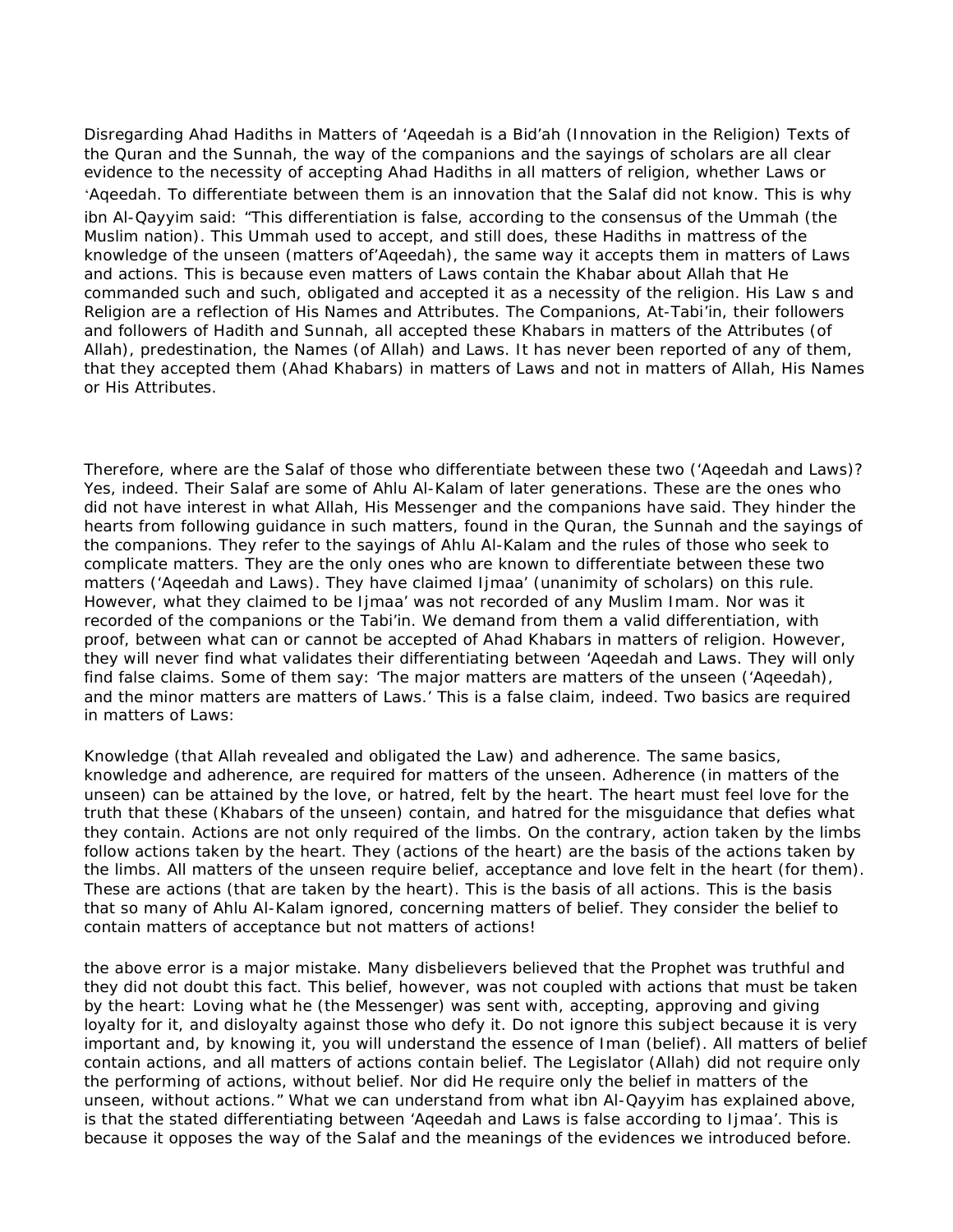It is also false because those who use this method (of differentiating between 'Aqeedah and Laws) do not think that belief is connected to action and that actions are connected to belief. This is a very important matter that helps the believer to clearly understand this subject with certainty, and to refute the differentiating (between 'Aqeedah and Laws) that we explained above. Many Ahad Khabars Lead to Certainty and not only to Thann Raji'h What we have explained above, concerning the falsehood of differentiating between 'Aqeedah and Laws with regards to Ahad Hadiths, are all built around the assumption that Ahad Hadiths only lead to Thann Raji'h, and that they do not lead to certainty as to their validity. This is not true of all cases concerning Ahad Hadiths. This matter is explained, as well, in detail in other books.

What is useful to say here, however, is that many Ahad Hadiths do lead to certainty in many cases. For example: The Ummah accepted certain Ahad Hadiths, including Hadiths that are narrated by Al-Bukhari and Muslim that are not disputed by other scholars of Hadith. These Hadiths lead to certainty in their truthfulness and sure knowledge in their validity. This was confirmed by what Imam ibn As-Salah said, in his book, Ulum Al-Hadith. by ibn Kathir, who summarized Ulum Al-Hadith. by Imam ibn Taimiyah and by his student ibn Al- Qayyim, in his book, Mukhtasar As-Sawa'iq. Ibn Al-Qayyim introduced many Hadiths as examples to this fact, like the Hadith by Umar: "Actions are weighed according to the intentions," and "If he (the husband) laid on her between her four limbs and tires her (during sexual intercourse), then Ghusul (washing up) is a Wajib (necessity)." Also, he mentioned the Hadith by ibn Umar:

"The Messenger of Allah obligated the charity ofFitr (after fasting the lunar month of Ramadhan) on the young and the old, male or female," and many other Hadiths related to the Prophet.

Ibn Al-Qayyim said: "Sheikh Al-Islam ibn Taimiyah said: 'These (Hadiths) lead to certainty according to the majority of members of the Ummah of Mohammed, of old and new. As for the Salaf, there were no divisions between them on this matter. As for the Khalaf (later generations), this is the way of the major scholars of Fiqh (Islamic Jurisprudence) and followers of the four Imams. This matter can be found in books of Fiqh according to the Hanafi, Maliki, Shafi'i and Hanbali (schools of thought).

Examples are Imam Surkhusi and Abu Bakr Ar-Razi, of the Hanafi School; Abu Hamid, Abu At-Tayyib and Abu Is'haq, of the Shafi'i school; ibn Khuwaiz Mindad and other Maliki scholars; judge Abu Ya'ala, ibn Abu Musa, ibn Al-Khattab and other Hanbali scholars; Abu Is'haq Al-Isfiraiini, ibn Fawrak and Abu Is'haq An-Nath-tham of Ahlu Al-Kalam. Ibn As-Salah mentioned this fact (that many Ahad Hadiths lead to certainty).

He accepted and approved of it. However, he did not know how many other scholars accepted it, so as to feel strengthen by their agreement with him. He only said it because correct thinking and evidence led him to this fact. Some of those who have some knowledge and are good in their religion, but have little experience in this matter (Ahad Hadiths), opposed him, thinking that ibn As-Salah alone introduced

this fact. Their excuse for this mistake was that they refer, in these matters, to what they can find of sayings of ibn Al-Hajib. If they take a higher step, they would refer to As-Saif Al-Amidi and ibn Al-Khatib. If they go higher, they refer to Al-Ghazali, Al-Juwaini and Al-Baqillani (all followers of Ahlu Al-Kalam).' He (Ibn Taimiyah) then said:'All scholars of Hadith are in agreement with Sheikh Abu Amr (ibn As-Salah). Evidence supports their position, too. They all say that the Khabar that was accepted and adhered to by the nation is a unanimity by the nation (that this Khabar leads to certainty).

The entire nation will never unanimously agree on a false matter. The same can be said about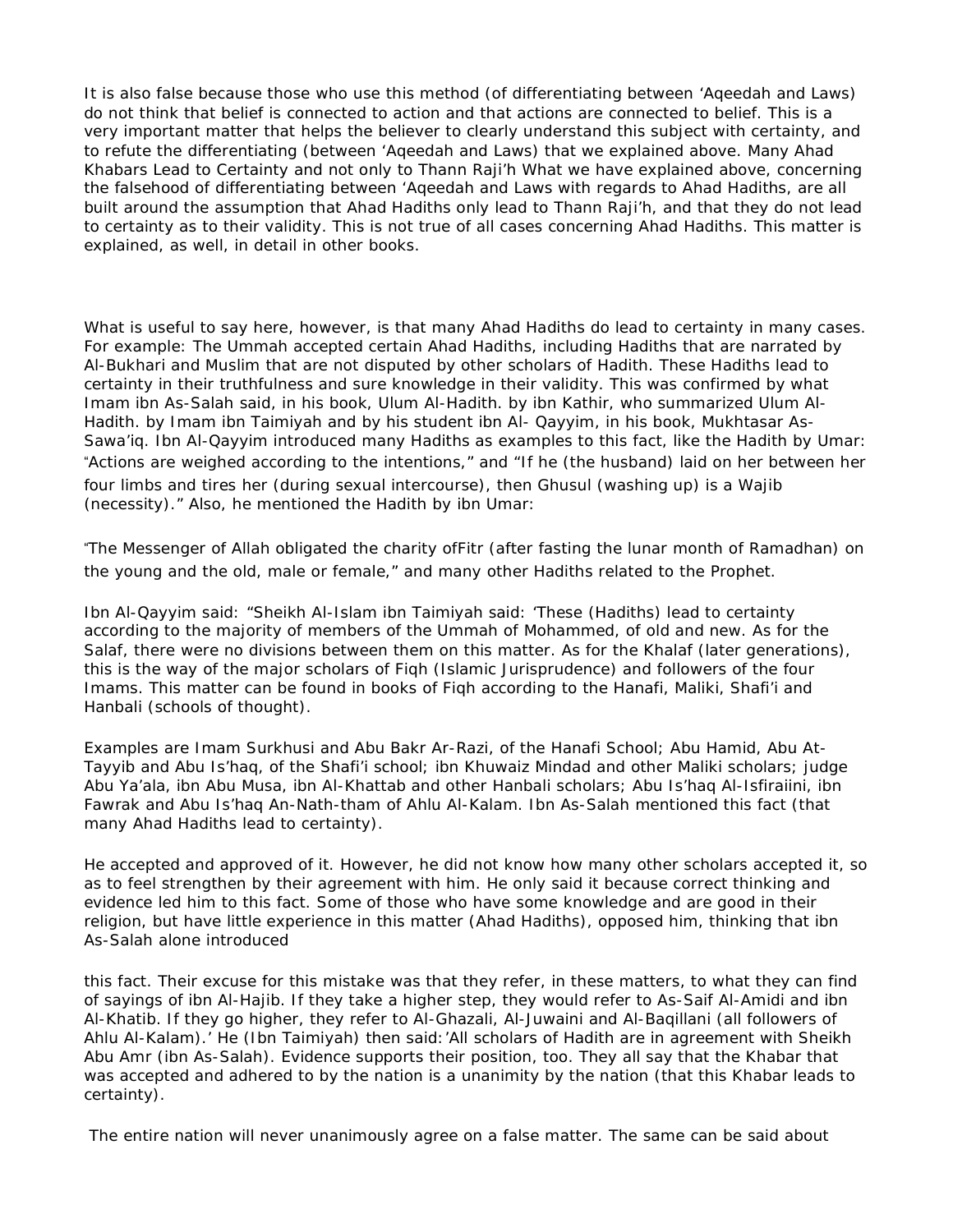other matters that the nation agreed on, like matters obligated by general rules of the religion, that meanings of certain nouns used in Islamic terminology are apparent (as opposed to having hidden meanings) and accepting a certain Qiyas. They will never be unanimous on falsehood. If one of them is evaluated alone, then cne can conclude that he is not immune form error. However, immunity from error must be given to matter so unanimity.

lt is the same for whoever narrated a Mutawatir Hadith. If each narrator of this Mutawatir Hadith is evaluated by imself, we will find that he is not immune from error. This is not valid for the entire group of narrators. This nation is immune from unanimity on error in what it narrates of the Hadith and in what is a matter of opinion.' Then, he (ibn Taimiyah) said: 'Ahad Hadiths may be Thann. If this Thann is strong, it becomes certainty. If this Thann is weak, it becomes doubts and false thoughts.' Ibn Taimiyah also said: 'Know that Hadiths narrated by Al-Bukhari and Muslim are of this kind (that lead to certainty), as ibn As-Salah, Abu Tahir As-Salafi and other scholars said. Whatever is accepted by the community of scholars of Hadith, leads to certainty and confidence in its reliability. One should not concern himself with the sayings of Ahlu Al- Kalam. What we consider a unanimity on a matter of religion, is when the community of scholars of knowledge have a unanimity. Also, the approved and accepted unanimity in matters of Law, is the unanimity of scholars of knowledge in this matter, and not that of Ahlu Al-Kalam, linguists or doctors of medicine. Unanimity that approves the truthfulness of Hadith, must be the unanimity of Ahlu Al-Hadith, those who are knowledgeable in matters of Hadith, chain of narrators and weaknesses of Hadiths. They are Ahlu Al- Hadith, the ones who know the way of their Prophet, who record his sayings and actions.

They are the ones who are tremendously concerned with the knowledge of the Sunnah. More concerned, in fact, about it than those, who blindly follow sayings of others, are concerned about the sayings of whomever they follow. Knowledge in what is Mutawatir is divided into two parts: One is known to people of knowledge, and the other part is common knowledge. What people of knowledge consider to be a Mutawatir, may not be known to others, let alone knowing that it is Mutawatir. Ahlu Al-Hadith are greatly concerned with the Sunnah of their Prophet. They record his sayings, actions and preferences and this led them to feeling certainty in these matters. Others do not know of this feeling (of certainty in the Sunnah of the Prophet that Ahlu Al-Hadith feel)." [by ibn Al-Qayyim]. Khabars of Shari'ah Cannot be Compared to Khabars in Other Matters Ibn Al-Qayyim said: "Those who reject that Ahad Khabars lead to certainty, fell in this mistake because they depend on false Qiyas. They treat as equal, the Khabar about a general rule of Shari'ah by the Messenger of Allah, or a Khabar about an Attribute of the Lord, and the Khabar of someone in a certain matter. They are not the same.

Those who relate a Khabar to the Messenger of Allah, and lie, by intention or by mistake, and if whatever they narrated of falsehood is undetected, then mankind will be bound to fall into misguidance. What we are discussing here is the matter of a Khabar that the nation has accepted, approved of, and adhered to. They confirmed, depending on the Khabar, the Attributes of the Lord and His Actions. What must be accepted in matters of religion cannot be false itself, especially if the nation has accepted it. The same must be said about all matters of religion that must be adhered to, that they must be true themselves and valid (because they are matters of religion that Allah wanted us to follow. If they are not immune from error, then what should mankind follow?). Therefore, we must approve of what they contain in matters of Law and Allah's Names and Attributes. On the contrary, if someone is testifying in a matter he witnessed, his testimony may be true or false.

There is a secret in this matter. The Khabar of the Messenger, that contains what

Allah wants from the nation in matters of religion and how His slaves can know Him, by knowing His Names and Attributes, cannot be false and invalid itself. They are Allah's proofs for and on His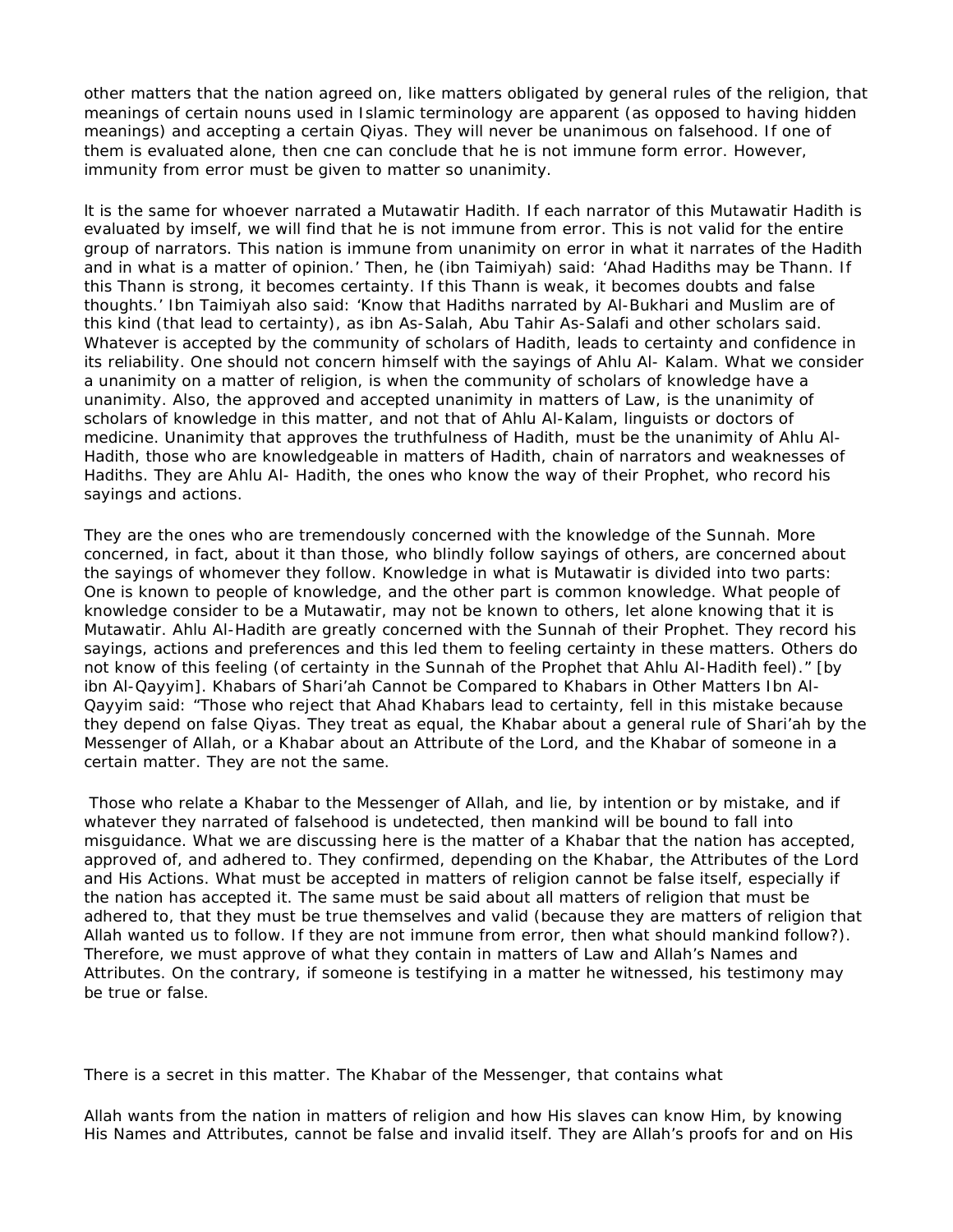slaves. Allah's proofs against His slaves cannot be false themselves. On the contrary, they must be true and valid. Proofs of truth and falsehood cannot be equal. Lying about Allah, His Shari'ah and religion cannot be confused with what Allah has revealed to His Messenger and made the accepted religion of His slaves. They cannot be confused so that knowing truth from falsehood is not attainable. The difference between truth and falsehood, sincerity and lying, revelation from Satan and revelation from the angel from Allah are so apparent in characteristics that they cannot be confused with each other. Allah made the truth apparent and bestowed on it a light that is similar to the light of the sun. This light can be clear to those who have rightly guided minds. Allah has made falsehood clear in its darkness, similar to the darkness of the night. It is not strange that a blind person cannot distinguish between day and night. It is not strange to confuse truth and falsehood by those who have misguided hearts.

Mu'athibn Jabal said: 'Accept the truth from whoever conveyed it to you for truth has a light.' However, when the hearts become dark, then guidance is not comprehended, because of shunning what the Messenger of Allah was sent with. And when darkness becomes thicker because of depending on laws of men, truth will be confused with falsehood to some men. They think that the correct Hadiths, narrated by the most truthful and pious members of this nation, could be false! They also think that false Hadiths, that are in agreement with their own desires, can be true!" Ibn Al-Qayyim also said: "Ahlu Al-Kalam are people of ignorance and injustice.

They equate the Khabar by As-Siddiq (Abu Bakr), Al-Farouq (Umar) and Ubai ibn Ka'ab with Khabars of common people. The difference is, however, very apparent. There is no injustice more than to equate, in certainty and confidence in truthfulness, the Khabar of a companion and the Khabar of a common folk. This is similar to equating them in matters of knowledge, piety and high position."

Ignorance is the Reason Behind the Claim that Ahad Hadiths do not Lead to Certainty Ibn Al-Qayyim said: "If they say: 'The Messenger's Khabars and Hadiths do not lead to certainty,'then they are saying the truth about themselves. They do not accept these Hadiths with certainty. Therefore, they are describing themselves. However, they are not saying the truth when they claim that Ahlu Al-Hadith and people of Sunnah feel the same way."

He also said: "They do not know of the various ways that a Hadith is narrated, which led people of Sunnah to be certain of it. Therefore, their saying: 'We do not feel certainty about its validity,' does not apply to others. This is similar to saying that

whoever invented something, does not have full knowledge about his invention and did not invent it! It is also similar to when one says that he feels pain, pleasure, love or hatred, but another person stands up to him, trying to prove that he does not feel pain, suffering, love or hatred. He tries to produce many doubts, as if saying: 'I do not feel what you feel, therefore what you feel is false because we do not share it!' This is the true misguidance.

Therefore, true is the following saying: 'I say to the one who presents his blame (to us) as a gift, taste what we feel and afterwards blame us, if you can.' We advise these people to concentrate their attention on what the Messenger was sent with. Preserve, search for and collect it. Study the character of those who narrated it. And when it is proven correct, do not shun it to anything else. Make the Sunnah the ultimate goal and desire behind your efforts. Preserve it more than what followers of Mathaheb are doing to preserve their Mathaheb, which led them to certainty that they are truly their

Mathaheb. If one disputes this fact (that their Mathaheb are preserved by them) they would laugh at him. Then, and only then, you will know: 'Do the Khabars of the Messenger of Allah lead to certainty or not?' However, if you refuse them (the Khabars of the Messenger) and do not seek knowledge from them, then they will not lead you to certainty. Even if you say that they do not lead you to Thann, then you are truly describing yourself and what you gained and benefited from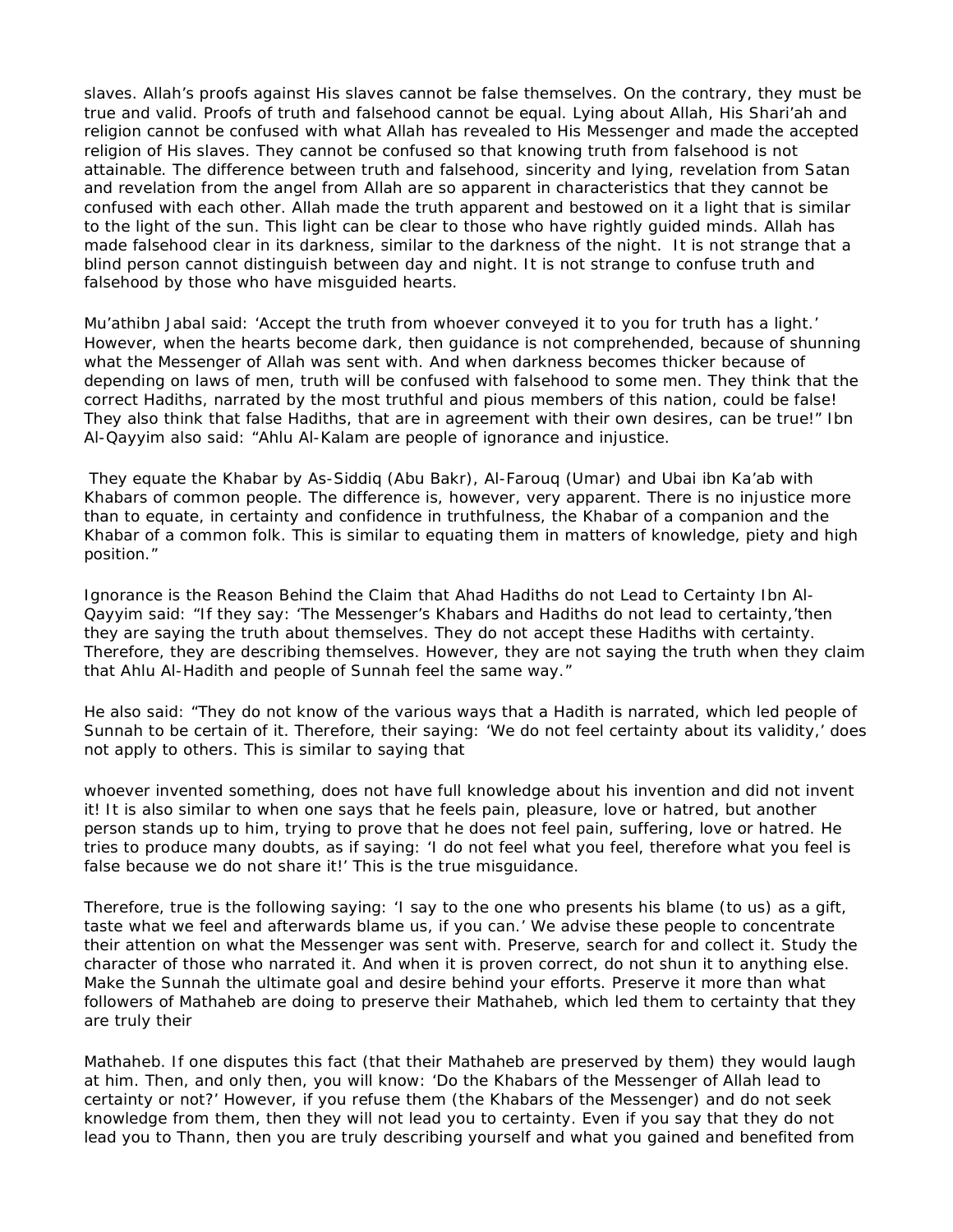them (the Khabars of the Messenger of Allah)."

# **Two Examples of How Hadiths are Treated**

This is a fact that is known to every student of Hadith, searching for different Narration and wordings of Hadiths. This fact is the way some people of Fiqh treat the Hadith. I mention here two examples, one of them is old and the other is new:

1 ~ The Prophet said, what translated means: "There is no prayer for whoever does not read the Fati'hah of the Book (the first chapter of the Quran)." This Hadith is correct and is narrated by the two correct books of Hadith (Al- Bukhari & Muslim). Followers of Hanafi Mathhab rejected this Hadith saying that it is in opposition to what was mentioned in the Quran!! Allah said, what translated means: So recite as much of the Quran as may be easy (for you). [73.20]. Therefore, they changed its meaning because it is an Ahad Hadith, as they claimed. However the leader of Hadith scholars, Al-Bukhari, said in the beginning of "Chapter: Book of Reciting," that this Hadith is a Mutawatir from the Messenger of Allah.

What these people were supposed to do was to benefit from the knowledge of this Imam who specialized in Hadith. They should have changed their mind that this Hadith is Ahad. They could have accepted this Hadith, joined it with the Ayah, and said that the Hadith is restricting the general meaning of the Ayah. We say this, knowing fully that this Ayah is about the voluntary prayer at night. It is not about what one must read in the compulsory prayer!!

#### $2 - -$

The next example is the Hadith about the second coming of Jesus just before the end of the world. This Hadith was also narrated by the two correct books (Al-Bukhari & Muslim). Many years ago, scholars of Al-Azhar (in Egypt) were asked about it. One of them (scholars of Al-Azhar) said, in Ar-Risalah magazine, that this Hadith is Ahad and that all narration of this Hadith are from Wahb ibn Munbih and Ka'ab Al-A'hbar!! However, what people of knowledge in the Hadith of the Messenger of Allah know, is that this Hadith is a Mutawatir! I, myself, have collected the different narration of this Hadith of the Prophet, and found that about forty companions narrated this Hadith, narration to at least twenty of them are correct!! Some scholars of Hadiths, the Sahi'hain (Al-Bukhari & Muslim), the Books of Sunan, Masanid, Al-Ma'ajim and other collections of Hadith, have each collected more than one correct narration of this Hadith (with different chain of narrators) in their books. What is amazing, is that all these narration of Hadiths do not mention Wahb or Ka'ab!! I wrote a summary of my research, in two pages, and sent it to Ar-Risalah. hoping to serve the knowledge of Hadith if the pages are published, but they have not been published yet!

The above examples clearly testify that the Hadith of the Prophet was not duly

sought by people of knowledge. The Hadith, as they confirm, is the second source of Islamic Shari'ah. Without it, there is no way that one can understand the first source (the Quran) the way it should be understood and as Allah wanted. This is why they (some people of knowledge who ignored knowledge of the Hadith) fell into this utter ignorance and clear misguidance in the Hadiths of the Prophet, which are apart of what he was sent with. Allah said, what translated means: And whatever the Messenger (Mohammad) gives you, take it... [59:7], They took some of what he was sent with and left some: Then what is the recompense of those who do so among you, except.. [2:85].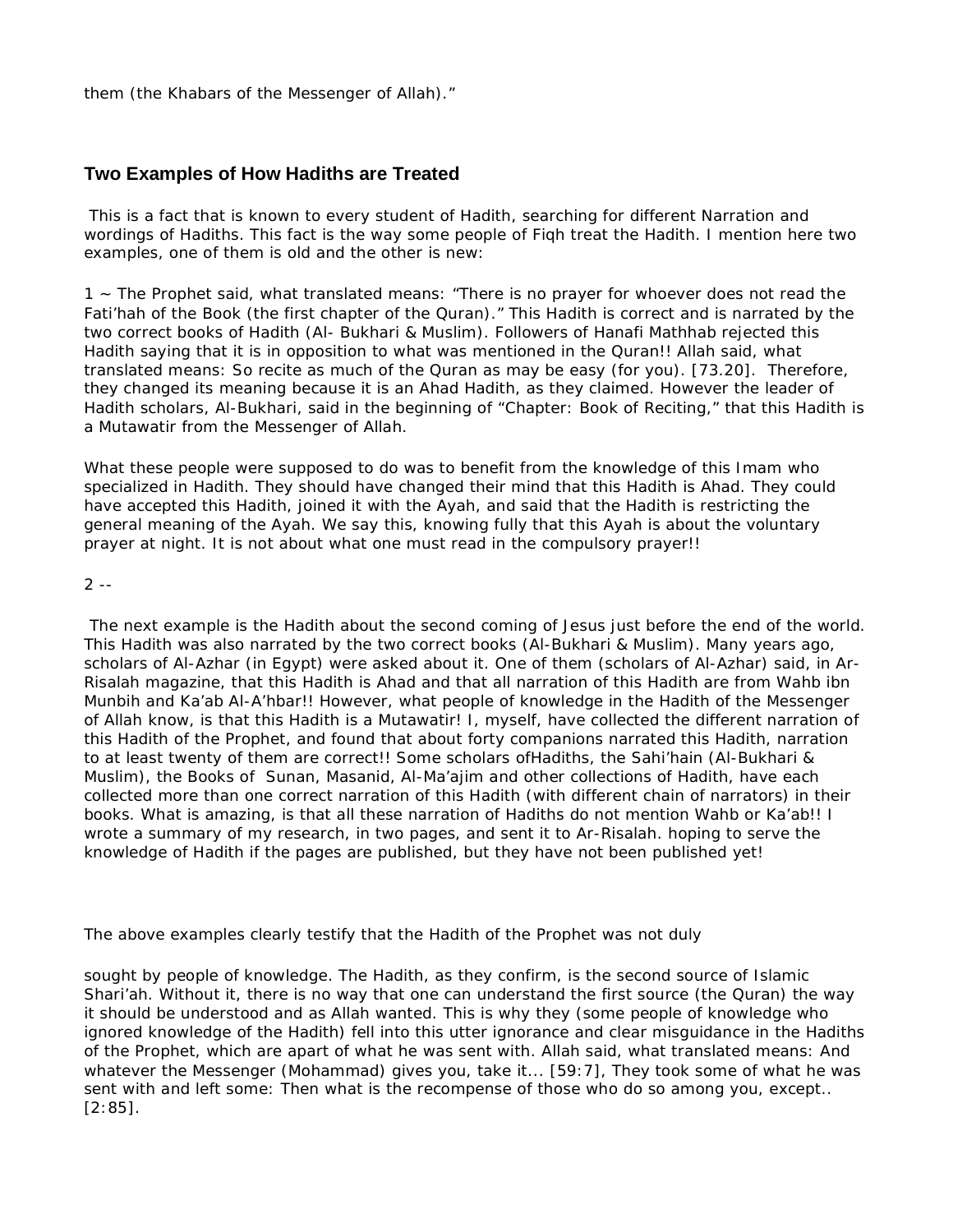In summary, we say that every Muslim must believe in matters of 'Aqeedah and Laws that are contained in every correct Hadith of the Messenger of Allah, accepted by people of knowledge, whether it was Mutawatir or Ahad, and whether the Ahad Hadith leads to Thann Raji'h or certainty. The obligation in this matter is total belief and submission to the Hadith. This is how one can realize the acceptance obligated on him, O you who believe! Answer Allah (by obeying Him) and (His) Messenger -when he calls you to that which will give you life, and know that Allah comes in between the person and his heart (i.e. prevents an evil person to decide anything). And verily to Him you shall (all) be gathered. [8:24] and other Ayat that we mentioned at the beginning of this book. I offer my pleas to Allah, that these words are of benefit to Muslims and that my effort is made solely for His sake, in defense of His Book, and the Sunnah of His Prophet - peace be upon him.

# **Chapter 4**

# **Taking Taqleed As the Accepted Religion Warning About Taqleed and its Danger**

"Linguistically, Taqleed is taken form the word Qiladah (necklace) that one helps others to wear. An example is to put necklaces (of leather or iron) around the necks of cattle that one is offering for sacrifice during Hajj. Therefore, the Muqallid, is the one who makes his following of someone, like putting a necklace around the neck of the person whom he follows. In Islamic terminology, Taqleed means following other people's sayings without proof. Excluded from this rule are: Following sayings of the Messenger of Allah, asking for a Fatwa (religious decree) from a scholar by the common folk and for the judge to accept pious people as witnesses (in law suits), because there is proof to this exclusion." [Irshad Al Fu'hul].

The above text benefits us in two ways: First, Taqleed is not useful knowledge. Second: It is suitable for the ignorant common folk. To further explain these two benefits, we must weigh them according to the light of the Quran and the Sunnah, and use sayings of the Imams. Afterwards, we must study the character of whoever indulges in Taqleed and investigate if they truly follow those whom they claim to follow.

1 - Taqleed is not useful knowledge. Allah criticized Taqleed in many Ayat of the Quran. This is why sayings of Imams, who rejected Taqleed, are in abundance. Ibn Abd Al- Bar, Imam of Al-Andalous (Spain when it was under Muslim control), wrote about this subject in a separate chapter of his great book, Jami' Bavan Al-Ilm Wa

Fadhlih. he said: "Chapter: The Invalidity of Taqleed, Rejecting it, and the Difference Between Taqleed and Ittibaa' (following what has an evidence to its validity):

Allah criticized Taqleed in many places in His Book. He said (what translated means): They (Jews and Christians) took their rabbis and their monks to be their lords besides Allah. [9:31].

It was narrated that Huthaifah, and others, said about this Ayah: 'They did not worship them instead of Allah. Rather, they (rabbis and monks) legislated for them in matters of what is lawful or prohibited, and they (Jews and Christians) followed them.' Adi ibn Hatim said: 7 came to the Messenger of Allah wearing a cross on my neck. He said to me: 'O Adi! Throw this idol from around your neck.' I reached him when he was reciting Surah Baraa'h (chapter 9 of the Quran) till he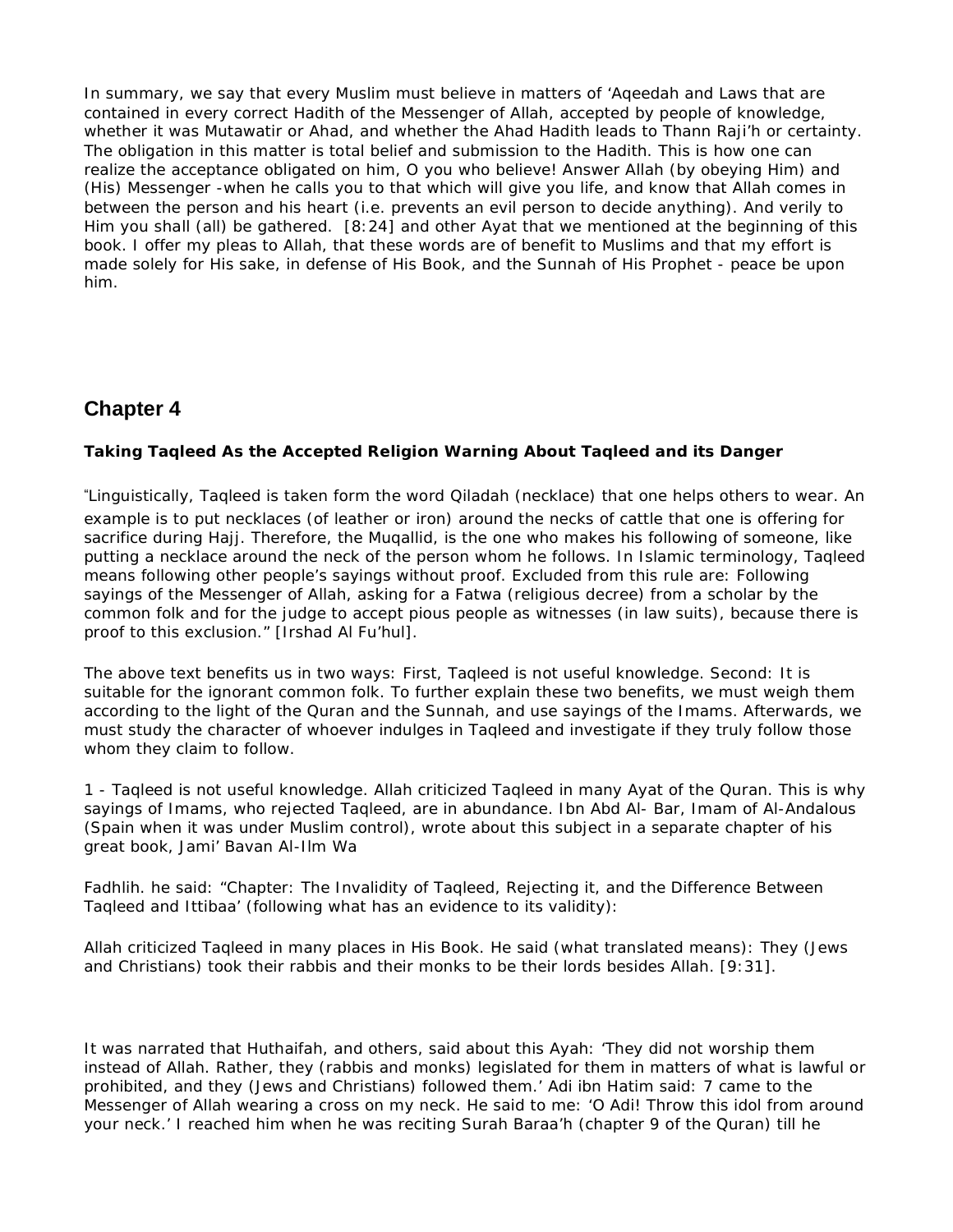reached this Ayah, They (Jews and Christians) took their rabbis and their monks to be their lords besides Allah. I said: '0 Messenger of Allah! We did not take them as lords.' He said: 'Yes, indeed! Did they not allow for you what has been forbidden on you, and you considered them permissible, and did they not forbid on you what Allah made permissible for you, and you forbade them?" I said: 'Yes.' He said: This is (your) taking them as lords.' Allah said (what translated means): And similarly, We sent not a warner before you (O Mohammad) to any town(people) but the luxurious ones among them said: "We found our fathers following a certain way and religion, and we will indeed follow their footsteps. (The warner said): "Even if I bring you better guidance than that which you found you fathers following?" [43:23-24]. Their following their fathers prevented them from accepting guidance, they said: "Verily, we disbelieve in that with which you have been sent." [43:24]. Also, Allah said, criticizing the disbelievers: "What are these images, to which you are devoted?" They said: "We found our fathers worshipping them." [21:52- 53].

And the likes of these Ayat, in which Allah criticizes Taqleed of leaders and fathers, are numerous in the Quran. Scholars used these Ayat to refute Taqleed. Although they

were revealed about the disbelievers, scholars still used these Ayat to refute Taqleed. The similarity is not drawn between one party's belief and the other party's disbelief.

Rather, in both cases, the similarity comes from Taqleed, because they both follow other men in the religion, without evidence that permits it. This is similar to if one follows another man and becomes a disbeliever, or if he follows another man and sins, or if one follows another man in a matter that is wrong; in each case one is criticized for following others. All these acts are similar in that they are all Taqleed, even if the consequences to each act vary."

Ibn Abd Al-Bar also narrated that ibn Mas'ud used to say: "Become a scholar or a student, and do not become Imma'ah (like a sheep) between these two (scholars or students)." He also narrated that ibn Mas'ud said: "Before Mam, we used to call an Imma 'ah the one who is invited to food, and takes someone else with him. Today, Imma'ah is the one who follows men in his religion," meaning "the Muqallid." Ibn Abd Al-Bar also narrated that ibn Abbas said: "Woe to the followers from the mistakes of the scholar!" They said: "How come?" He said: "The scholar says an opinion, then he finds someone who is more knowledgeable in (the Sunnah of) the Messenger of Allah and follows his saying. However, those who imitate him keep (following his old saying)!"

Ibn Abd Al-Bar said: "It has been proven that the Prophet said (what translated means): 'Scholars will pass away. Afterwards, people will take leaders (or scholars) from among the ignorant. They (the ignorant) will be asked, and they will issue Fatwas without knowledge, and therefore they will fall and lead others into misguidance.' All this contains rejecting and refuting Taqleed. It is plain for whoever understands and is rightly guided. There is no division between Imams of the world that Taqleed is invalid. Therefore, to speak more about this subject is not needed." Also ibn Al-Qayyim narrated the above saying by ibn Abd Al-Bar, in his book, I'lam AI-Muwaqqi'in. Ibn Al-Qayyim said: "It is impermissible to issue Fatwas based on Taqleed. Taqleed is not knowledge, and issuing Fatwas without knowledge is impermissible. There is no division between people of knowledge that Taqleed is not knowledge. Therefore, A Muqallid cannot be called a scholar." [I'lam Al-Muwaqqi'in]. As-Suyuti said: "The Muqallid is not a scholar," as Abu Al-Hasan As-Sindi narrated, in his

transliteration of ibn Majah's book of Hadith. Also, Ash-Shawkani confirmed this in his book, Irshad Al-Fu'hul. saying: "Taqleed is ignorance and not knowledge." Also, the above sayings are in agreement with what one can find in books of the Hanafi Mathhab. They say that the ignorant cannot be appointed a judge. Ibn Al- Humam (a Hanafi scholar) said that the ignorant means the Muqallid!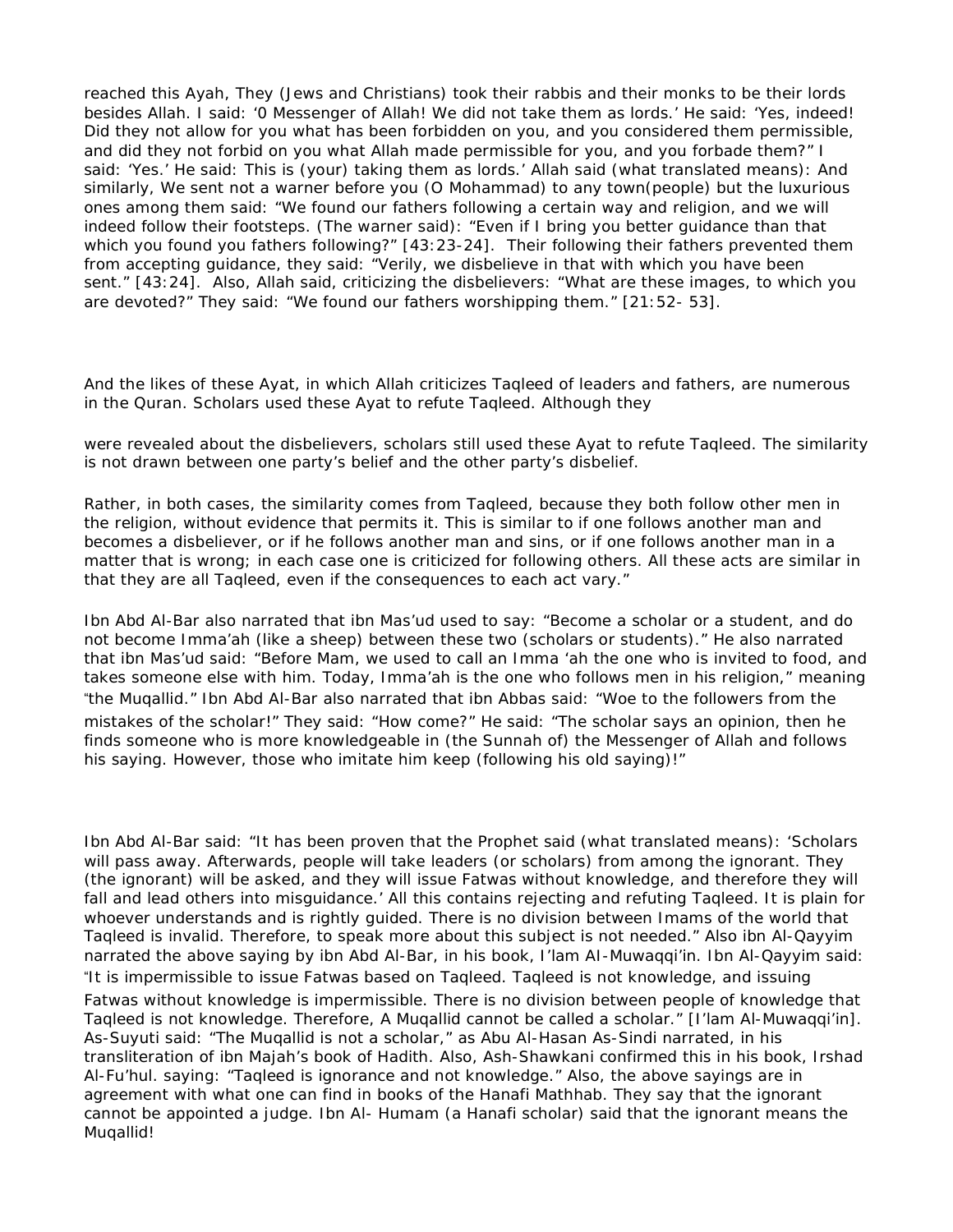# **The Imams Refuted Taqleed**

The sayings of Imams of Ijtihad, that prohibit anyone from following them or anyone else, are in abundance:

1 -- Abu Hanifah said: "It is impermissible for anyone to accept what we say, unless he knows where we took them from (the proof to whatever we say)." He also said: "It is Haram (impermissible) for whoever does not know my proof, to issue a Fatwa using my saying. We are only humans. We say something today and forsake it tomorrow (because we find proof to the contrary of what we said before)." 2 -- Imam Malik said: "I am only human. I may be right, but I may fall into error at other times. Weigh whatever I say, all that which is in agreement with the Quran and the Sunnah, take it. All that which is in disagreement with the Quran and the Sunnah, reject it."

3 -- Ash-Shafi'i said: "Muslims are unanimous, that for whoever knew of a Sunnah of the Messenger of Allah, that he is not permitted to forsake it for someone else's saying." He also said: "Every matter, that depends on a correct Khabar of the Messenger of Allah, as confirmed by people of knowledge in narration, and if what I said is in disagreement with it, then I disown my saying during my lifetime, and after my death." And he said: "Everything that I have said, and if there exists a correct Hadith of thr Prophet which is in disagreement with it, then the Prop.iet's Hadith is valid. Do not imitate me."

4 -- Imam Ahmad said: "Do not indulge in Taqleed on me, Malik, Ash-Shafi'i, Al-Awza'ii or Ath-Thawri. But take (knowledge) from wherever they took (Quran & Sunnah)."

All Imams are known to have said: "If the Hadith is correct, then it is my Mathhab." There are many other narration from these Imams. I mentioned some of them in the introduction to my book, Description of the Prophet's Prayer, Knowledge is What Allah and His Messenger Have Said If Taqleed is treated like this by scholars, then people of knowledge, who are capable of searching for the truth, are only allowed to indulge in matters of Fiqh that are dependent on the Quran and the Sunnah. True knowledge is only found in the Quran and the Sunnah, and not in what men say.

This is why Imam Ash-Shafi'i said, in his book, Ar-Risalah: "The obligation on people of knowledge, is to only convey that of which they have knowledge. Some people said, in matters of knowledge, that which was better and safer for them not to say it." And he said: "No one has the right to say that something is permissible or impermissible except out of knowledge. Knowledge is the Khabar of the Quran, the Sunnah, Ijmaa' or Qiyas." He also said: "If he (a man of knowledge) issued a Fatwa without a correct Khabar or Qiyas, then he will be closer to sin than the ignorant one who said it out of ignorance. No one, after the Messenger of Allah, has any say except if it depends on knowledge. Knowledge is the Quran, the Sunnah, the Ijmaa' and Athars, and what I described of Qiyas depending on them."

One of the biggest calamities that befell Muslims of today, and for centuries in the past, whether commoners or those considered to be of knowledge, is that the majority of them are ignorant. They are ignorant in the above texts from the Quran, the Sunnah, Athars by companions and sayings of Imams that reject Taqleed and consider it not to be knowledge, that all say that knowledge is: "Allah said, the Messenger of Allah said." Therefore, these ignorant people never think that the accepted knowledge, according to the Quran and the Sunnah, is knowing what they contain of 'Aqeedah and Law. The scholars, who are praised, are the ones who are knowledgeable in them, and not those who know sayings and Ijtihad of Imams whom they follow. This is why one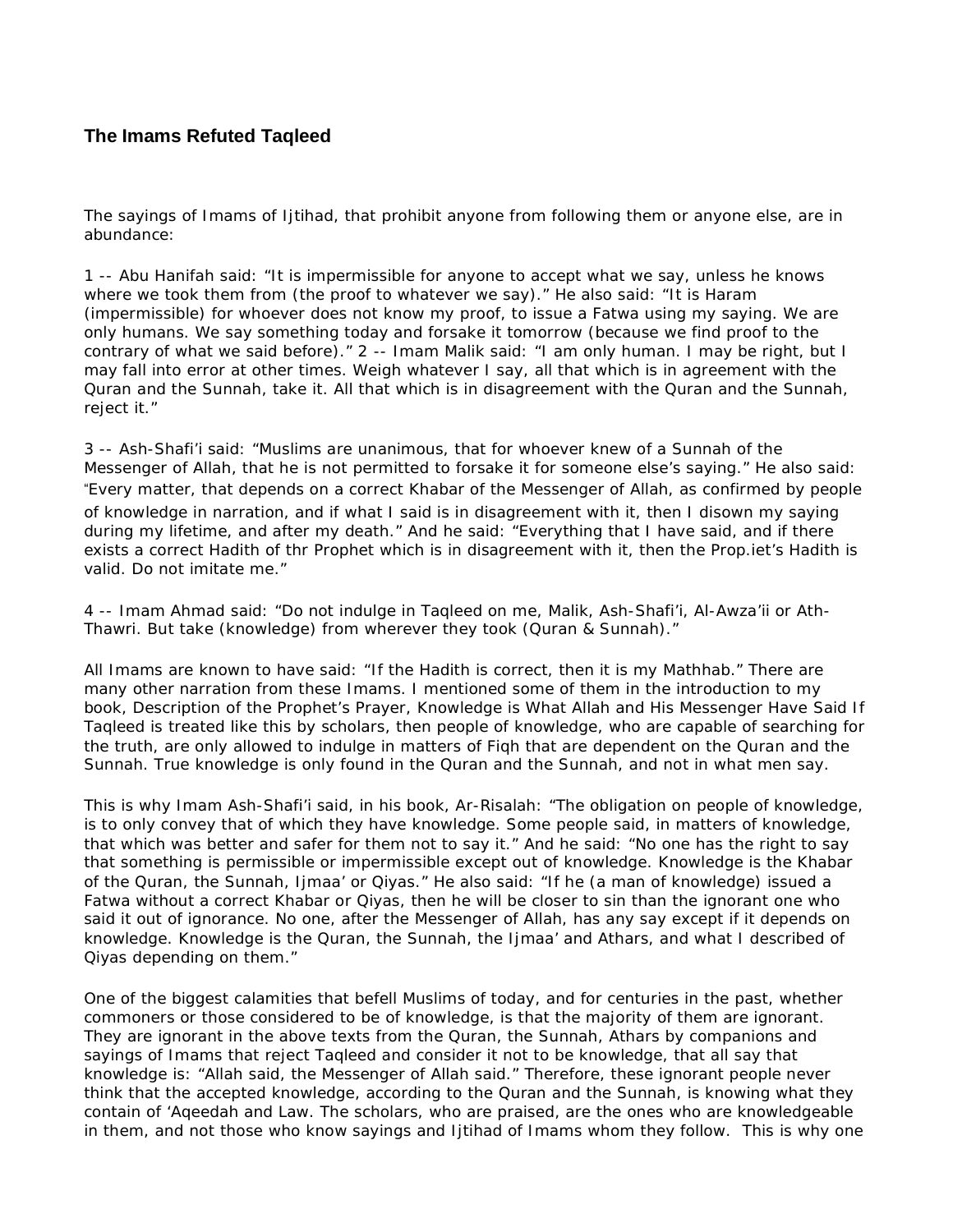finds these people confused with regards to sayings of their Imams.

They do not know that which is in agreement with the Quran and the Sunnah and that which is not. If any of them reads Hadiths about signs of the Hour (the Last Day), like: "During this period, knowledge will disappear and ignorance will appear," they never think that the ignorance that will appear includes knowledge of the Muqallid (the one who follows Taqleed), because it is ignorance. The Muqallid has no knowledge, as the Imams attested. Also, the Muqallids never think about the Hadith: "Allah does not erase knowledge from people's (hearts) by force. Rather, He erases knowledge by bringing death to scholars." These scholars, mentioned in the Hadith, are scholars of knowledge in the Book of Allah and the Sunnah of His Messenger. We heard many of the Muqallids repeat this Hadith whenever one of their Shiekhs of Taqleed dies. They also misunderstand the rest of the Hadith: "Until no scholars will be left (alive). Then, people will take the ignorant as leaders (and scholars). They will be asked, and will give Fatwas without knowledge (Al-Bukhari narrated "with their opinions" instead of "without knowledge").

Therefore, they will fall and lead others to fall into misguidance." They think that these people, mentioned in this Hadith, those who will be taken as leaders and scholars, are from among the common folk, who have no knowledge in Taqleed or Mathaheb!! The truth is that the Muqallids are included in the meaning of this Hadith. They are the ones who are satisfied with merely knowing the Ijtihad of their Imams. They are the ones who indulge in blind following of a Mathhab. This meaning was explained before, when we narrated ibn Abd Al- Bar. To further prove the meaning of the above Hadith, we say the following: As can be found in Fat'h Al-Bari. scholars used this Hadith to prove that, at some point in the future, there will be no scholars of Ijtihad. They also said that these ignorant leaders or scholars are the Muqallids.

The secret behind this utter ignorance (in not knowing that Taqlid is not knowledge) is that they do not know the true nature of knowledge. They do not know the true scholars who are mentioned and praised by the Ayat and Hadiths (mentioned before and thereof). Allah said, what translated means: Are those who know equal to those who know not? [39:9] and Allah will exalt in degree those of you who believe, and those who have been granted knowledge. [58:11]

The Prophet said, what translated means: "The difference between the scholar and the worshipper is similar to the difference between me and the least of you." [At-Tirmithi]. Also, "When the son of Adam dies, his (ability to perform) deeds will be terminated, except for three: An ongoing charity (like digging a well for Muslims to drink from), a useful knowledge that benefits others and a righteous offspring who performs supplication (to Allah) for him." [Muslim]. Also, "He is not of us whoever does not respect our elders, grant mercy to our young and preserve the rights of our scholars." [Al-Hakim], and many other Ayat and Hadiths about the rights of scholars and benefits of knowledge.

Ibn Abd Al-Bar talked about this subject in a special chapter of his book, Jamii' Bayan Al-IIni Wa Fadhlih called: "Chapter: Knowing the Sources of Knowledge and Its True Nature, and What can be Called Fiqh or Knowledge." Al-Fulani copied the above tittle in his book, Iqath Himam Uli Al-Absar. They both (ibn Abd Al-Bar and Al-Fulani) mentioned some Ayat and Hadiths that explain the title of the chapter. Al-Fulani then said: "I say that these Ayat and Hadiths clearly testify that knowledge is what can be found in the Book of Allah, the Sunnah of His Messenger, the Ijmaa' and what is dependent on Qiyas that is based on these sources, whenever a clear text does not exist. It is not like the sayings of people who indulge in Taqleed and blind following, saying that knowledge is what they can find in books about Mathaheb only. Some of what Mathaheb say is in clear disagreement with the texts of the Hadiths." In Summary, we say that Taqleed is rejected and criticized. It is ignorance and not knowledge. True knowledge is the knowledge of the Quran and the Sunnah and gaining understanding in them.

Taqleed for Whoever Cannot Search for Proofs by Himself Some may ask: "Not everyone has the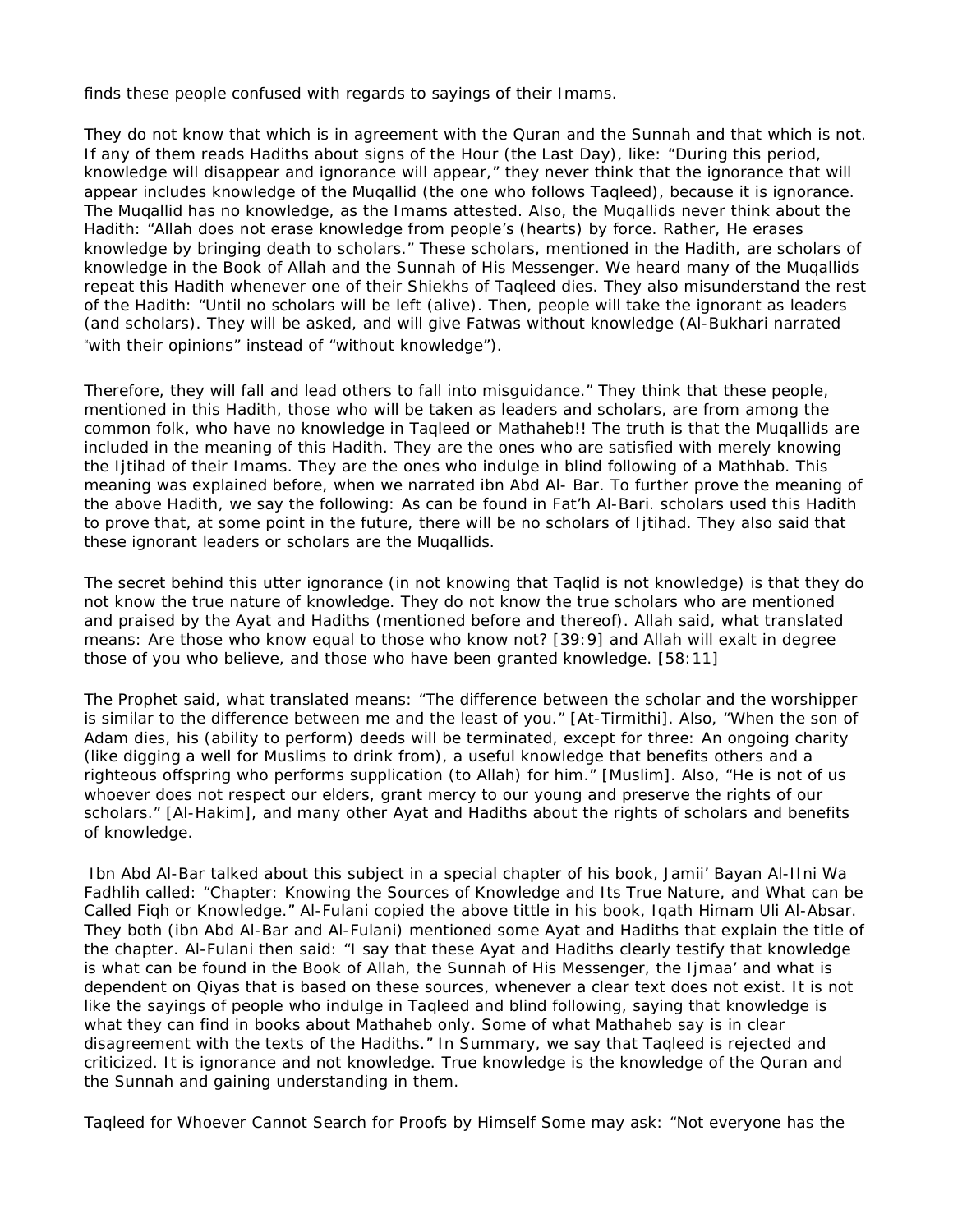ability to be a knowledgeable man, as explained before?" We say: Yes, indeed. No one disputes this fact. Allah said, what translated means: So ask those who have knowledge of the Thikr, if you know not [16:43], and, And ask the knowledgeable about it. [25:59]

The Prophet said, for those who issued a Fatwa without knowledge: "Would not they have asked if they did not know? The cure for the confused one is to ask." However, we did not mention all of the above evidence to show who can and who cannot be knowledgeable. Our research is with regards to those few who are considered to be people of knowledge. Those are the ones who are thought to have the ability to research, at least in some matters, and, therefore, follow the evidence.

In reality, they are the ones who know sayings of Mathaheb. Yet, they are ignorant in the Quran and the Sunnah. The question, therefore, is irrelevant. I mentioned, at the beginning of this chapter, that the text of the rule (with regards to Taqlid) benefits us in two ways:

1 -- That Taqleed is not useful knowledge, and I hope I explained this matter in detail.

2 -- That Taqleed is the responsibility of the commoner and the ignorant. The knowledgeable, who can search for evidence, are excluded from this group. They are the ones whose responsibility is not to indulge in Taqleed. Rather, their responsibility is to perform Ijtihad (search for evidence to the best of their capability). The following saying by ibn Abd Al-Bar explains this matter further. He said: "All these rules are for the common folk. They are the ones who have to perform Taqleed of their scholars, when needed. They are not capable of understanding or comprehending evidence or knowledge. Knowledge is grades. One cannot reach the top unless he goes thought the base. This is the barrier between the common folk and seeking proof and evidence. Allah has perfect Knowledge. Scholars are not divided on the matter of the obligation on the common folk to imitate their scholars.

They are the ones mentioned in the Ayah, So ask those who have knowledge of the Thikr, if you know not Scholars agree that the blind must follow others, whom he trusts, if he seeks to know the direction of the Qiblah (direction of prayer) when he cannot find it by himself. Likewise, those who are ignorant and are not capable of understanding the religion, have to follow their scholars. Also, scholars are not divided on the matter of not allowing the commoner to issue a Fatwa.

This is because commoners do not understand the meanings of ev idences that detail permissible or impermissible acts nor do they know knowledge in general." However, I believe that to generalize about commoners, saying that they all must perform Taqleed, is invalid. Taqleed is following sayings of others without evidence to prove these sayings. Many smart commoners can clearly understand evidence if it is presented to them. Who can deny that a commoner can understand the evidence contained the Hadith: "Tayammum (performing dry ablution with sand when water is scarce) is one strike (on the sand) for the face and hands."! Even people who are of minor comprehension can understand this Hadith. Therefore, the truth is that we must say that Taqleed is allowed of whoever cannot search for or understand the evidence. Allah does not burden any soul but with what it can bare. Ibn Al-Qayyim said that which is in agreement with this rule. Even scholars are forced to indulge in Taqleed sometimes, when a scholar cannot find a text from Allah or His Messenger, but only sayings of more knowledgeable scholars.

Therefore, this scholar will be forced to refer to Taqleed. Imam Ash-Shafi'i referred to Taqleed in some matters. This is why ibn Al-Qayyim said: "And this is the way of people of knowledge. It is also an obligation. Taqleed is permitted for whoever has no other choice. As for those who refer to Taqleed and shun the Quran, the Sunnah,

sayings of the companions and searching for evidence, they are like the one who prefers to eat the meat of a dead animal (not sacrificed according to Islamic Law) to a duly sacrificed animal.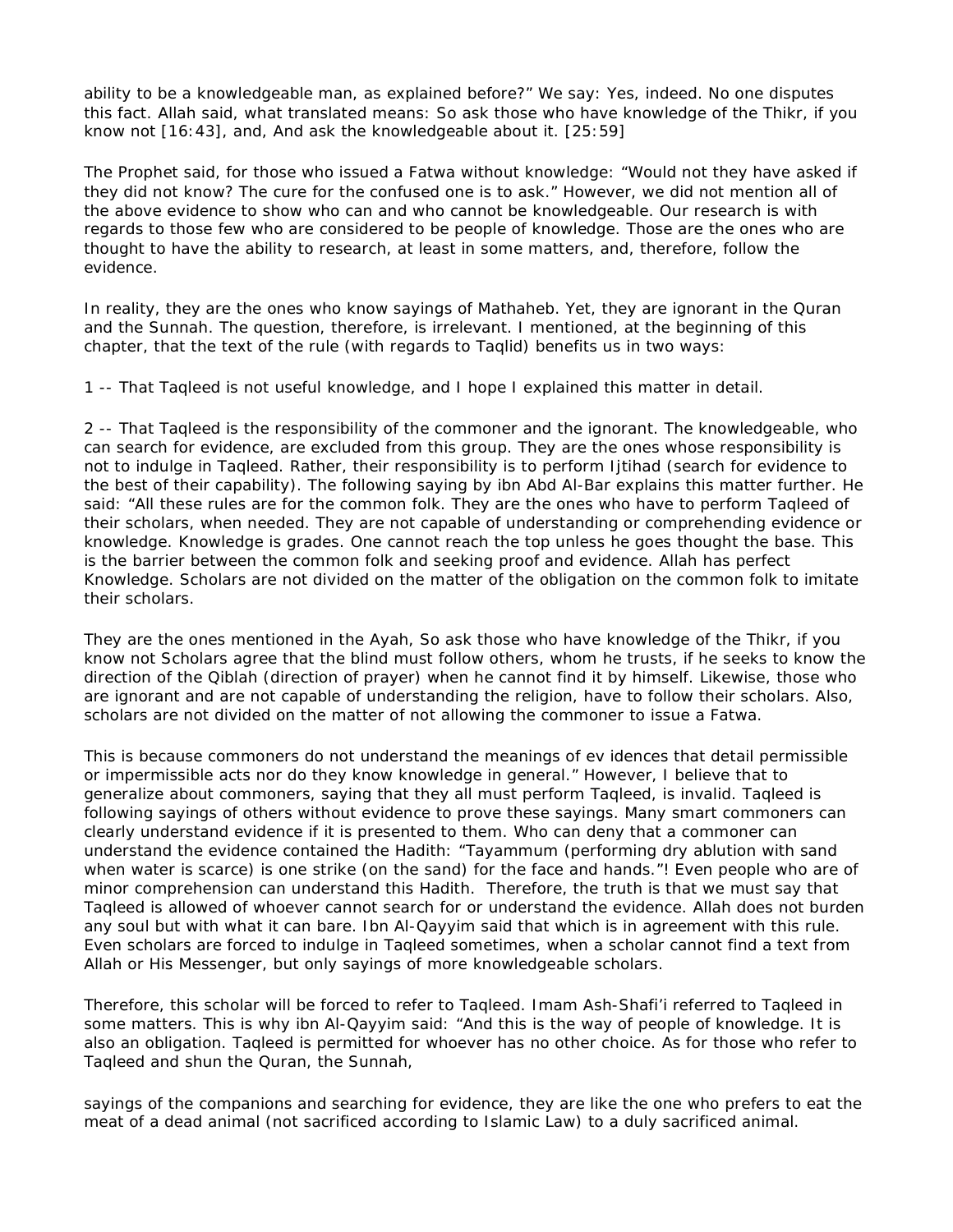Correctly, one must not accept sayings of anyone without proof. Followers of men made Taqleed, which is the exception, their first priority!"

Followers of Taqleed Oppose Ijtihad and Require Taqleed for Everyone When the above explanations are understood, one, then, must study the character of those who indulge in Taqleed. They claim to follow sayings of their Imams. This claim must be studied to determine its validity. The majority of speakers and writers of today, as in centuries before them, have a very strange attitude. They claim that they are not able to refer to the Quran and the Sunnah to understand the religion.

They also claim that they must refer to Taqleed of Imams. However, they do not accept if one calls them ignorant, as their own scholars called followers of Taqleed. These people of Taqleed, shun some sayings of their own Imams in many basics that the Imams established. They introduced rules of their own. Since they claim to refer to Taqleed, then how can they introduce new rules and regulations?

These rules are in disagreement with texts of the Quran and the Sunnah. They invented these rules in order to justify their imposing Taqleed of Imams in various matters of the religion, although the Imams commanded to the contrary. These people of Taqleed claim that: "The real Mujtahid does not exist anymore!" They repeat the saying that Ijtihad has been closed since the fourth century of Islam, as ibn Abdin said in his Hashiah. Therefore, they prevented Muslims from seeking knowledge in the Quran and the Sunnah. They required Taqleed, of any of the four Imams, from Muslims. One of them said in his book, Al-Jawharah: "A necessity is Taqleed of a scholar of among them (the four Imams). This is what they (his ancestors who followed Taqleed) said in clear terms!" They also claimed that knowledge of Hadith and Fiqh has gone bad and burned! [Ad-Dur Al-Mukhtar]. They confirmed the above and strengthened it, when Abu Al-Hasan Al-Karkhi said: "Every Ayah, which is in disagreement with what our people say (followers of the Hanafi Mathhab) is either under Naskh (overruled) or must be altered in meaning (to satisfy what Hanafis say).

The same is for every Hadith (in opposition to what Hanafis say), it is either under Naskh or must be altered!!" This is why if one produces any evidence depending on an Ayah or a Hadith, they refuse the evidence without hesitation! They do not even think of what the Ayah or Hadith means, and if they are truly in disagreement with their Mathhab. They usually say: "Are you more knowledgeable than the Mathhab?"

#### **Followers of Taqleed are in Defiance of their Own Imams**

1 -- These sayings are in disagreement with numerous texts of the Quran and

2-- They claim that they follow Taqleed. Followers of Taqleed follow sayings of their Imams. Therefore, where are the sayings of their Imams that support their claims? They will not find such evidence to support their claims.

Followers of Taqleed are in opposition to their own Imams who did not know of these invented rules and basics. These rules have solidified Taqleed in the Muqallids hearts and the hearts of all students who seek knowledge. They, therefore, have been hindered from the path of understanding the Quran and the Sunnah. To these people, Fiqh has become sayings of their scholars in their own books of Mathaheb. Even this does not satisfy them. They call others to the blind following of Mathaheb. Some of them said: "If we were asked about our Mathhab and the opposing Mathaheb, we say: 'Our Mathhab is necessarily correct, but the possibility exists that it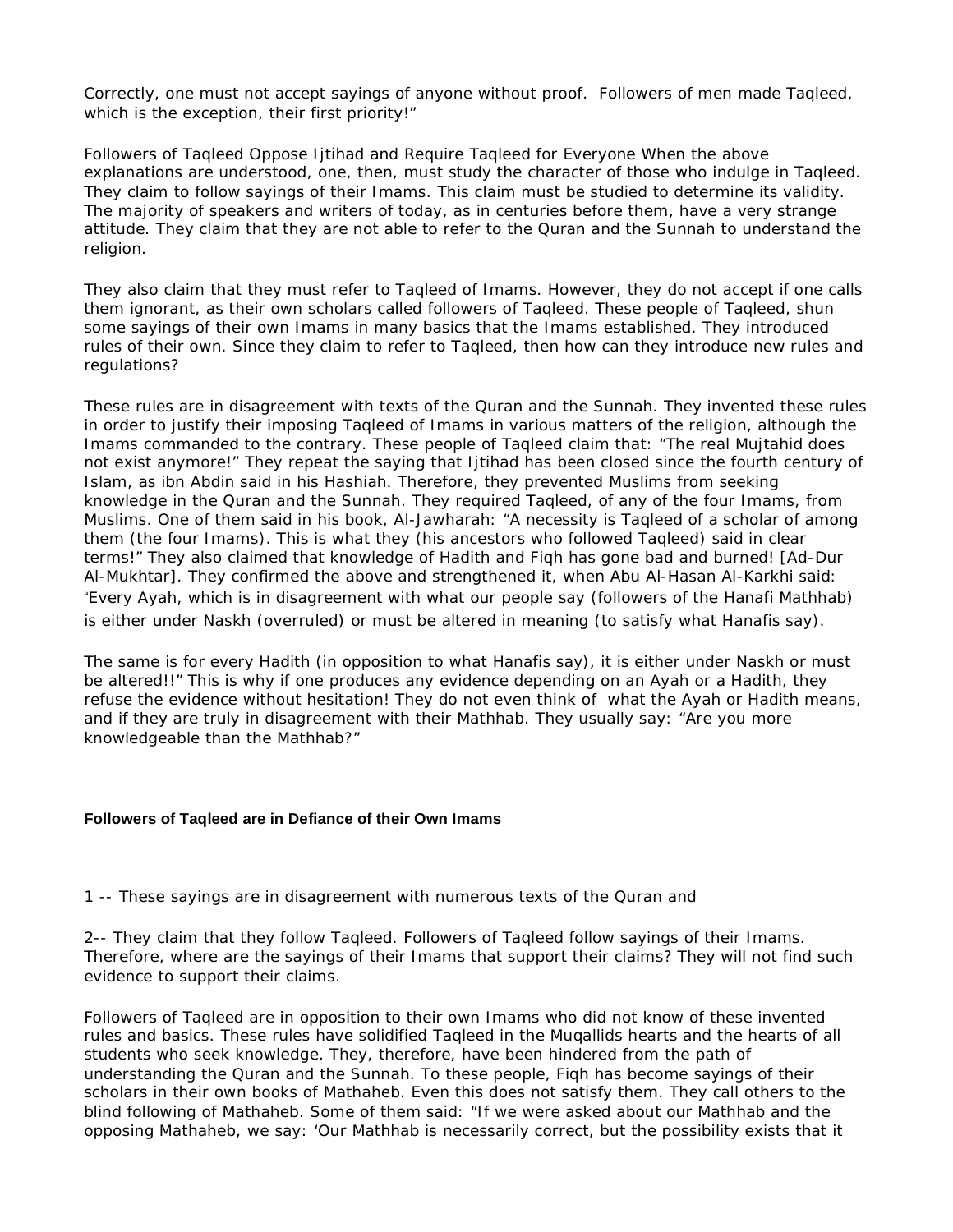may be wrong. Opposing Mathaheb are necessarily wrong, but the possibility exists that they may be correct.' If we were asked about our belief and the opposing beliefs we say: 'Our belief is necessarily right.

The others with opposing beliefs are necessarily wrong!!'" These sayings, and many others that we did not mention, are not the sayings of Imams. These Imams have more knowledge and fear from Allah than to utter such words. These sayings are misguided for two reasons:

Sunnah. These texts order mankind not to say anything that of which they have no knowledge, And follow not (O man i.e. say not, or do not or witness not etc.) that of which you have no knowledge. [17:36]. The true knowledge is the knowledge of the Quran and the Sunnah. Where is the proof to what followers of Taqleed say?

### **Divisions Among Followers of Taqleed are Numerous**

When one understands all of the above, he will understand why followers of Taqleed have remained in this ugly division all these centuries. Many of them issued Fatwas nullifying, or not recommending, praying behind followers of other Mathaheb! Some of them even nullified marriage between a Hanafi man and a Shafi'i woman! However, others permitted this marriage, saying that the Shafi'i woman, in this case: "Is to be considered like people of the Book (Christians and Jews)!!." Did not Allah say to them, what translated means: 4nd be not as those who divided and differed among themselves after the clear proofs had come to them. [3:105], and, But they (men) have broken their religion among them into Zubar (books, sects, groups), each group rejoicing in its belief. [23:53]? Ibn Al-Qayyim said: "Zubar are books. Each sect referred to books that they collected, referred, adhered and called to them. They did not call to books by others (other groups), as is evident."

I say that these books, mentioned above, are the books mentioned by Abdullah ibn Amr. Amr ibn Qais As-Sakoni said: "I went with my father in a delegation to Mu'awiyah (the Caliph then). I heard a man (Abdullah ibn Amr) giving a speech to people, and saying: 'Some signs of the Hour (the Last Day) are when the evil ones are in control and the pious ones are controlled (people will take the evil ones as leaders and shun the righteous ones); when actions and adherence are non-existing, and sayings (without actions) are posted; and to read Al-Mathnah to people, none of them refutes or tries to change it." He was asked: "And what is Al-Mathnah?" He said: "Whatever is written, other than the Book of Allah, the Mighty One." [Al-Hakim].

This is why Imam Ahmad disliked writing books that contain opinions and numerous details about minor rules in the religion. He sought to preserve following the Quran and the Sunnah. He feared that people may follow these books and shun the Quran and the Sunnah. What he feared is the same as what followers of Taqleed have done. They prefer their Mathaheb to the Quran and the Sunnah, if they are in disagreement. They make the Mathhab their first priority. We mentioned before what Al-Karkhi said. Their priority should have been following the Quran and the Sunnah. This is what evidences from the Quran and Sunnah, call for. This is the commandment of the Imams themselves. They should have followed other Mathaheb in what they have of true rulings that depend on the Quran and the Sunnah. However, we are sorry to say that they kept living in a state of division and differences. Ibn Al-Qayyim mentioned the Hadith: "And whoever lives longer, from among you, will witness many differences.

Therefore, hold fast to my Sunnah." Ibn Al-Qayyim then said: "This Hadith criticizes followers of Taqleed, and warns against following their path. Divisions and differences became widespread because of Taqleed and its followers. They have divided in the religion and divided into sects. Each sect follows and gives aid to its Imam, calling to him and criticizing others who followed other sects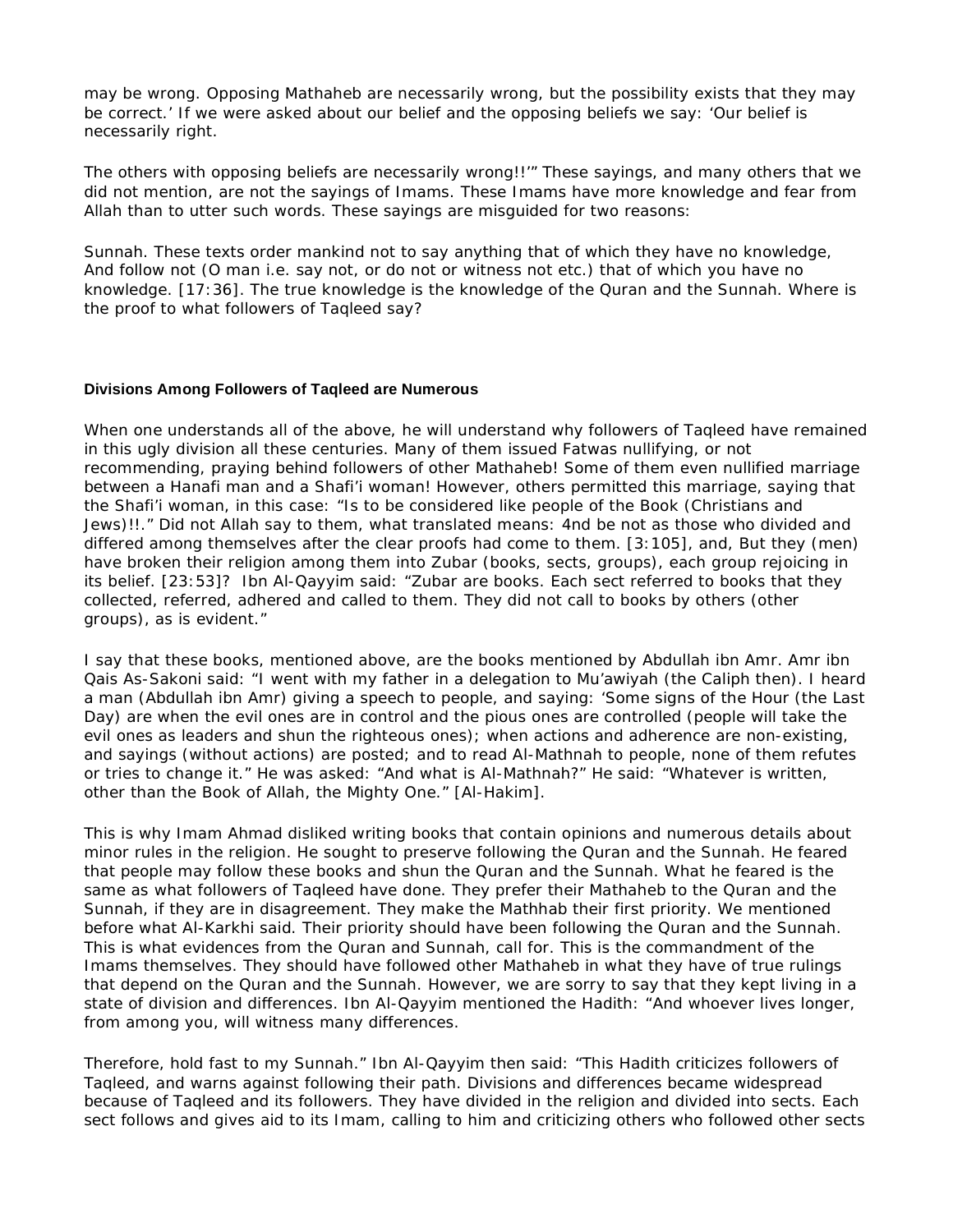or Imams. They disapprove of them (other sects and Mathaheb), as if they were followers of another religion. They strive to refute them, saying: 'Our books and their books, our Imams and their Imams, our Mathhab and their Mathhab!' All this is happening, while the Prophet is one, the Quran is one and the Lord is One. All must unify their positions. All must refer and obey the Messenger, and not follow sayings of anyone else. They must not take each other as lords besides Allah. They must unify their word on this. They must follow whoever calls them to Allah and His Messenger. They must refer to the Sunnah and sayings of the companions for judgment. If they do this, then division will decrease, although it will never vanish. This is why you will find followers of Sunnah and Hadith the least divided. There is not a group on the face of the earth that is more coherent and less divided than them (followers of Sunnah and Hadith). They follow the original thing. Whenever positions of some people are further from the Hadith, differences among them become more widespread. Whoever defies the truth will lead himself to live in confusion, and will not find the truth. He will not know whom to refer to. Allah said, what translated means: Nay, but they have denied the truth (this Quran) when it has come to them, so they are in a confused state . [50:5]."

Ibn Al-Qayyim also said: "We do not claim that Allah obligated all His creation to know the evidence to the truth in every matter of the religion, major or minor. What we reject is the same that was rejected by the Imams, the companions and the Tabi'in (the second generation of Islam) before them. We reject what happened after the best three centuries of Islam, and during the fourth century that the Messenger of Allah criticized. They (the fourth and later generations) took sayings of one man and treated his Fatwas as if they were coming form the Legislator (Allah, the Quran and Sunnah). They even preferred these sayings to the text of the Legislator and sayings of all other scholars of the nation of the Messenger of Allah. They referred to Taqleed of their Imam and shunned referring, for judgment, to the Book of Allah, the Sunnah of His Messenger and the sayings of the companions. They also claim that whomever they follow do not say other than what is found in the Book of Allah and the Sunnah of His Messenger. This testimony is based on ignorance and saying that of which they have no knowledge. This saying also implies that whoever is in opposition to their Mathhab is in disagreement with the Quran and the Sunnah, even if he was more knowledgeable. They either say: 'My Imam is correct,' or they may say that all Imams are correct in all their sayings and that all their sayings are in accordance with the Quran and the Sunnah, even though sayings of different Imams are in disagreement with each other This claim means that evidence from the Quran and the Sunnah are in opposition to each other. This saying means that Allah and His Messenger issued conflicting Commandments about the same matter at the same time.

The religion of these people is following opinions of men. These people are indecisive about matters of religion. They either follow this path, saying that all Imams are correct, or refute followers of sayings of other Imams. This is their only path. This is the blessing of Taqleed!! If the above is understood, then we say the following: Allah obligated His salves to fear Him to the best of their capabilities. To realize Taqwa (fear), one must know what to fear and adhere to this knowledge. Every worshipper of Allah must make his best effort to know what to avoid or adhere to, of orders or prohibitions from Allah. Afterwards, he must hold fast to this knowledge by obeying Allah and His Messenger. Matters of religion, that are beyond his comprehension, can also be beyond the comprehension of other than the Prophet. Everyone, other than the Prophet, faced matters that were beyond their comprehension. This does not mean that they are not people of knowledge. Allah does not burden any soul with what is beyond its capability, and does not require knowing all truths and thus adhere to all of them."

### **The Danger of Taqleed and its Evil Effects on Muslims**

This short research is not sufficient to explain all of the evil effects of Taqleed on our nation. There are many books that explain this matter in detail, if one seeks to go into such details. Taqleed is one of the reasons, or the major reason behind Muslims shunning obedience to the Quran and the Sunnah, and depending on Taqleed of opinions of men. Followers of Taqleed consider Taqleed an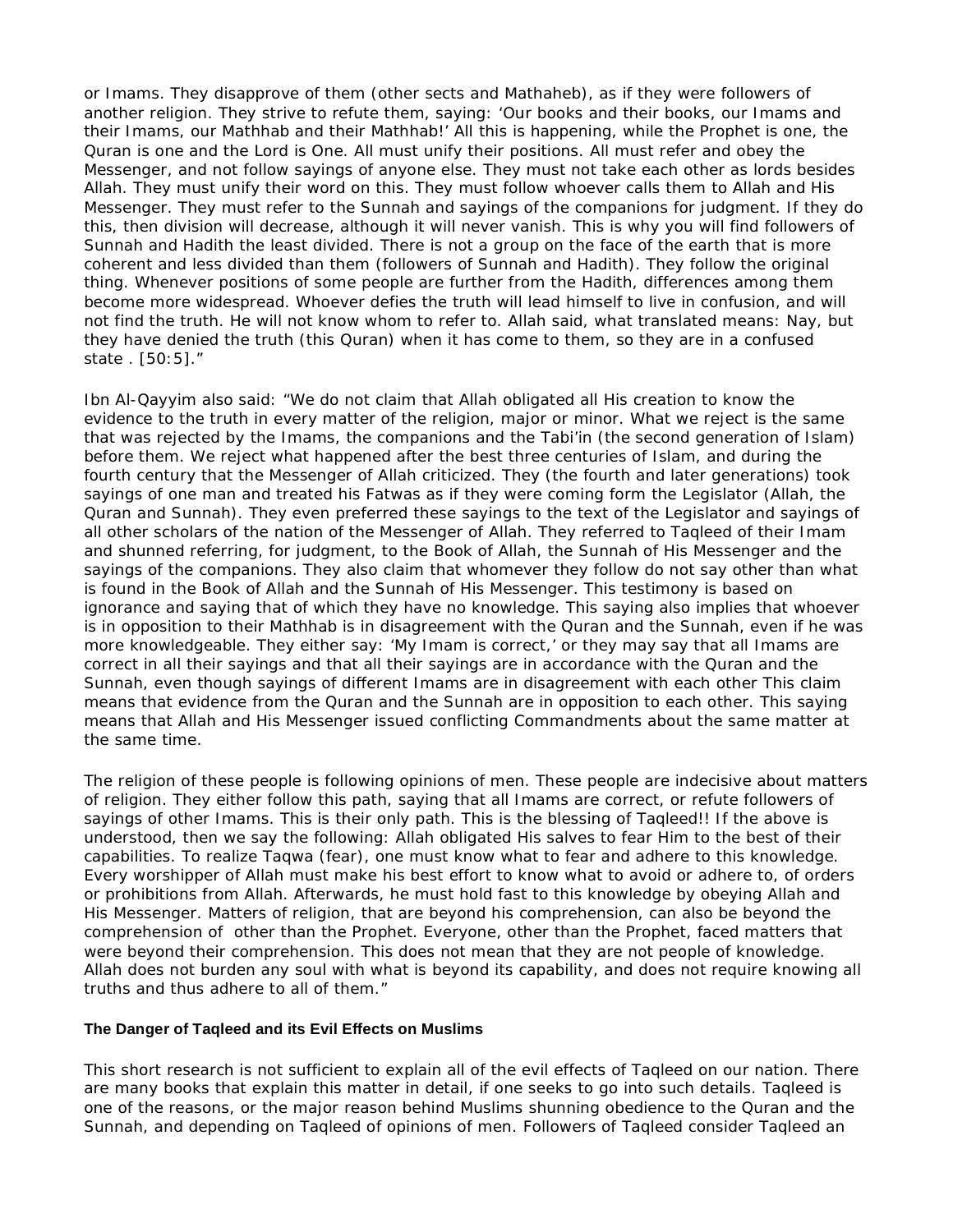obligation and the accepted and followed religion. They claim that all who came after the fourth century of Islam must adhere to Taqleed. They curse and oppose whoever defies this rule of theirs. They call them names and accuse them of what is false. Whoever reads books about this matter, by both proponents and opponents of Taqleed, knows this fact. Many people of today have no access to what is called Comparative Fiqh. Studying this Fiqh allows the researcher to know how far are followers of Taqleed from obeying the Quran and the Sunnah, and how far they are from sayings of their own Imams. They follow their Mathaheb blindly. Some of them carry Ph.D. s in Comparative Fiqh!! If this is the case, then one must remember the Hadiths we mentioned in the first two chapters of this book. These are but a few Hadiths from among thousands. Followers of Taqleed shunned these Hadiths and blindly followed their Mathaheb!!

Ibn Al-Qayyim, in his book I'lam Al-Muwaqqi'in. mentioned seventy three example of correct and clear Hadiths that followers of Taqleed rejected. He explained this matter in detail and refuted followers of Taqleed in a scientific manner. These Hadiths contained matters of belief that followers of Taqleed rejected, like the matter of Allah's mounting on His Throne and that He is the Most High.

To support the above, I say the following: In his book, Iqath AI-Himam. Al- Fulani mentioned that ibn Daqiq Al-Eid collected all writings that defied the correct Hadith by each of the four Mathaheb, along with what was defied by more than one Mathhab at the same time. He collected them In a large volume. In the beginning of his book, ibn Daqiq Al-Eid said: "And relating these Fatwas in these matters to the Mujtahid Imams is Haram (impermissible, since they all said that the Hadith is their Mathhab and that if their sayings are in disagreement with the Hadith, one must follow the Hadith). Those who follow Taqleed and these Mathaheb must know these Fatwas, so as not to attribute them to the Imams and thus relate falsehood to them."

# **The Obligation Upon Muslim Youth Today**

To end this research, I say the following to my dear brothers: I do not seek to make an obligation on each one of you to be a Mujtahid Imam and knowledgeable in Fiqh, although this makes me, and you, pleased if it happens. This is not possible because of the necessity of specializing in different fields, and the necessity of cooperation between these different specialists. I only sought to convey two messages:

1 -- You must realize a matter that is hidden from many believing and educated youths of today, among others. This matter is: These youths know that legislation is exclusively Allah's right and not for anyone else or any institution, as they read in some Islamic writings by Sayyid Qutb and Mawdodi, among others. They repeat the saying "Legislation is only for Allah." This matter is clearly explained by the evidences we introduced in the beginning of this book, from the Quran and the Sunnah. I say that even though these youths know of this popular theme ("Legislation is only for Allah."), many of them do not understand the extent of this rule. What is refuted by this rule includes following disbelievers in their rules, or following a Muslim man who mistakenly issued a Fatwa that opposes Allah's Decrees, whether this Muslim is knowledgeable or ignorant. All this is refuted by the above popular saying that these youths believe in, all thanks are to Allah. This is what I sought to convey to you. Allah said, what translated means: Verily, the reminding profits the believers . [51:55]. I heard many youths, with Islamic feelings, give electrifying speeches. They say that legislative power is for Allah alone. They refute the existing Kafir regimes that rule by other than what Allah has revealed.

This is a beautiful thing, indeed, though it is presently difficult to force rulers to rule by

what Allah has revealed. However, there are many of these youths who believe in what opposes this rule that they keep repeating. This attitude, however, can be easily changed. These youths, who perform such electrifying speeches, do not seek to change this situation and do not inform Muslims about it. This matter is with regards to taking Taqleed as the accepted religion and rejecting texts of the Quran and the Sunnah. If one explains to one of these outspoken speakers,